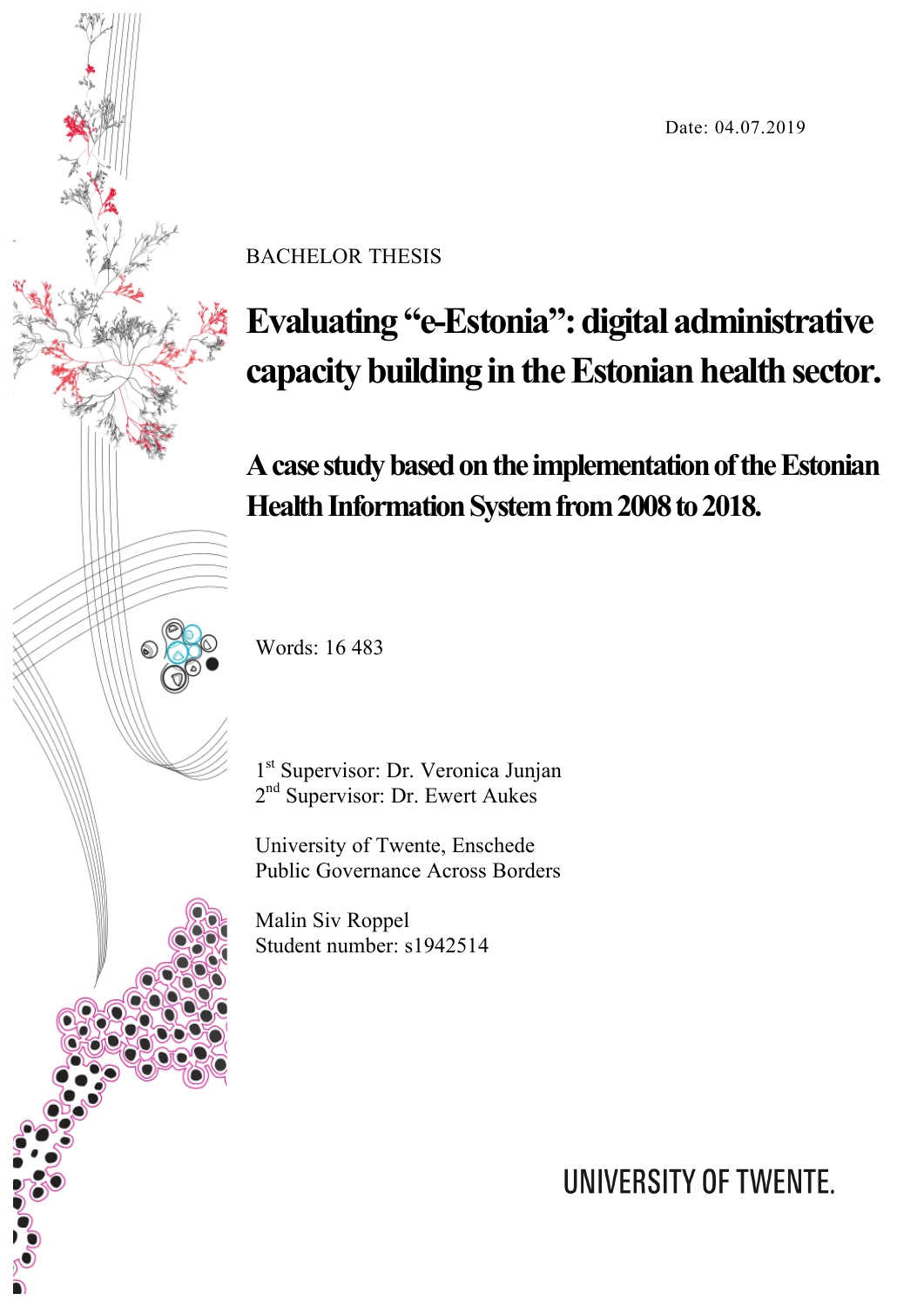# **Table of contents**

| 0.  | Abstract                                          | 3                       |
|-----|---------------------------------------------------|-------------------------|
|     | <b>List of abbreviations</b>                      | $\overline{\mathbf{4}}$ |
| 1.  | Introduction                                      | $\frac{5}{7}$           |
| 1.1 | Context                                           |                         |
| 1.2 | Social and Scientific Relevance                   | 9                       |
| 1.3 | <b>Structure</b>                                  | 10                      |
| 1.4 | <b>Research Question</b>                          | 11                      |
| 2.  | <b>Theory</b>                                     | 13                      |
| 2.1 | <b>Public Sector Reforms</b>                      | 13                      |
|     | 2.1.1<br>Definition and Development               | 13                      |
|     | 2.1.2<br>Typology                                 | 15                      |
| 2.2 | Administrative Capacity Building                  | 18                      |
|     | 2.2.1<br>Definition and Measurement               | 18                      |
|     | 2.2.2<br>Digital Administrative Capacity Building | 19                      |
| 2.3 | <b>Theoretical Framework</b>                      | 22                      |
| 3.  | Methodology                                       | 24                      |
| 3.1 | Research Design                                   | 24                      |
| 3.2 | Case Selection                                    | 27                      |
| 3.3 | Data collection methods                           | 28                      |
| 3.4 | Operationalisation and Coding                     | 29                      |
| 4.  | <b>Analysis</b>                                   | 32                      |
| 4.1 | Strategy                                          | 32                      |
| 4.2 | Support                                           | 36                      |
| 4.3 | Resources                                         | 38                      |
| 4.4 | Implementation                                    | 40                      |
| 4.5 | <b>Additional</b> factors                         | 44                      |
| 5.  | Conclusion                                        | 45                      |
| 5.1 | Evaluation                                        | 45                      |
| 5.2 | Outlook                                           | 49                      |
| 6.  | <b>List of references</b>                         | 50                      |
| 7.  | Data Appendix                                     | 53                      |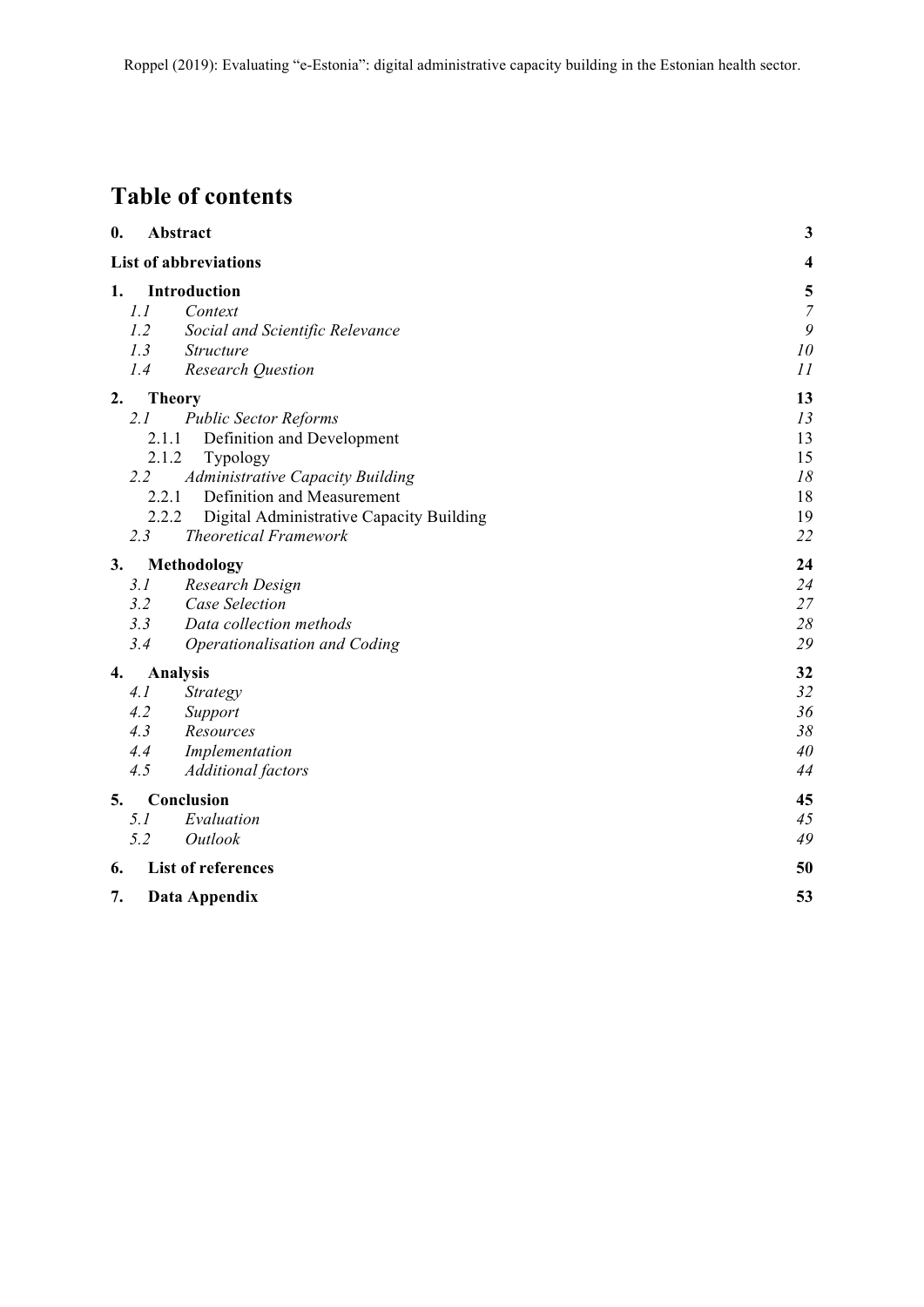# 0. Abstract

The following thesis aims to shed light on the governance mechanism of digital administrative capacity building in the Estonian health sector. As such, the implementation of the Estonia Health Information System from 2008 to 2018 is explored. The overall research question is "What is the key governance mechanism of implementing digital administrative capacity in the Estonian health sector using the example of the implementation of the Estonian National health information system from 2008 to 2018?". In order to analyse this research question sufficiently, a descriptive, explorative approach is chosen. Firstly, primary literature is used in order to predefine theoretical expectations. Thereafter, policy documents are analysed in order to test theoretically pre-defined dimensions affecting the governance mechanism of digital administrative capacity in the context of the Estonian health sector. Thus, semi-structured, qualitative key expert interviews are conducted in order to provide an in-depth focus on the dimensions of the Estonian digital administrative capacity building as well as to explore additional factors. Until recently, there is limited reliable evidence available in English or German investigating the governance mechanism of digital administrative capacity in the particular context of the Estonian health sector. This thesis proves its relevance by adding empirical additions to the actual digital health care system development.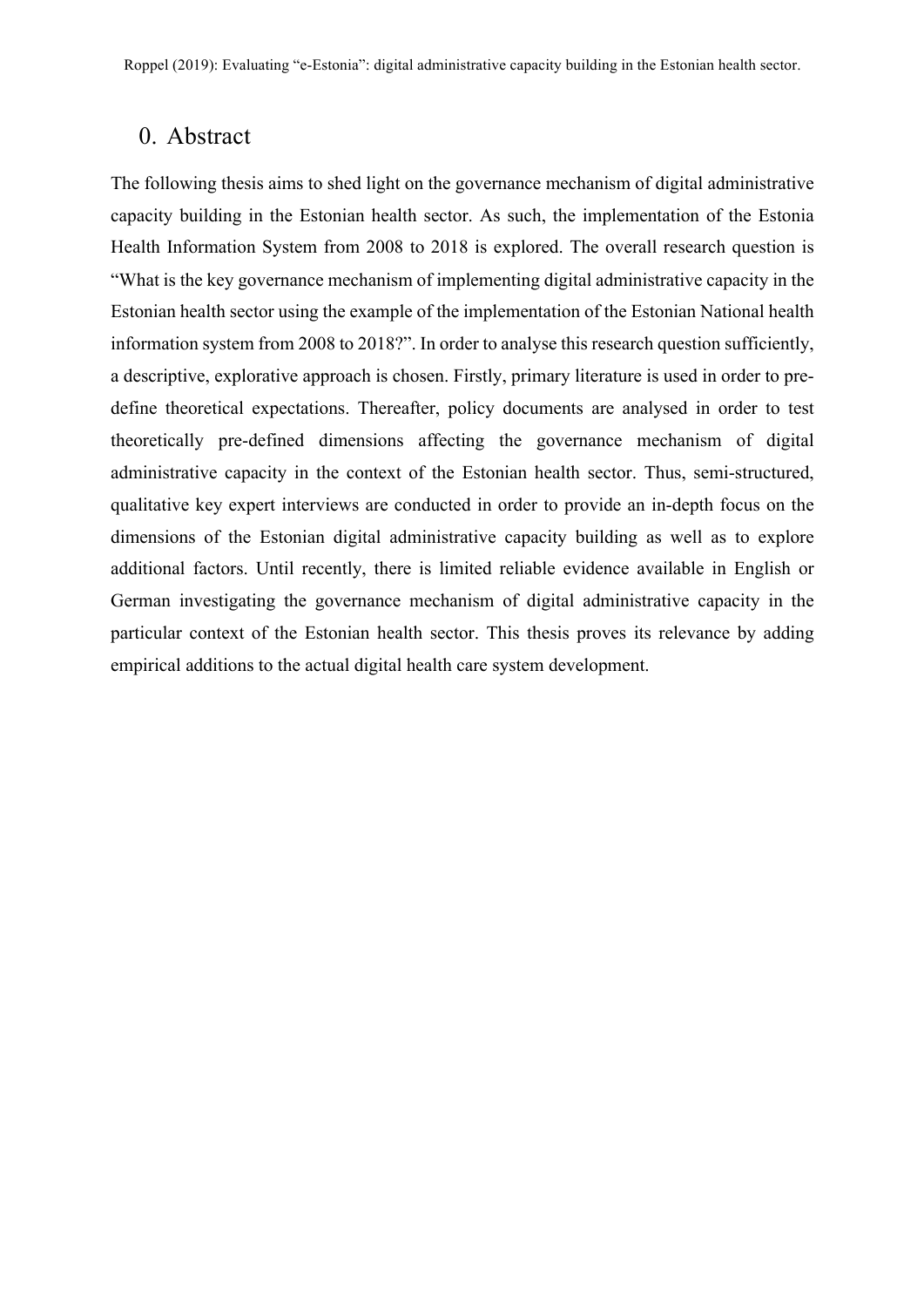# List of abbreviations

| <b>CEE</b>  | <b>Central Eastern Country</b>            |
|-------------|-------------------------------------------|
| <b>EHIS</b> | <b>Estonian Health Information System</b> |
| <b>EHIF</b> | Estonian Health Insurance Fund            |
| EU          | European Union                            |
| <b>GDP</b>  | <b>Gross Domestic Product</b>             |
| <b>NATO</b> | North Atlantic Treaty Organisation        |
| <b>NPM</b>  | New Public Management                     |
| <b>NWS</b>  | New Weberian State                        |
| <b>OECD</b> | Organisation for Economic Co-Operation    |
|             | and Development                           |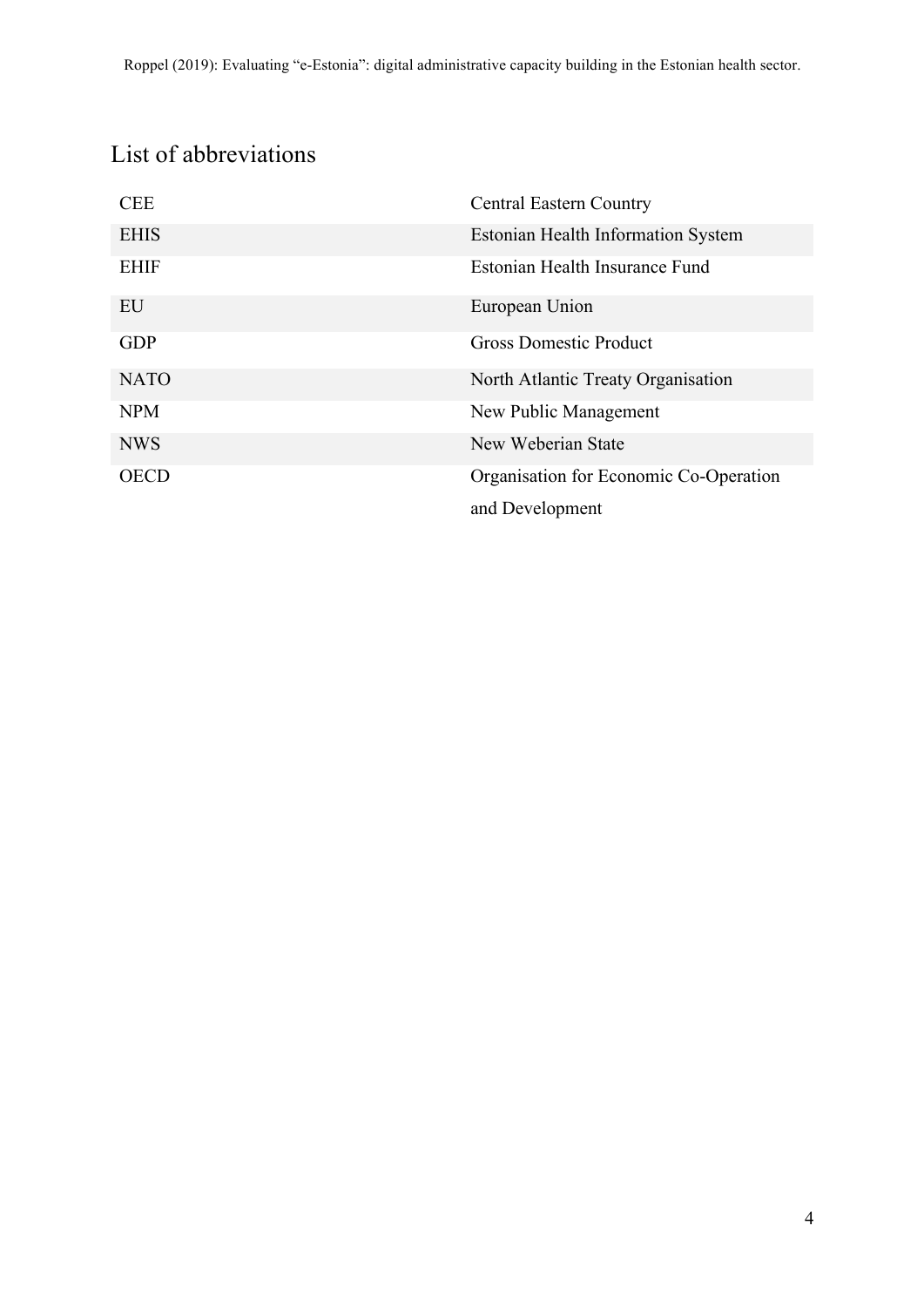# 1. Introduction

Within the group of Central Eastern Europe (CEE) countries, Estonia has not only been a remarkable example using their enthusiasm for singing<sup>1</sup> (Waren, 2012) but also being one of the forerunners for the implementation of digital governance approaches in the private as well as public sector (Kalvet, 2012). The country, which gained independence in 1991, has undergone rapid transformation and democratisation and joined the Union within the framework of the EU East enlargement in 2004. Already since the mid-1990s and thus before joining the EU, Estonia has developed first policies for the promotion of its digital infrastructure (Kalvet & Aaviksoo, 2008). Hereby, parallel developments can be identified. Not only has the country gone through comprehensive democratisation as well as Europeanisation process but has simultaneously paved the path for its rise towards an "e-Power". The process of building digital administrative capacities within the public sector is conceptualised in various terms such as "eGovernment" (Gil-Garcia & Pardo, 2005; Kalvet, 2012; Kitsing, 2011). The term is moreover divided into several sub-terms expressing more specifically the area of interest (eParticipation, eService, eLearning, eHealth). The on-going academic debate mirrors the diversity in the field of eGovernment. Regarding the Estonian characteristic as a transition country, a considerable amount of literature has been published dealing with the Europeanisation respectively transformation of the public sector in CEE countries (Bouckaert, Nakrošis, & Nemec, 2011; Schimmelfennig & Sedelmeier, 2002).

Moreover, academic focus is laid upon the implications of public sector reforms in Estonia in terms of eGovernment (Kalvet & Aaviksoo, 2008). In the role as an outstanding example for eGovernment practices, Estonia is used as the subject of case studies. In 2018, Lember, Kattel and Tõnurist have analysed Estonian technological capacities in the public sector (Lember, Kattel, & Tõnurist, 2018). Further research has dealt with the explanation of the success of the Estonian establishment of eSolutions such as seen by Kalvet (2012) dealing with the factor of innovation, Gil-Garcia and Pardo (2005) concerning practical tools sharpening this success or Kitsing (2011) focusing on the actor constellations mainly developing the "evolution of egovernment" (Kitsing 2011).

 $1$  Between 1988 and 1991, the Estonian independence movement of the USSR was largely determined by the socalled "Singing Revolution". Activists came together at music festivals to sing patriotic songs (Waren 2012)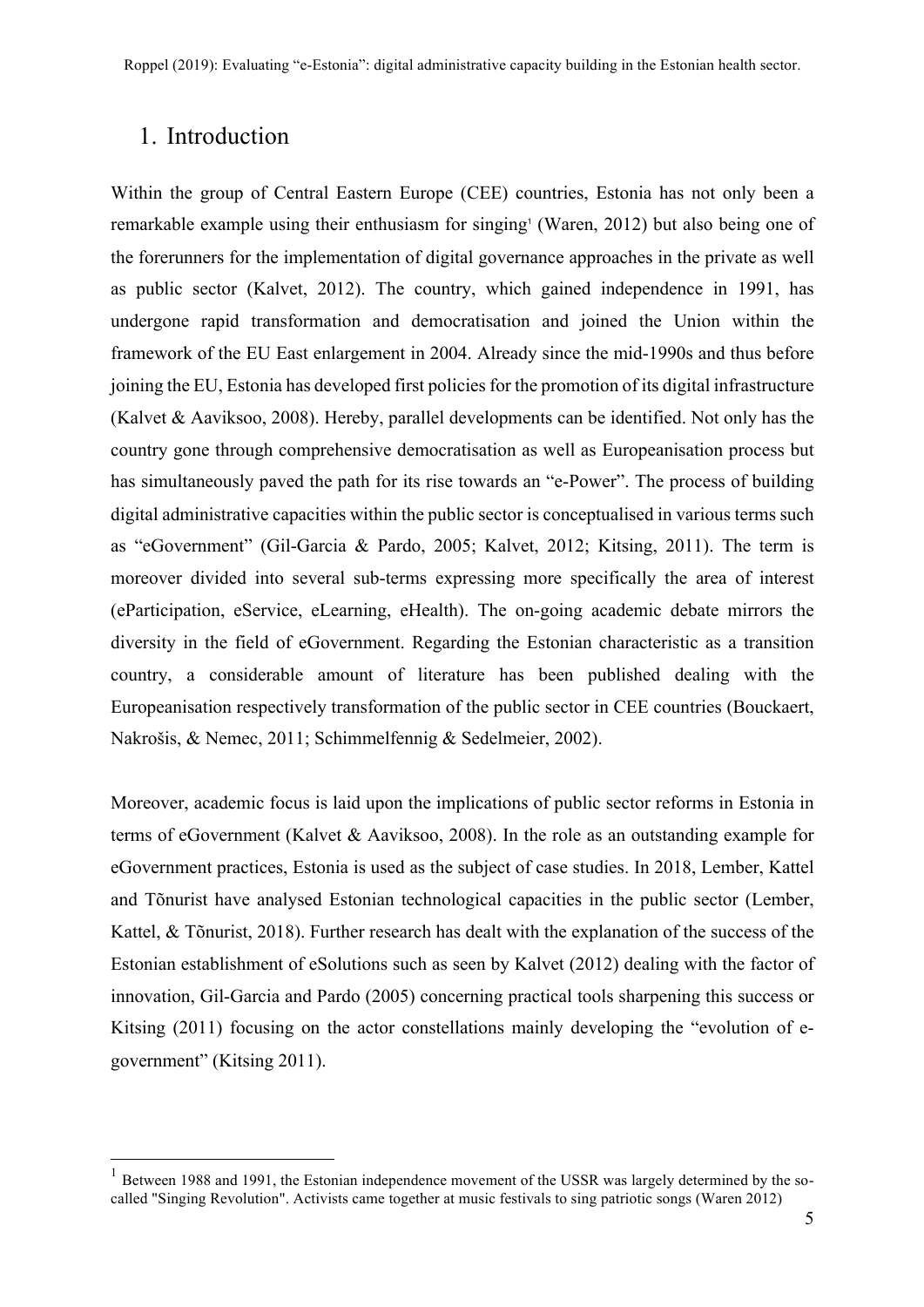This thesis will lay special emphasis on the governance mechanism of digital administrative capacity building within the Estonian health system (eHealth). Thereby, it will be focused on the Estonian National Health Information System (EHIS) which has been established in 2008. Health policy is one of the most demanding areas on the agenda of today's policymakers as it presents high values in terms of societal relevance. Thus, the implementation of the EHIS can be seen as a result of various policies, involving initiatives and legally binding documents such as the Estonian Health Project 2015, the National Health Plan (2008), the Estonian Information Society Strategy 2013, the Estonian eHealth Strategic Development Plan (2009), the Health Services Organisation Act, as well as the Personal Data Protection Act (Doupi, Renko, Giest, Heywood, & Dumortier, 2010). The EHIS results from the Estonian Health Project 2015 that is based on the establishment of four core projects which were ultimately merged to form the EHIS. These eProjects are namely (1) the electronic health record, (2) digital registrations, (3) digital imaging as well as (4) digital prescription (Kruus, Aaviksoo, Hallik, & Uus, 2013).

It is remarkable that Estonia is the best practice example of digitising its private and public sector in Europe. This is not only due to its history as a transition country and its extensive reforms in both the private and public sector, but also due to its small size and limited capacities. Although, there is English and German academic literature dealing with the Estonian health system in transition (Habicht et al., 2018; Tiik, 2012) this research has generally neglected the mechanism of digital administrative capacity building in the Estonian health sector. Nevertheless, it is important to outline that there might be analyses available in Estonian that could serve the chosen research context.

As a consequence, the main issue occuring within this context is the evaluation of building digital administrative capacity and the actual implementation of the EHIS. As already mentioned, the policy-making in terms of eGovernment has begun before Estonia's accession to the European Union. The latest Strategic Development Plan 2020 was established in 2015. The target of this thesis is therefore to extract the governance mechanism given within the process of digital administrative capacity building within the Estonian health sector.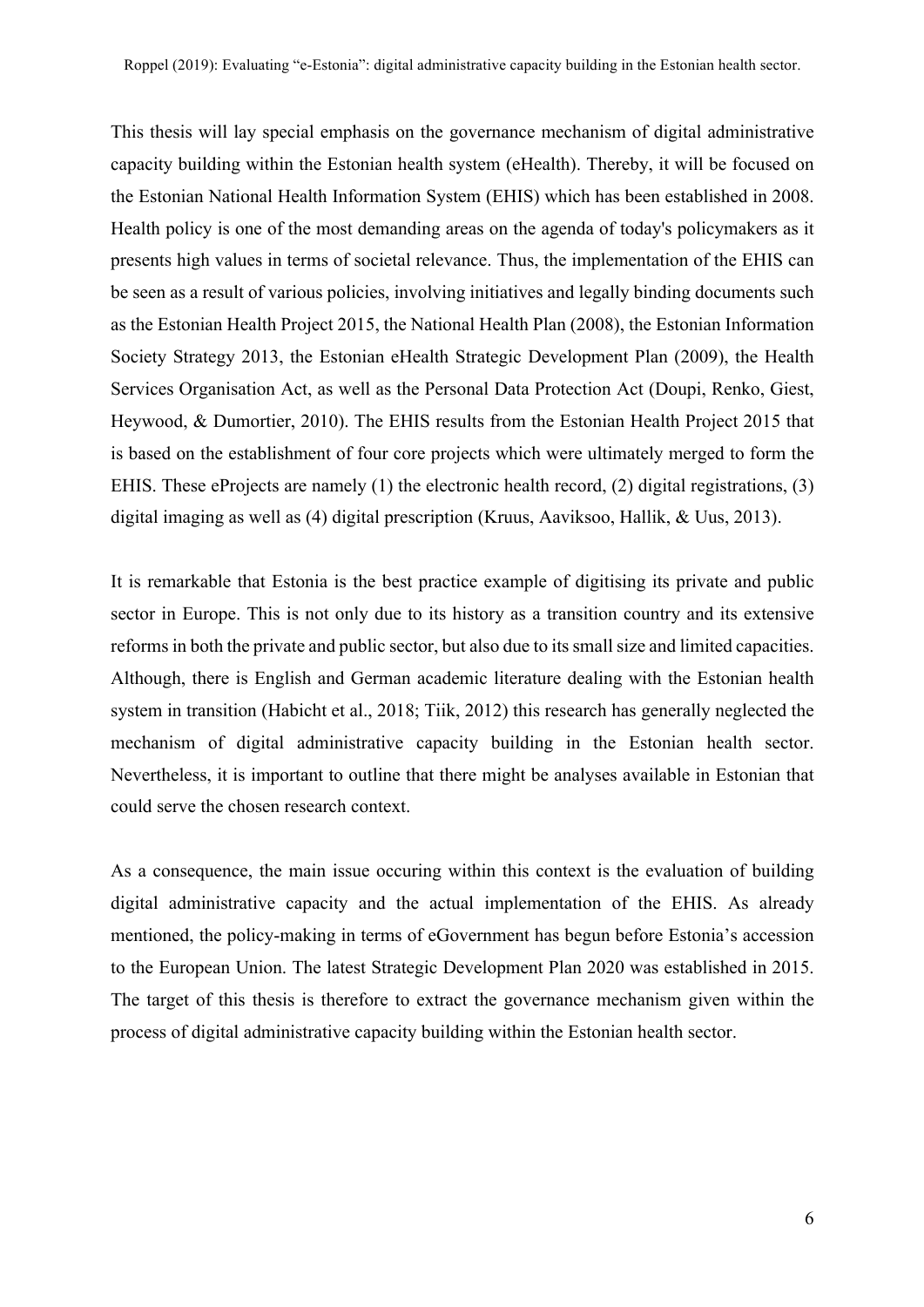#### 1.1 Context

Estonia is a Central Eastern European country that borders both Russia and Latvia. It has 1.3 million inhabitants of which approximately 70% live in cities (Habicht, 2018). As already mentioned, Estonia has undergone rapid public reforms during its democratisation and transformation processes beginning in the early 1990s. Since then, "the main policy objectives for Estonia have been the integration with international organisations and unions  $(...)$ " (Habicht, 2018: 1). This policy agenda has thus followed the accession to the European Union (EU) and the North Atlantic Treaty Organisation (NATO) in 2004 as well as to the Organisation for Economic Co-operation and Development (OECD) in 2010 (Habicht, 2018).

With regard to the economic context, the democratisation process has embarked several implications for the Estonian economy. One can outline a positive development in terms of economic development. Between 1993 to 2018, the gross domestic product (GDP) indicates growth from 5572\$ per capita to 35 796\$ per capita (Organization for Economic Co-operation and Development, 2019). The trade in goods and services in this timeframe has moreover increased from 66% of the GDP to 75.2% of the GDP (OECD, 2019).

In terms of the political context, Estonia has established parliamentary democracy after gaining independence in 1991 (Habicht, 2018). Due to this, the legislative supervisory power lays with a unicameral parliament with 101 members. Those are elected for a legislative period of four years. The executive power is held by the Government of the Republic of Estonia pursuing the legislative established within the Estonian constitution (Habicht, 2019). The head of state of Estonia is the President, who is elected for five years by an electoral body consisting of members of parliament as well as representatives of individual municipalities (Habicht, 2019).

As this research lays focus on eHealth, it is necessary to describe the context in which health policies are developed and established. The Estonian health system is based on "compulsory, solidarity-based insurance and almost universal access to health services provided by entities that operate under private law" (Habicht, 2018: 16). Besides the Parliament and the Government, the main health institutions are the Ministry of Social Affairs as well as the Estonian Health Insurance Fund (EHIF). The Ministry of Social Affairs is based on five departments. Those are namely the (1) Health System Development Department, (2) Digital Development Department, (3) Public Health Department, (4) Analysis and Statistics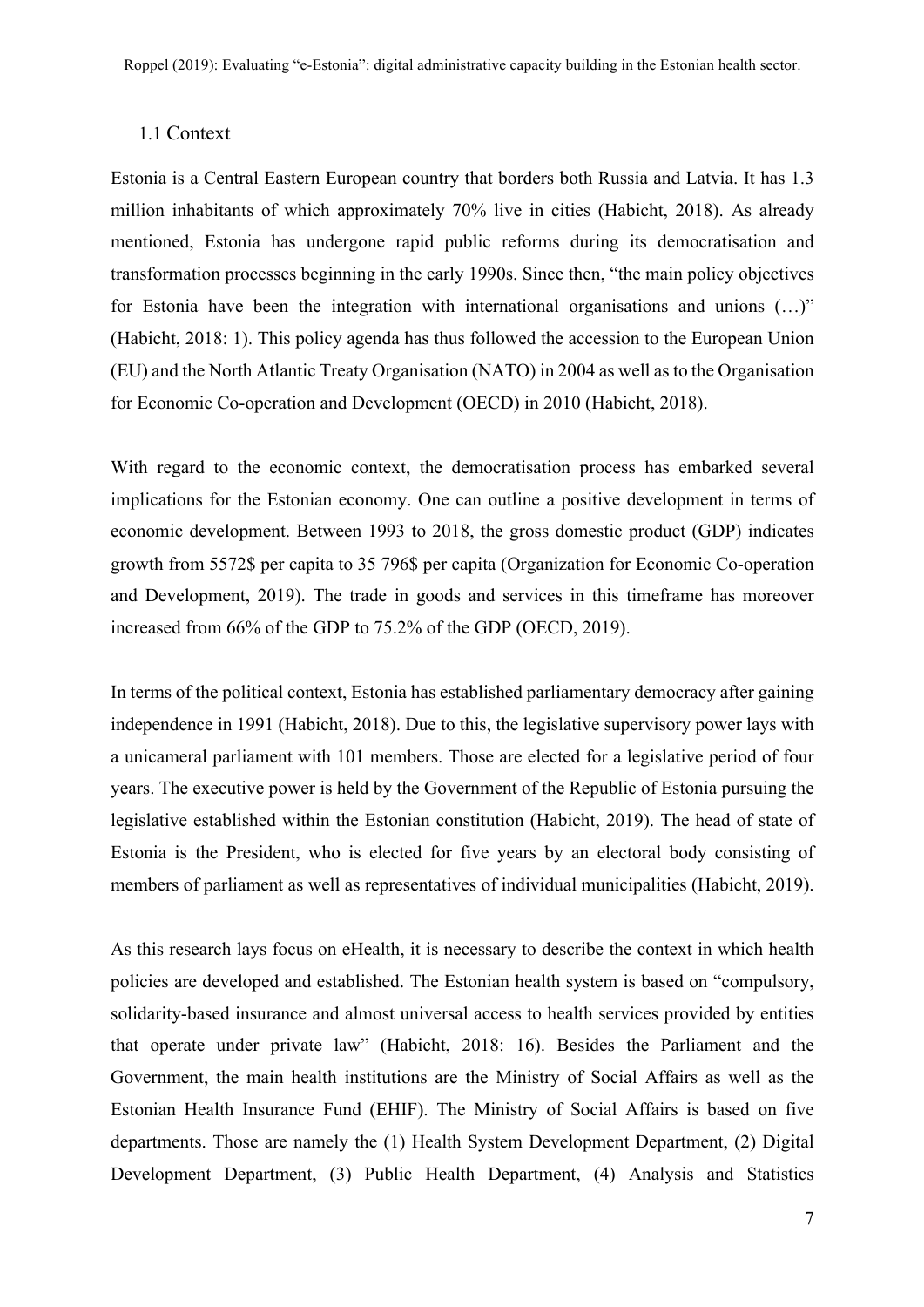Department as well as the (5) Medicines Department (Habicht, 2018). Furthermore, there is a direct responsibility of the Ministry of Social Affairs and the State Agencies, the National Institute for Health Development as well as the Health Board (Habicht, 2018). With respect to financial matters, the EHIF appears as a key institution. It is the main funding source for the public as well as semi-public organisations within the health system such as primary care, secondary inpatient and outpatient care, dental and nursing care as well as the Public Health Services and the Center for Health and Welfare Information Systems (Habicht, 2018). With regard to this, a centralized organisational structure of the Estonian health care system can be pointed out.



*Fig. 1 Organisational structure of the Estonian health care system*

*Source: Habicht, 2018*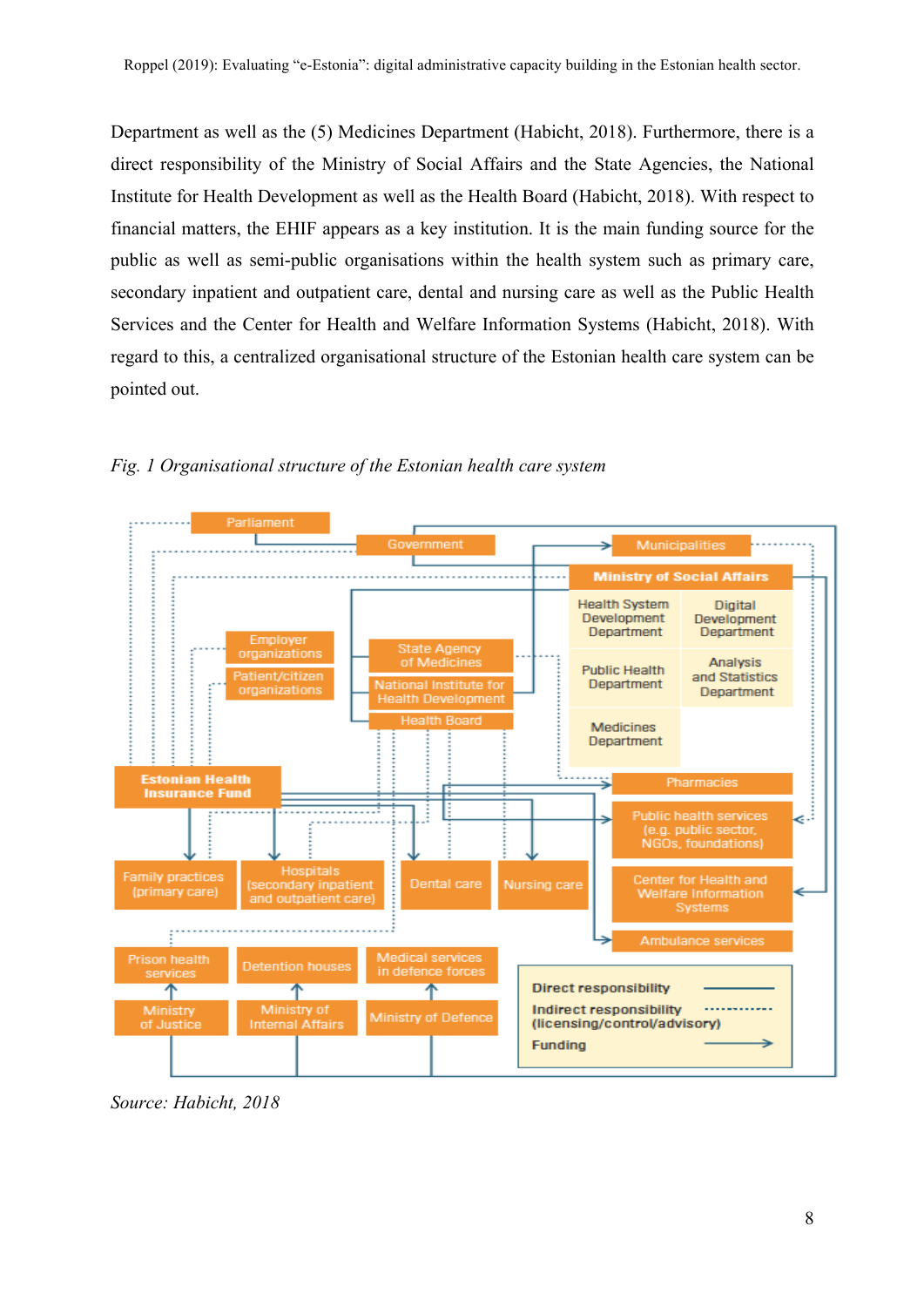#### 1.2 Social and Scientific Relevance

The selected topic of interest, the digital administrative capacity building in the Estonian health sector analysing the EHIS have multi-layered scientific and social relevance.

The research is socially relevant since the health sector is an important policy field for Estonian citizens as health illustrates a human right. As established in the National Reform Programme ESTONIA 2020 (European Commission, 2018) the overall public aim concerning the health sector is the improvement of quality, accessibility, and effectiveness of health care services (European Commission, 2018). The implementation of the EHIS entails consequences in terms of efficiency, equity and access to health services. With regard to the Estonian sociodemographic standards, this appears of particular importance as one can outline a negative population age structure ratio (Habicht et al., 2018). In recent years, there is a decline in the population whereas the morbidity ratio between women and men is remarkable (European Commission, 2018). Whereas the average age of women is 80,52 the average age for men is 70,62 (Commission, 2018). The aging population introduces certain implications for the performance of the Estonian health care system. Not only issues concerning social security are triggered but also the access and efficiency of the health system in order to capture rising demands towards the health system. The quality of health, as well as the efficiency of the health system performance, have to be driven forward. Digital solutions could be the key in order to tackle these ambitious tasks.

With regard to equity concerning the access to health care, the establishment of the EHIS could contribute to a twofold framework. On the one hand, patients have easier access to health services and digitisation represents a dismantling of barriers. On the other hand, data conducted via the system can lead to the development of policies that strive to reduce the issues of inequality. Efficiency is moreover increased in personnel and therefore financial manners such as seen by using ePrescriptions as no physical appearance is needed in order to help patients. Moreover, the quality of health services could be improved as the availability of relevant health data might reduce errors in the treatment of patients. In addition to that, the digitalisation of medical and records reduce paper consumption and thus have a positive effect on the environment and costs (Tiik, 2012).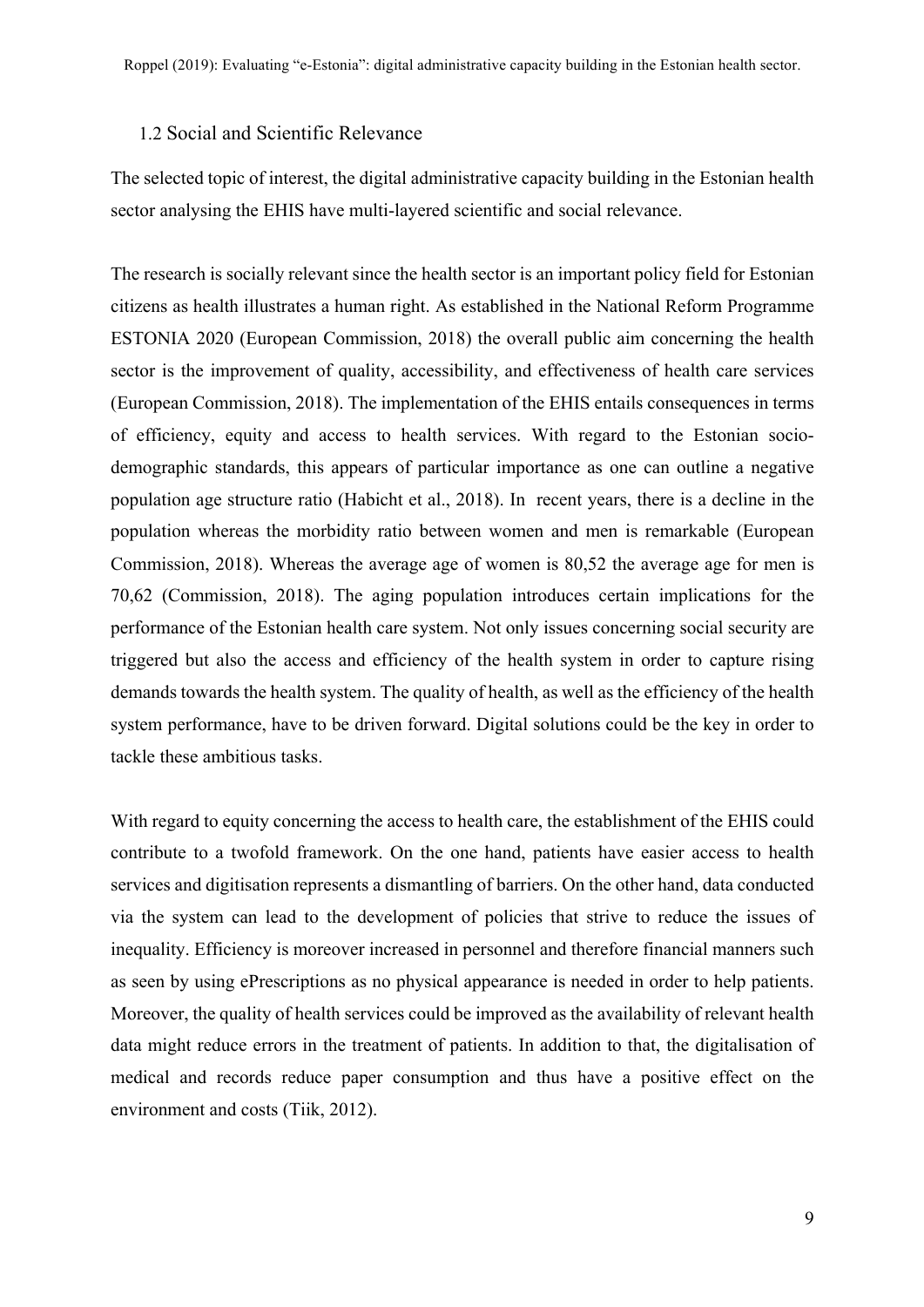In terms of scientific relevance, Estonia can be first described as an influential case and outlier in digital administrative capacity building under CEE countries. This is due to its entrepreneurial character of introducing digital solutions to its public and private sector. The analysis of the governance mechanism of digital administrative capacity building in the particular context of the Estonian EHIS represents an unstudied area that has to be scientifically investigated in order to further promote current developments within the cluster. Although there is a limited amount of English and German literature available dealing with the mechanism of administrative capacity building, there is a remarkable gap in research dealing with the building of *digital* administrative capacity. The topic is moreover relevant for policymakers as this thesis aims to present an evaluation of the status quo of implementation.

#### 1.3 Structure

This thesis is structured as follows: This section introduces the reader to the research context and problem selected. Firstly, the context of research is given underlining the unique characteristics of Estonia implementing eGovernment mechanisms (section1.1). This context is a fundament in order to outline the societal and scientific relevance of the thesis (section 1.2). After outlining the structure, the research question and corresponding sub-questions are presented.

The second chapter then will evolve around the theoretical framework. The theory is not only used in order to show theoretical expectations (section 2.4) but also to illustrate theories and previously gained knowledge. Therefore, the components included within the research question and corresponding sub-questions are theoretically underlined. As such, this chapter starts with the context of public sector reforms (section 2.1) and then focus on administrative capacity building (section 2.2) including digital administrative capacity building.

The third chapter introduces the methodological choices used in order to conduct the given research. To do so, the selected research design is explained and defended (section 3.1). Moreover, the case selection (section 3.2), as well as the data collection methods (section 3.3), are illustrated. At least the operationalisation of concepts further used in terms of coding is established (section 3.4).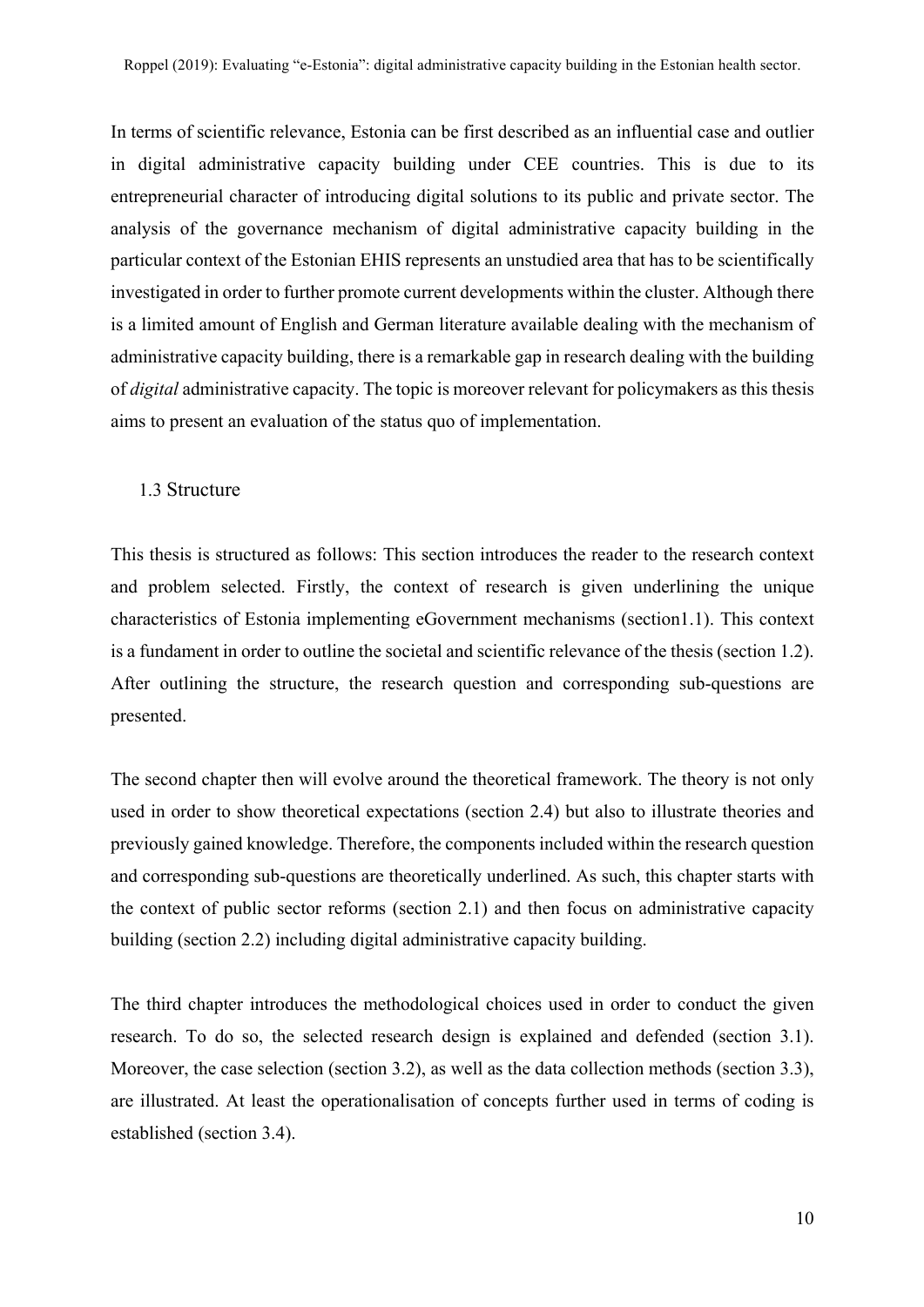The fourth chapter deals with the actual analysis of collected and conducted data. The structure hereby follows the predetermined dimensions established in the theoretical framework. As such, section 4.1 deals with strategy, then support (section 4.2), resources (section 4.3), as well as implementation (section 4.4), follow. As this thesis performs a triangulation build on the data of comprehensive document analysis and three key expert interviews, each section starts with the presentation of the results gained concerning the policy documents. Thereafter, findings gained during the key expert interviews are presented.

After the analysis, the fifth chapter concludes the empirical findings. Thereby, an evaluation of the results is presented (section 5.1). Finally, an outlook dealing with the limitations of this research and lessons for further research is given (section 5.2).

1.4 Research Question

This thesis follows a descriptive, exploratory approach and aims to extract the public administrative mechanisms given in the context of digital administrative capacity building in the Estonian health care system. Thereby it uses the example of the implementation of the Estonian Health Information System from 2008 to 2018. The overall research question will therefore be:

*What is the key governance mechanism of implementing digital administrative capacity in the Estonian health care system using the example of the implementation of the Estonian National health information system between 2008 and 2018?*

The timeframe of 2008 to 2018 was selected as a period for analysis as the National Health Information System was established in 2008.

In order to further specify the scope of this question, this thesis aims to cover the component of digital administrative capacity-building and actual policy implementation. As such two subquestions are

*(1) To what extent are digital administrative capacities built in terms of the implementation of the Estonian National Health Information System?*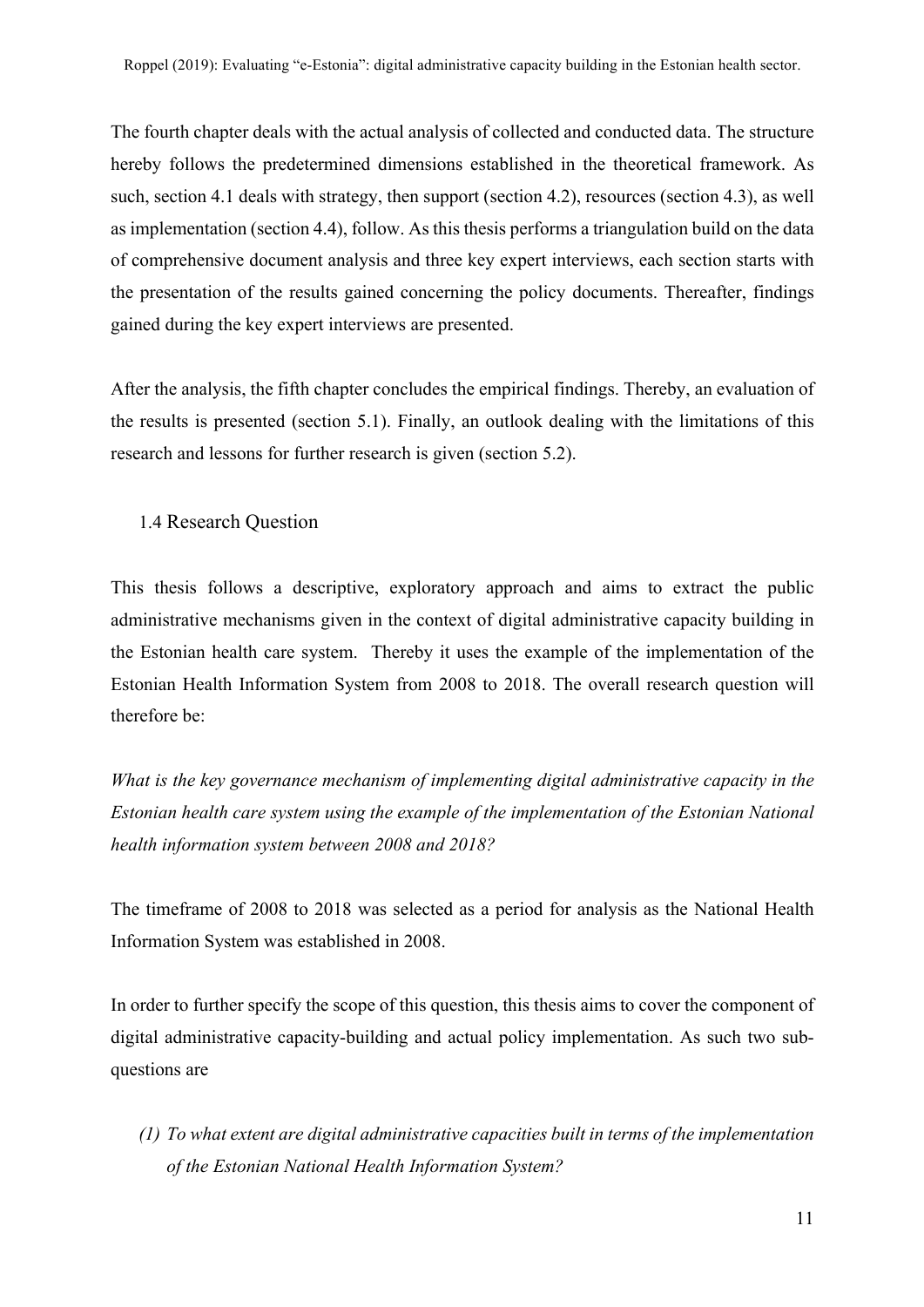*(2) What are the predominant factors affecting the administrative digital capacity building respectively the implementation of the Estonian National Health Information system in the Estonian health sector?*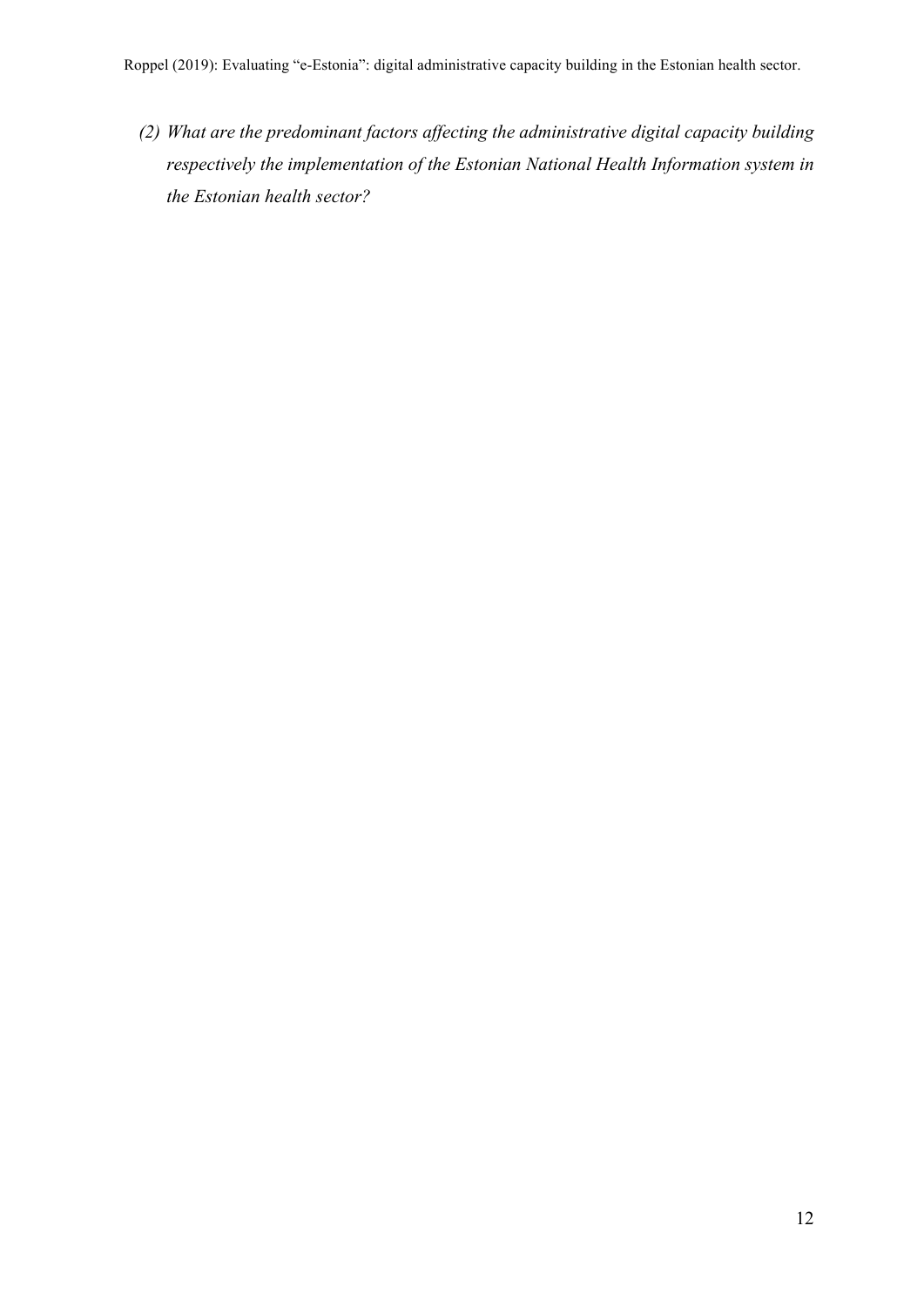# 2. Theory

This thesis intends to outline a descriptive, explorative approach. Therefore, a theoretical foundation in order to sufficiently address the research aim at hand is needed. As such, the concept included within the overall research question and corresponding sub-questions will be theoretically underlined. It is necessary to put emphasis on *public sector reforms* as they build the context in which the mechanism to be investigated takes place as well as the actual *building of (digital) administrative capacity*. Those fields cover the main issues arisen in the research context. Building (digital) administrative capacity is a complex and multi-faceted progress. Measurements to investigate the state-of-play of implementation, as well as the key mechanism of digital administrative capacity, are asked to be theoretically constructed and conceptualised. Those measurements are particularly needed as they might give evidence about relevant factors affecting the building of digital administrative capacity positively or negatively, respectively. After discussing relevant literature and theoretical concepts, the results gained are used in order to formulate theoretical expectations in terms of building a theoretical framework.

#### 2.1 Public Sector Reforms

When analyzing public sector reforms, the context in which those are established is of particular importance. With respect to the selected scope of this thesis, literature refers to reforms of the public sector in CEE countries. This attempt is needed as the phase of public sector reforms in CEE countries is connected to the developments of Europeanisation and democratisation (Bouckaert et al., 2011).

#### 2.1.1 Definition and Development

Pollitt and Bouckaert (2004) define public sector reforms as "deliberate changes to the structures and processes of public sector organisations with the objective of getting them (in some sense) to perform better" (Pollitt & Bouckaert, 2004: 16). The working definition selected for this thesis can be found by Junjan (2012) in Nemec and De Vries (2012). Here, "Public Administrative reform is described as any restructuring of the administrative part of the public sector in order to solve organisational and/or social problems associated with this structure and intended to promote a professional, merit-based and neutral civil service" (Junjan, 2012: 21). This definition is used as it covers a broader scope compared to the definition provided by Pollitt and Bouckaert (2004).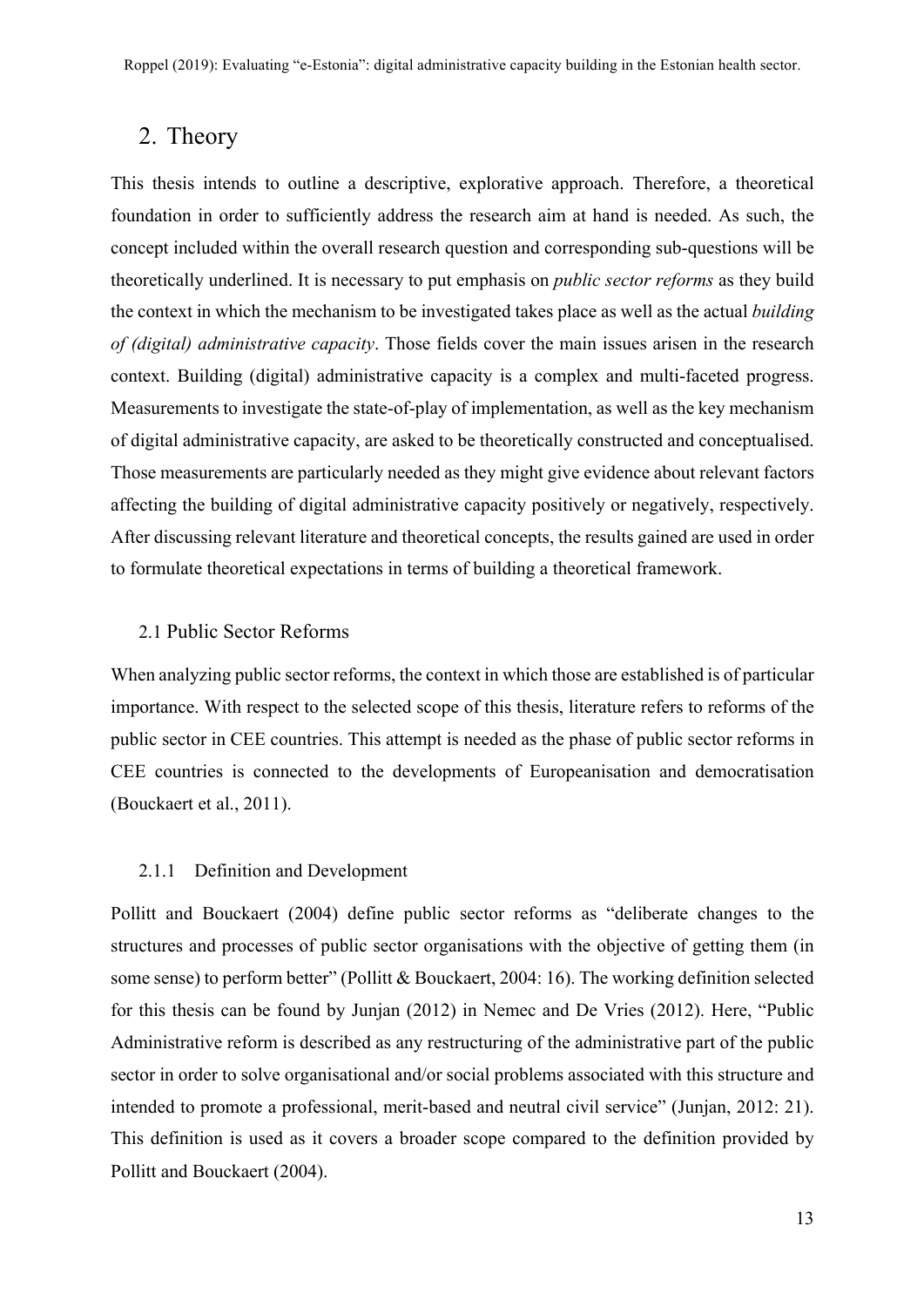Public sector reforms in Estonia can be illustrated in a four-phase model. The first phase is situated in the timeframe of the first half of the 1990s to 1999 (Randma-Liiv & Drechsler, 2017; Tõnnisson, 2008). Within this period the overall aim was the establishment of institutions and an independent state (Tõnnisson, 2008). Moreover, the division of state and local authorities as well as "the creation of a modern legal and administrative framework for the civil service by the replacement of the Soviet patronage by merit principles" (Tõnnisson, 2008: 97) were pathbreaking. There are three key characteristics of the first phase of public sector reforms (Staronova, 2006). Those are (1) the re-establishment of legitimacy and accountability systems of public authorities and the civil service, (2) the re-introduction of institutional pluralism that includes public agencies and civil society groups and (3) the increase of efficiency of the administrative state (Staronova, 2006).

Secondly, within the timeframe from 1999 to the EU accession in 2004, those first mechanisms were further developed. With respect to public sector reforms, a special focus was laid on features such as the quality and accessibility of public services, the accountability, and control of public sector (institutions), as well as the cost-efficiency of the public system (Tõnnisson, 2008). In addition to that, EU monitoring and support by Western European Countries, SIGMA and the OECD played a crucial role (Randma-Liiv & Drechsler, 2017).

The third phase starts with Estonia's accession to the EU in 2004 (Sarapuu, 2012). From this point onwards, pre-accession reforms slowed down and "structural changes in this time can be expected to arise from a complex interplay between political strategies, historical-cultural convictions, and environmental pressures, with none of them having specific CEE-related character anymore" (Sarapuu, 2012: 810). This slow-down is based on the demise of previous given exogenous pressure such as seen by the EU, SIGMA as well as the OECD (Randma-Liiv & Drechsler, 2017). The fourth phase can then be illustrated as the stage in which innovation and technological devices enter the public sphere. Information and Communication Technology (ICT) solutions are introduced to the public sector of CEE countries in terms of efficiency and further public-sector developments (Randma-Liiv & Drechsler, 2017).

In addition to these four phases of public sector reforms, some of the reforms reasons and driving forces can be outlined given the context of analysing a CEE country. A prevalent factor was the exogenous pressure articulated by the Europeanisation process and the requirements to fulfil the standards of the *Acquis Communautaire* (Bouckaert et. al., 2011). This process was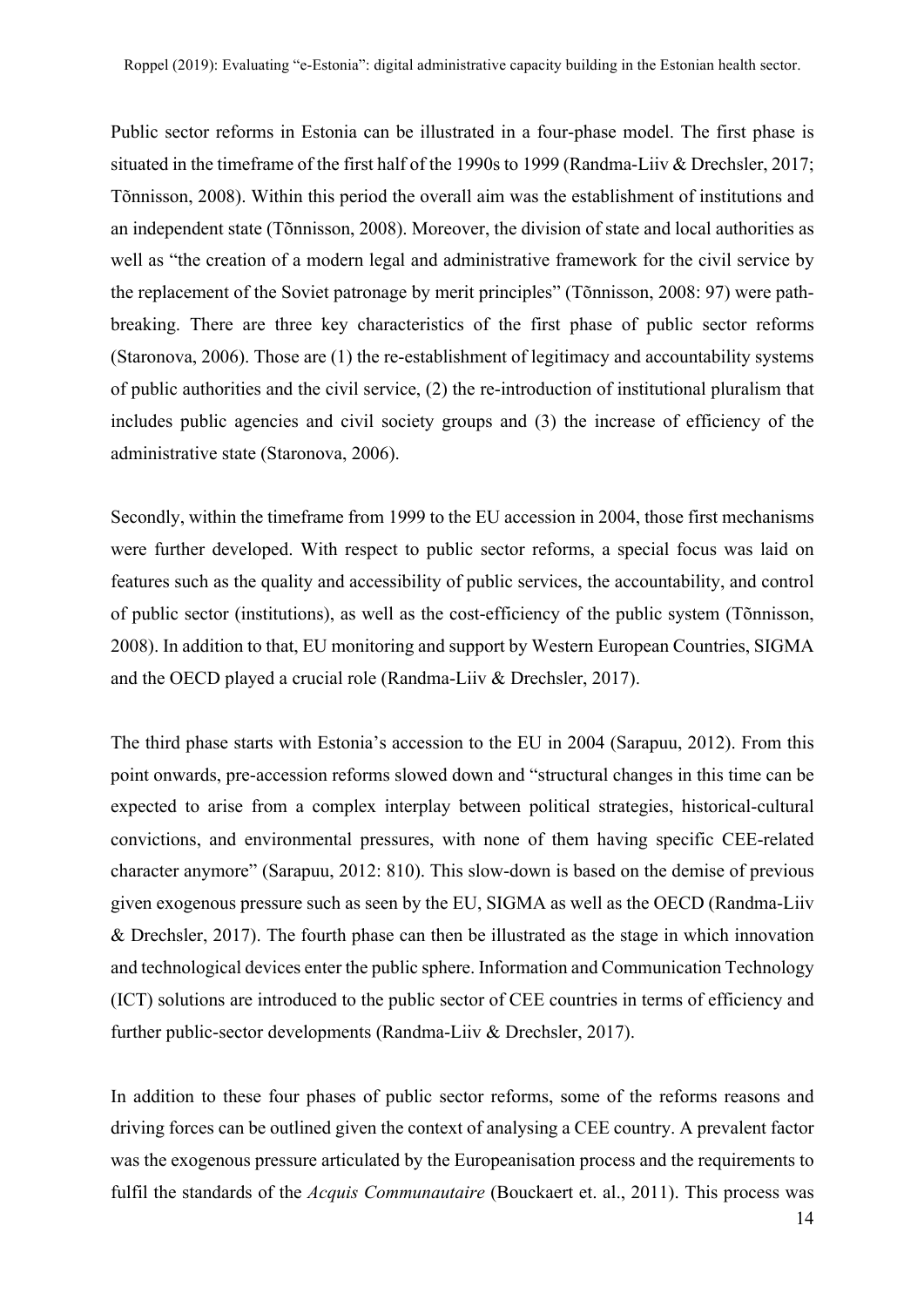further supported by assistance programs such as *PHARE*<sup>2</sup> in terms of technical assistance (Staronova, 2006). Moreover, international organisations such as the OECD and Western public administrative consultants supported and monitored the reform process in CEE countries (Randma-Liiv & Drechsler, 2017).

Additionally, Estonian public-sector reforms were determined by the process of policy transfers. As such, the Estonian public-sector is mainly influenced by German public management practices with regard to the legal framework as well as the UK and Nordic countries' practices regarding individual management tools (Bouckaert et. al., 2011). Nonetheless, Bouckaert et. al (2011) analyse the transition from these policy-transfer processes to policy-learning as those strategies and decisions are mainly based on domestic decisions (Bouckaert et. al., 2011).

#### 2.1.2 Typology

With regard to the public-sector reform stages as outlined before, different public administrative approaches have been followed and implemented. In the current academic debate, the Estonian public sector is frequently classified as "the most radical and NPM-based" case (Bouckaert 2011: 18). New Public Management (NPM), as defined by Drechsler (2005) "is the transfer of business principles and management techniques from the private into the public sector, symbiotic with and based on a neo-liberal understanding of State and economy" (Drechsler, 2005: 95). As the academic sphere largely agrees with this classification (Bouckaert et al., 2011; Dan & Pollitt, 2015; Nemec & de Vries, 2012; Pollitt & Bouckaert, 2017; Staronova, 2006; Tõnnisson, 2008), it remains unclear to what extent new public administrative approaches will significantly determine current changes within the public sector for the selected case of Estonia. In terms of the main target of this thesis, the investigation of the governance mechanism of digital administrative capacity building, it is nonetheless necessary to analyse the context of public sector reforms in which this capacity-building is situated.

Following an NPM-approach, policy strategies fulfilled the desire to implement management mechanisms within the context of public administration. Thus, the central policy-target was not only the creation of a basic democratic system but to simultaneously make public institutions

<sup>&</sup>lt;sup>2</sup> Phare was an instrument for pre-accession assistance for the CEE countries. It was replaced by the Instrument for Pre-Accession Assistance (European Commission, 2019)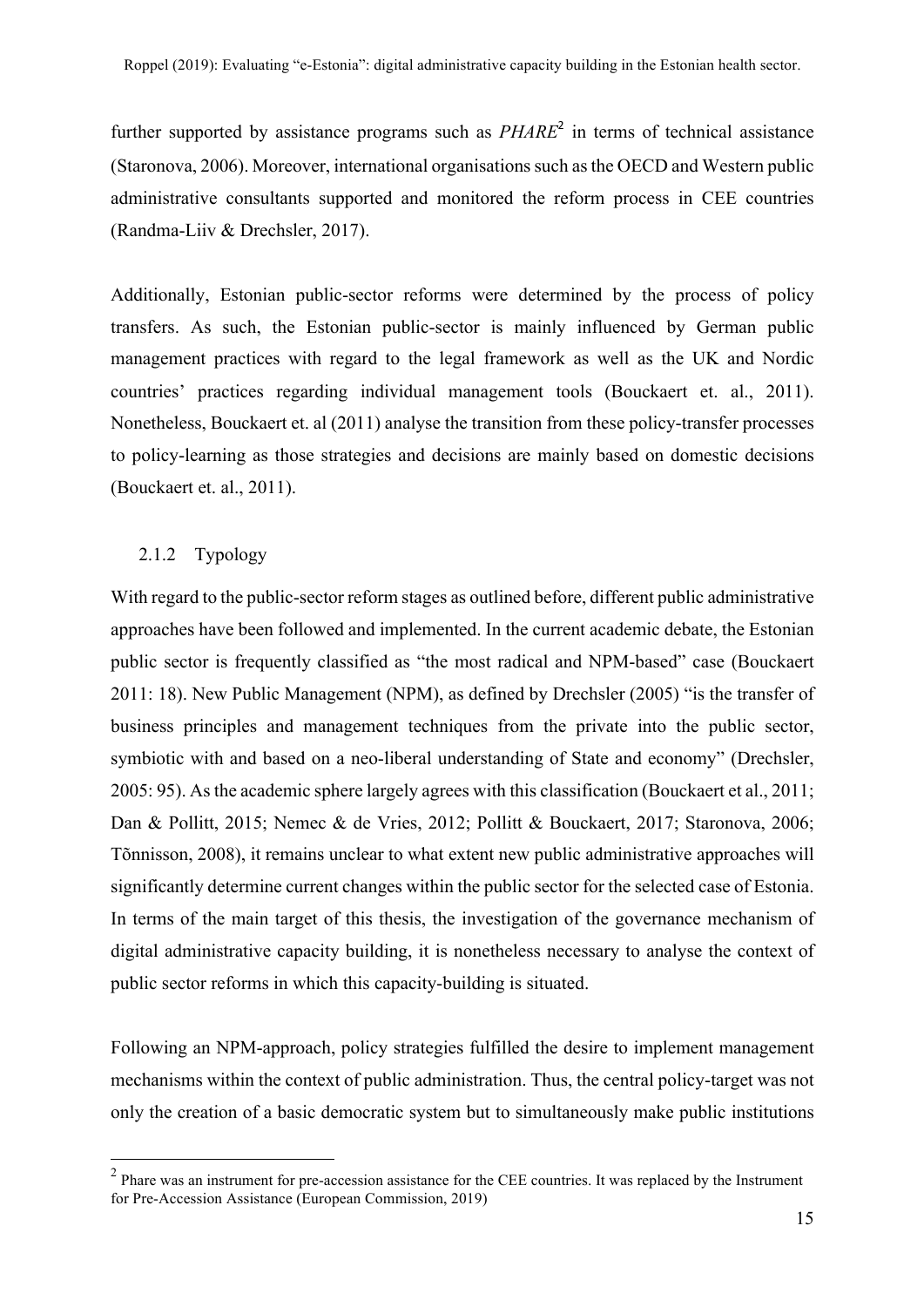more efficient (Bouckaert et. al., 2011). This approach not only followed the *Zeitgeist* of public sector reforms in the 1990s but also a strongly neo-liberal ideology (Randma-Liiv & Drechsler 2017). In correspondence to this, further visible features of NPM-approaches within the Estonian public sector was the establishment of flexible and decentralised structure within the public administrative system, pay-for-performance features, contracting- out and legislation as well as strategies that minimised the role of the nation-state (Randma-Liiv & Drechsler, 2017)

Given the unique context of a transitional country, there is a scholarly consensus that the NPMapproach was not the best choice given (Nemec & de Vries, 2012; Randma, 2001; Randma-Liiv & Drechsler, 2017; Tõnnisson, 2008). In terms of rational considerations, NPM and its features do not address the most relevant issues occurring in the CEE context sufficiently (Nemec & de Vries, 2012). NPM is unsuitable in order to establish sufficient public-sector reforms in CEE countries, as it minimises the role of the state that has to play a key feature in order to sufficiently implement public sector reforms in CEE countries (Drechsler, 2005). This role is particularly important regarding threats such as corruption and nepotism (Randma-Liiv & Drechsler, 2017).

The unsuitability of NPM-approaches of public sector reforms in CEE countries can be further found respecting the political sphere. As CEE countries lack a stable democracy due to their transformation history, public administrative responses to political changes appear weak. It is remarkable that "the frequency of changes and the lack of professionalism limit significantly the changes for effective reforms and represent almost non-existent long-term policies" (Nemec & de Vries, 2012: 13). With reference to the question formulated here, it is particularly important to recognise that "for CEE, the existence of a double revolution – in technology and the rise of a global innovation-based economy on the one hand, and in the political transition sphere locally on the other – is precisely what makes NPM even worse." (Drechsler 2005: 101). In correspondence to this Bastow, Dunleavy, Margetts, and Tinkler (2006) expect a negative impact on NPM on ICT implementation as the fragmentation of government and the indirect effects of NPM on supporting the IT industry for example due to contracting out, inhibits IT performance (Bastow et. al, 2006).

Besides these contradictory results, Dan and Pollitt (2015) conclude that "NPM *can* work". In a comprehensive literature review, it is analysed that the critique against the choice of NPMmechanisms in CEE countries can be balanced. In certain organisational settings, NPM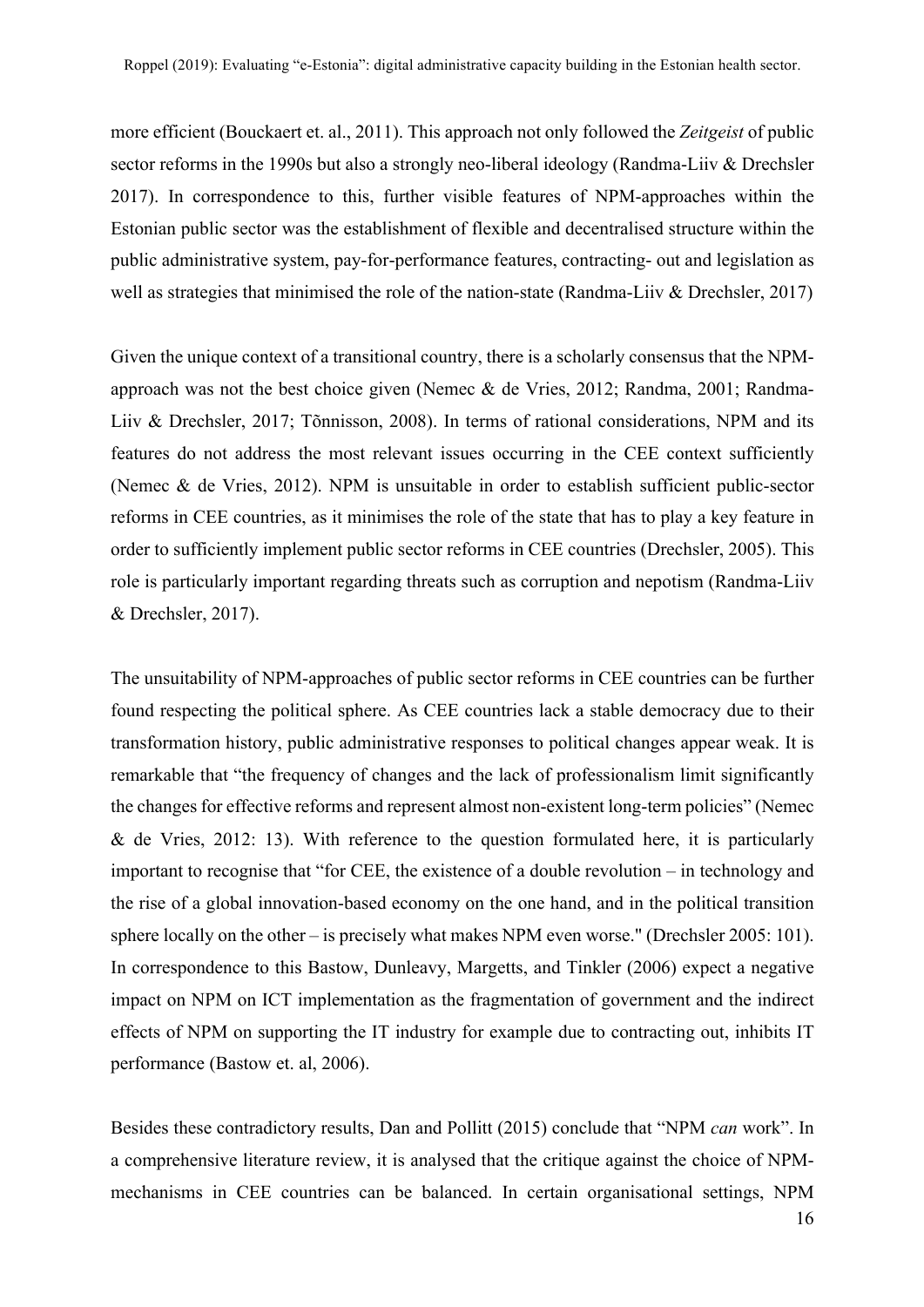mechanisms can stipulate advantageous and fruitful improvements (Dan & Pollitt, 2015). With regard to Estonia, especially the mechanisms of decentralisation of the human resource management in the central government is positively outlined as it "created an impetus for positive change, facilitated other major public-sector change and afforded the flexibility to implement reform at the organisational level" (Dan & Pollitt, 2015: 1312). In addition to that, given the pre-requisite of a fundamental basic public administrative structure, NPM can offer tools that have positive effects on public sector reforms such as outlined before. Nevertheless, Drechsler (2005) makes one important exception underlining that small states could be able to create their own, appropriate strategy of public sector reforms. This will be further elaborated respecting the fourth stage of public sector reforms in Estonia.

Referring to the counterbalance of NPM advantages and disadvantages, Drechsler (2015) argues for the preserving and support of a strong state and a Neo-Weberian public administrative structure in order to sufficiently implement public sector reforms in CEE countries. The theoretical approach of the Neo-Weberian state (NWS) thereby merges what is analysed positively within a Weberian public administration and NPM. NWS is therefore based on a classical Weberian administration that includes features such as hierarchy, division of labour as well as exclusive employment (Randma-Liiv & Drechsler, 2017). Nevertheless, NPM-tools (e.g decentralisation) are included (Randma-Liiv & Drechsler, 2017). A demise of the NPM approach towards the NWS is analysed by several scholars (Bouckaert et al., 2011; Nemec & de Vries, 2012). According to Randma-Liiv and Drechsler (2017) the NWS approach therefore mainly influenced public sector reforms after the EU accession (Randma-Liiv & Drechsler, 2017).

Recently, as mentioned above, a technological shift towards Information and Communication Technology (ICT) solutions within the public administrative sphere takes place (Bastow et al., 2006; Randma-Liiv & Drechsler, 2017). Besides different approaches on how to support this technological shift administratively such as eGovernance and Public-Sector Innovation (PSI), there is no broad scholarly consensus on how to categorise this fourth stage of public sector reforms. This is also due to the fact, that this phase is currently in progress. However, theoretical foundations regarding small states and innovation can be found in their public sector.

The introduction of innovation and corresponding policies in small states have recently raised scholarly interest (Kattel, Randma-Liiv, & Kalvet, 2011; Randma, 2001). The size of states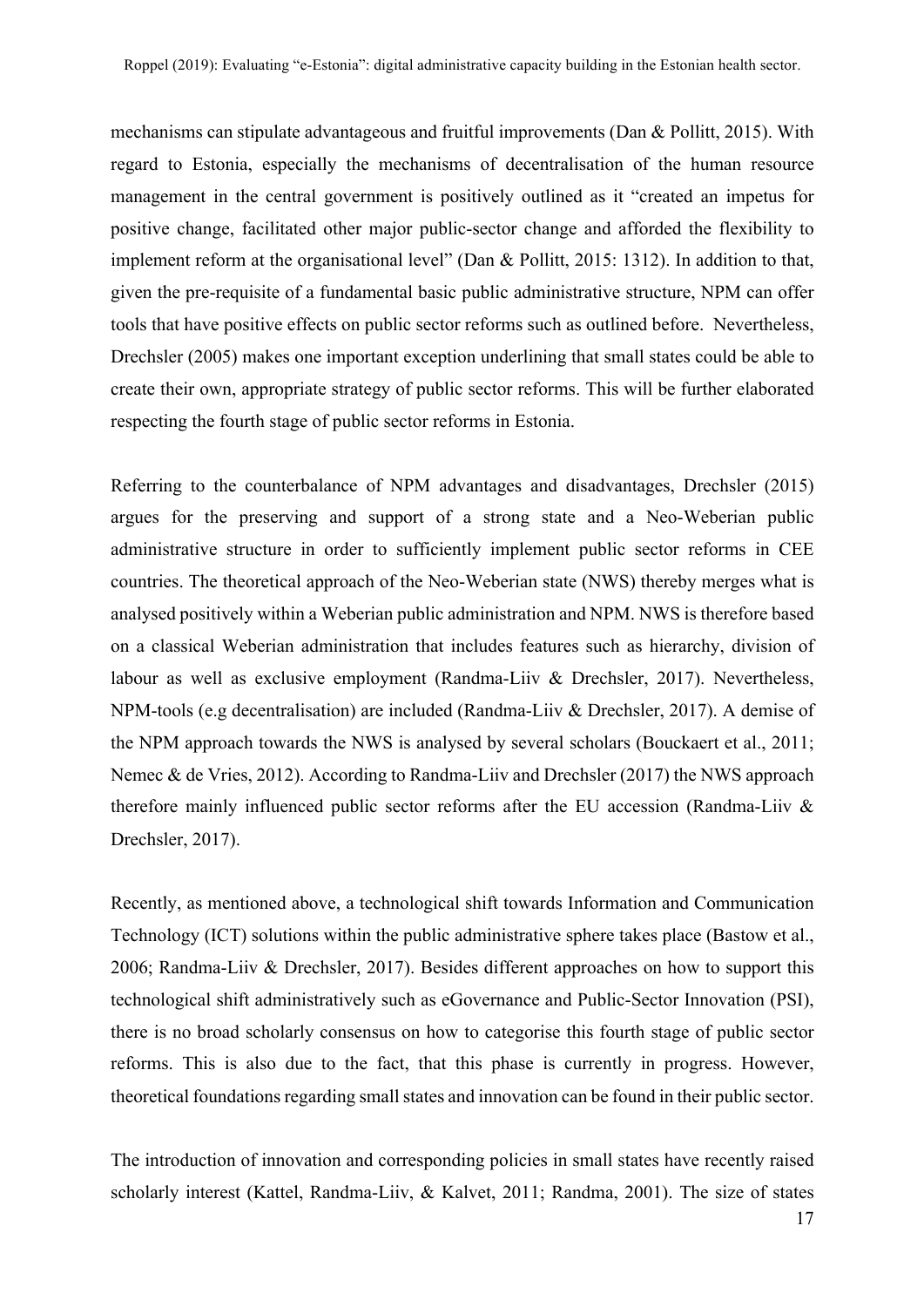plays an increasingly important role in the establishment of ICT mechanisms and innovative policies. Kattel et al. (2011) have outlined several implications for small states in terms of innovative success. Firstly, as having a small market and limitations for economies of scale, the corresponding dependence on exports often threatens small states to overspecialisation (Kattel et al., 2011). Secondly, as a crucial lack of financial as well as personnel resources occurs, public policy strategies are determined by "prioritisation, selectivity as well as adaptability" (Kattel et al., 2011: 3). The lack of personnel capacity also includes deficits in terms of hiring highly qualified public civil servants (Randma, 2001). Moreover, small states often present a higher degree of informal structures that support communication between government units. Randma (2001) further concludes that the small size of the country stipulates "a large discrepancy between norm and reality" (Randma, 2001: 49) which ultimately leads to a gap between policy expectations and realities. Additionally, and with special importance for the main target of this thesis, "the bureaucracy has operational autonomy in policy-making and a near monopoly of technical expertise" (Randma, 2001: 49).

#### 2.2 Administrative Capacity Building

With regard to the transformation of Estonia including its public-sector reforms, the building of administrative capacity is a key feature. In order to theoretically conceptualise administrative capacity, a definition is first given. As the overall focus of this thesis deals with the mechanism of building digital administrative capacity respectively the implementation of the EHIS, *digital*  administrative capacity building is further elaborated. To do so, a review of relevant theories dealing with governance mechanisms in the context of eGovernment is given. Those findings shall be ultimately merged with the conceptual framework of an administrative capacity building provided by El-Taliawi and Van der Wal (2019), Honadle (1981) as well as Rainey (2008).

#### 2.2.1 Definition and Measurement

With the intention to create a measurable theoretical concept of administrative capacity, El-Taliawi and Van der Wal (2019) lay emphasis on the building of organisational administrative capacity. Here, they focus on Honadle's (1981) identification and strongly elaborate that "capacity involves the ability to anticipate change; develop programs; attract, absorb and manage resources; evaluate activities and apply lessons to future activities" (El-Taliawi &Van der Wal, 2019: 4). With this definition in mind, different indicators for measuring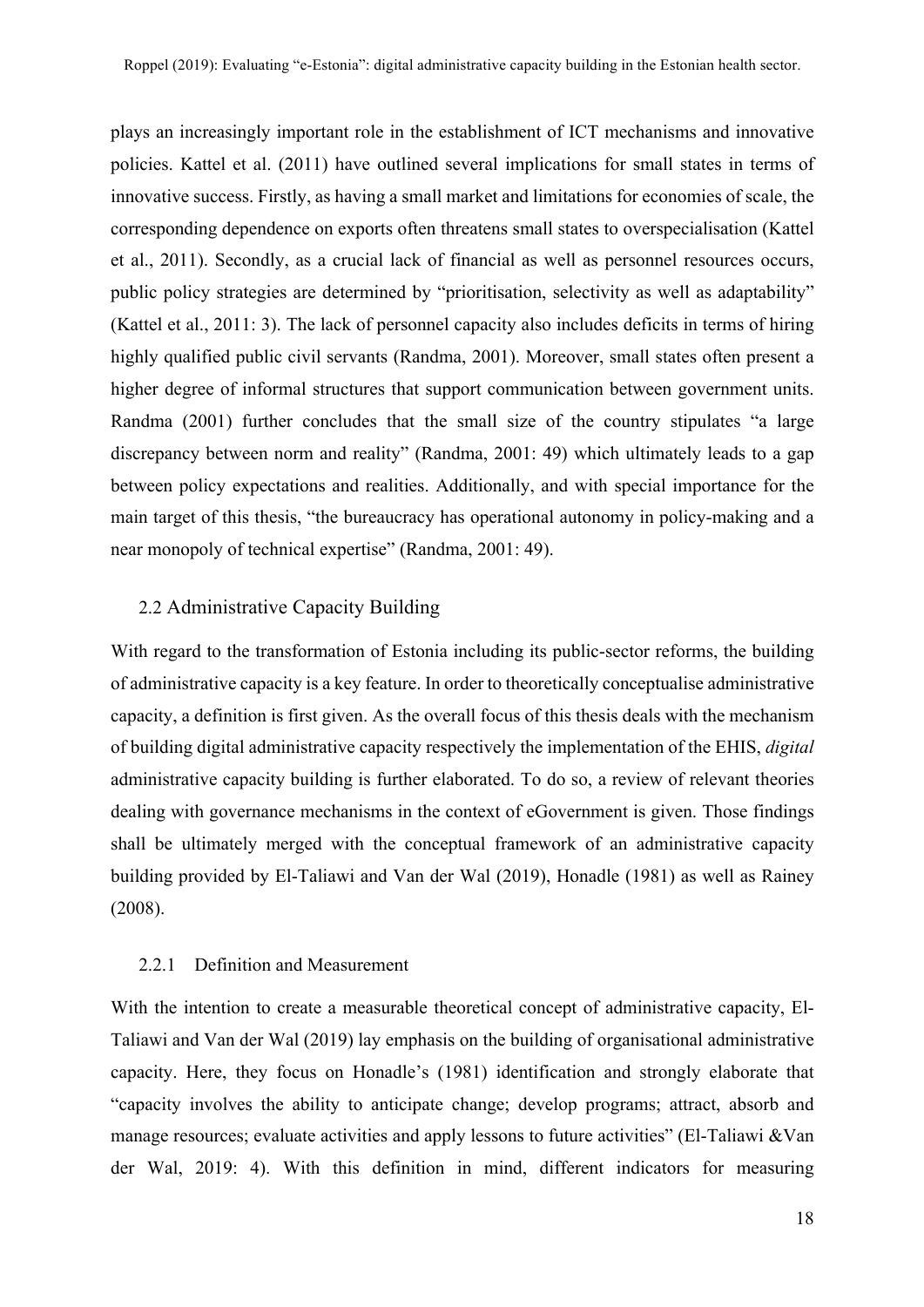administrative capacity are critically evaluated. Here, it is particularly important to create a measurement mechanism that fits the case setting in which the given research case is situated. Regarding this, the previous elaborated typology of public sector reforms and subsequently the architecture of the Estonian public sphere are of importance. El-Taliawi and Van der Wal (2019) thus stress out lessons for establishing indices of measuring administrative capacity. With respect to this thesis, the most important lessons found are the respect for *dynamics in the administrative capacity development*, previous *context evaluation*, the *intervention with other administrative capacity dimensions* such as policy and state capacity as well as the *interplay with support systems* and *capacity gaps* (El-Taliawi & Van der Wal, 2019).

There are several attempts available establishing administrative capacity measurements. Honadle (1981) has established a conceptual framework for administrative capacity. Thereby, the author focuses on basic indicators such as *administrative practices* including internal resource allocation, information management, and periodic evaluation, *institutions* as well as *organisational requirements of capacity* that include the interrelations with other organisations, problem-solving process and mechanism for institutional learning (Honadle, 1981). Factors affecting organisational change and capacity building have been raised interest among scholars. In view of this, Rainey (2009) identifies eight success factors for organisational change and administrative capacity building. Those are (1) ensuring the necessity, (2) development of a strategy, (3) building of internal support for change and overcome resistance, (4) ensuring topmanagement support and commitment, (5) building of external support, (6) providing of resources, (7) institutionalization of change as well as (8) pursuing of comprehensive change (Rainey 2009). These success factors can be ultimately merged into a conceptual framework that consists of four dimensions namely, strategy, support, resources as well as implementation.

#### 2.2.2 Digital Administrative Capacity Building

The overall aim of this thesis is to extract the governance mechanism emerging within the process of digital administrative capacity building within the Estonian health sector. As such, it is necessary to theoretically pre-define it in order to test if the governance mechanism is given in the particular context of the Estonian health sector. With regard to this, it is important to emphasise that the mechanism to be investigated may not function in another setting or in a different policy context.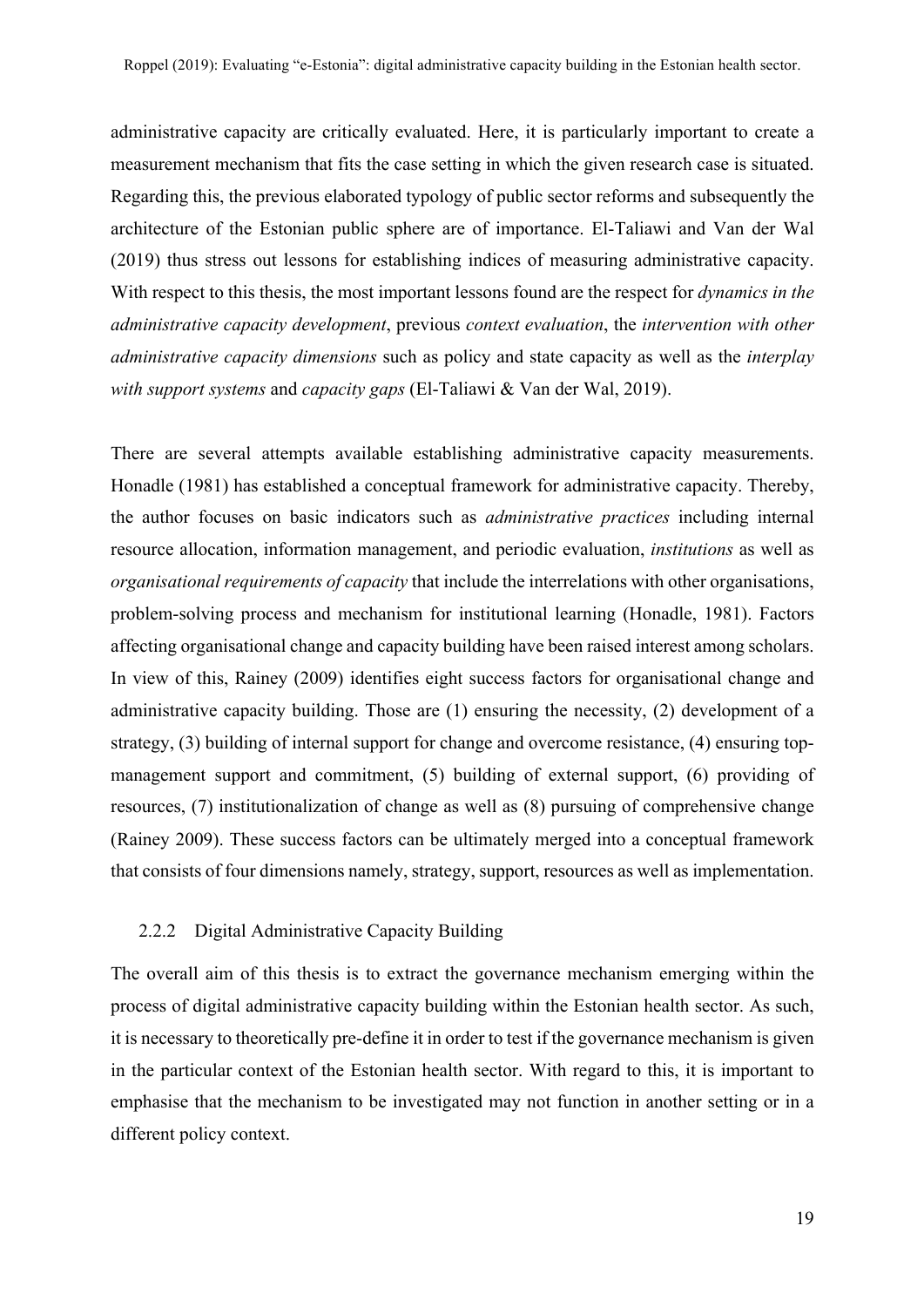In this thesis, digital administrative capacity is used in the context of "eGovernment" that is widely spread in the academic sphere (Gil-Garcia & Pardo, 2005; Kalvet, 2012; Kitsing, 2011) and subsequently divided into several sub-systems such as eParticipation, eLearning or eHealth. In this thesis, digital administrative capacity is therefore defined respecting the definitions of eGovernment provided by Dwidvedi, Weerakkody, and Janssen (2011). As such, digital administrative capacity is "to build a digital state where public services and information can be offered to citizens electronically" (Dwidvedi et a., 2011: 11).

Nevertheless, analyses of *building* digital administrative capacity are relatively fragmented as this progress is clearly context-related. The following section will cover a short discourse of available eGovernment approaches such as technological capacity (Lember et. al. 2018), digital era governance (Bastow et. al. 2006) and innovation policies (Kalvet, 2012; Kitsing, 2011). Thereafter, success and failure factors of digital administrative capacity building shall be presented. This is done as those findings are used in order to theoretically merge them with the conceptual framework of administrative capacity building respecting the selected context of this thesis.

The establishment of digital administrative capacity building can be seen in a multi-layered perspective. Some scholars focus on digital technologies in the context of organisational changes of public administration (Lember et. al., 2018). Others, such as Bastow et al. (2016) establish the idea of digital era governance (Bastow et al., 2006). This theoretical concept deals with the theory of modern bureaucracy and the role of IT solutions in the public sphere. Organisational change is thereby interrelated to technological developments within public administration. As such, it theoretically predicts the development of digital administrative capacity from supplement to a component of the public sector (Bastow et al., 2006).

In addition to these discourses, there is evidence about the success and failure factors of digital administrative capacity building. Ziemba (2016) identifies eight critical success factors of eGovernment. Those are (1) public outlay on hardware, networks, and telecommunication, (2) financial situation of government units, (3) ICT competences of government employees, (4) integration of front-office and back-office information systems, (5) information security in government units, (6) state standardisation of solutions for e-government, (7) top-management support as well as (8) electronic communication between government units (Ziemba. 2016). Moreover, single factors determining the building of digital administrative capacity have been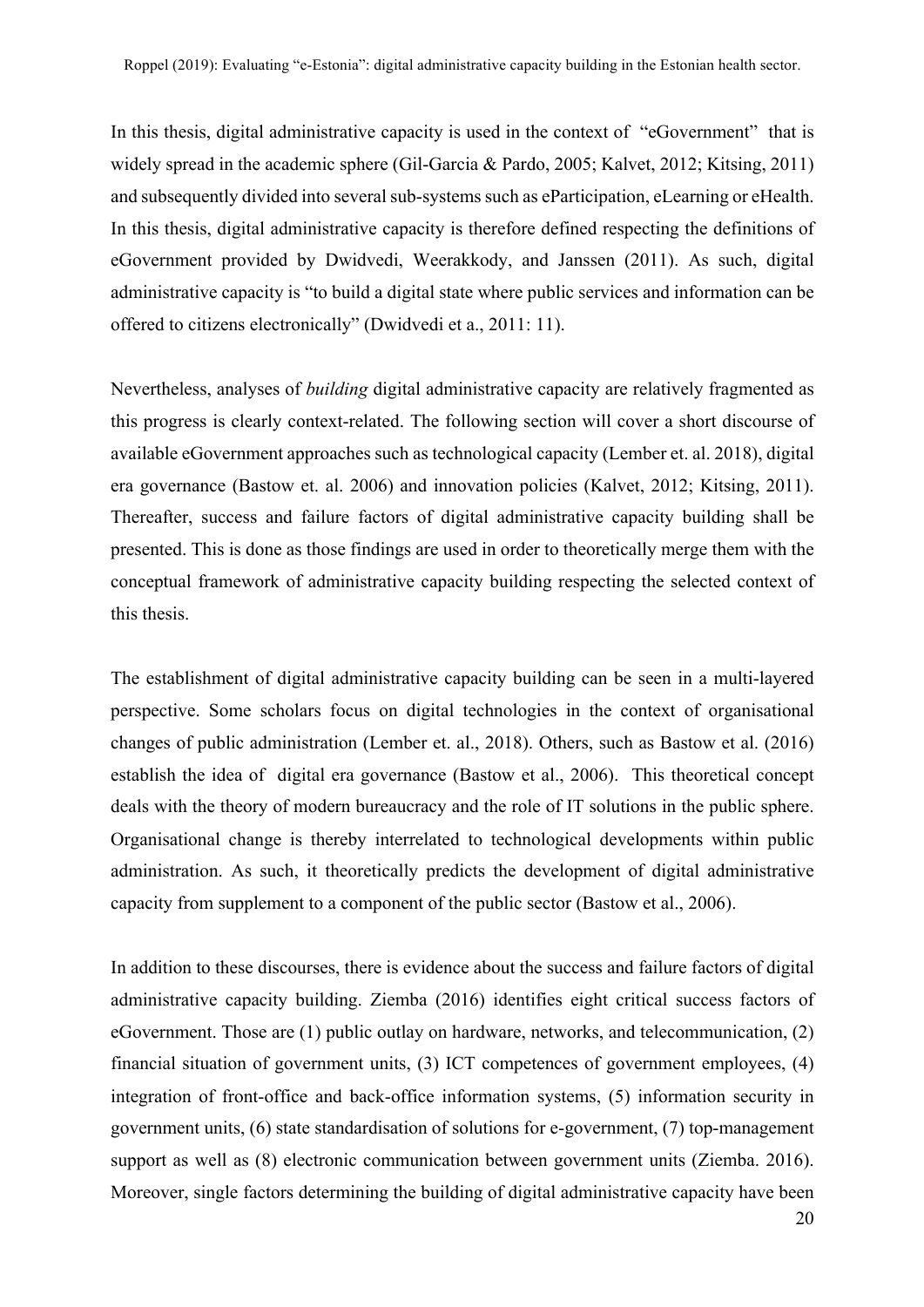investigated as strategy (Kitsing, 2011) or innovation (Kalvet, 2012). Kitsing (2011) stresses a gap between indicators of the successful introduction of e-government implementation and their actual performance. Thereby, the author emphasises that there are major discrepancies in the Estonian public actor environment in terms of implementation and use of e-government devices. Kalvet (2012), on the other hand, points out the importance of public procurement in order to introduce innovation to the public sector and concludes that "private sector competencies and the contribution of 'ethical hackers' have been important to the emergence and development of Estonian e-government, as both are crucial for managing risks related to technology failures in public procurement for innovation" (Kalvet, 2012: 153).

In terms of creating digital administrative capacity in the context of establishing a health information system, there is a framework provided by the WHO (2000). This outlines a systematic approach for health information systems and illustrates the dimensions of health systems management functions that correspond with governance mechanisms. Here, it becomes clear that the establishment of such capacities is a comprehensive challenge in which "failures tend to be more common than successes" (Lippeveld et. al., 2000:25). The main role of the management of health systems is thereby described as the coordination and support of the service delivery levels (Lippeveld et. al., 2000). Those include indicators such as the *establishment of health policies and legislation*, *inter-sectoral coordination, strategic planning* and *programming, budgeting* and *financial resource allocation, organisation of the system, including referral mechanism, personnel development, including continuing education,* as well as, *resource management* (Lippeveld et. al., 2000: 22).

Furthermore, there is academic evidence about the challenges and barriers to e-government initiatives. Gil-Garcia and Pardo (2005) have performed a comprehensive literature review dealing with those factors. Here, the authors establish five categories of challenges that refer to different dimensions of digital administrative capacity building. In terms of (1) information and data, challenges might occur in terms of data quality and accuracy (Gil-Garcia & Pardo, 2005). With regard to (2) information technology, the complexity of new technologies, as well as a lack of technical skills of personnel, are main issues. Thirdly, in view of (3) organisational and managerial challenges, the main problem is the possible "resistance to change, internal conflict and turf issues" (Gil-Garcia & Pardo, 2005: 192). Respecting the context of (4) legal and regulatory challenges, restrictive laws and regulations are likely to hinder the development of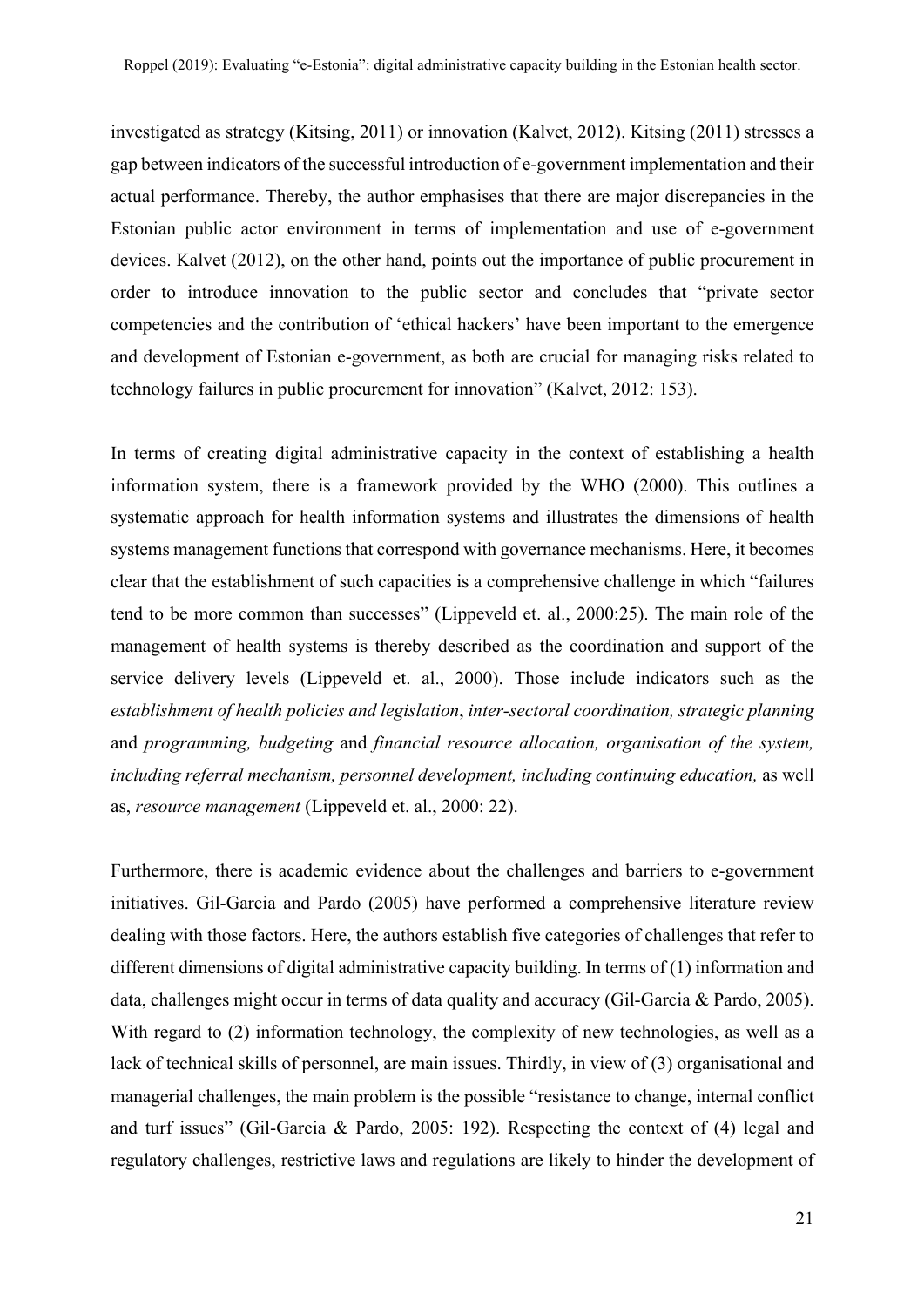digital administrative capacity. Lastly, in terms of (5) institutional and environmental challenges, especially privacy and security issues may arise (Gil-Garcia & Pardo, 2005).

#### 2.3 Theoretical Framework

The previous outlined theoretical concepts and academic research have theoretically underlined the concept of digital administrative capacity building in the context of Estonian public sector reforms. Public sector reforms in Estonia can be categorised in a four-phase-model. Whereas in the first phase general public institutions were re-established, the second phase has dealt with the improvement of quality and accessibility of public sector mechanisms. The third phase then started with the accession of Estonia to the EU in 2004 and has had major implications on public sector reforms, as they started to slow down. Thereafter, the introduction of ICT solutions to the public sector paved the path towards the fourth stage of public sector reforms in CEE countries such as Estonia. Thus, it appeared crucial to outline reform reasons and driving forces. The main driving force was thereby analysed as the Europeanisation and the pre-accession process of the country. With regard to the concept of administrative capacity, Estonia was categorised as mostly NPM-based. This approach illustrates both advantages and disadvantages in terms of building administrative capacity. Whereas some scholars have described the NPM approach as unsuitable for the given case, others outline the workability. Since the EUaccession, the Estonian public sector can, however, be typologized as Neo-Weberian as it combines classical Weberian public administrative structures with NPM features.

As the overall aim of this thesis deals with the extraction of the governance mechanisms of digital administrative capacity building, the further emphasis was spent on this cluster. It becomes clear that recently there is a broad scope of literature in terms of investigating the mechanism of digital administrative capacity. Nevertheless, this mechanism is clearly contextrelated. Therefore, the conceptual framework established here aims to investigate the governance mechanism of building digital administrative capacity in the context of the Estonian health care system. As such, it is likely that the mechanism may function differently in a different setting and policy context, respectively. The here established conceptual framework is based on four dimensions namely strategy, support, resources as well as implementation. According to these dimensions, El-Taliawi and Van der Wal (2019) have in correspondence to Honadle (1981) adapted a Capacity-Building framework that is based on five steps including the *anticipation of change, development of programs, the attraction, absorption and*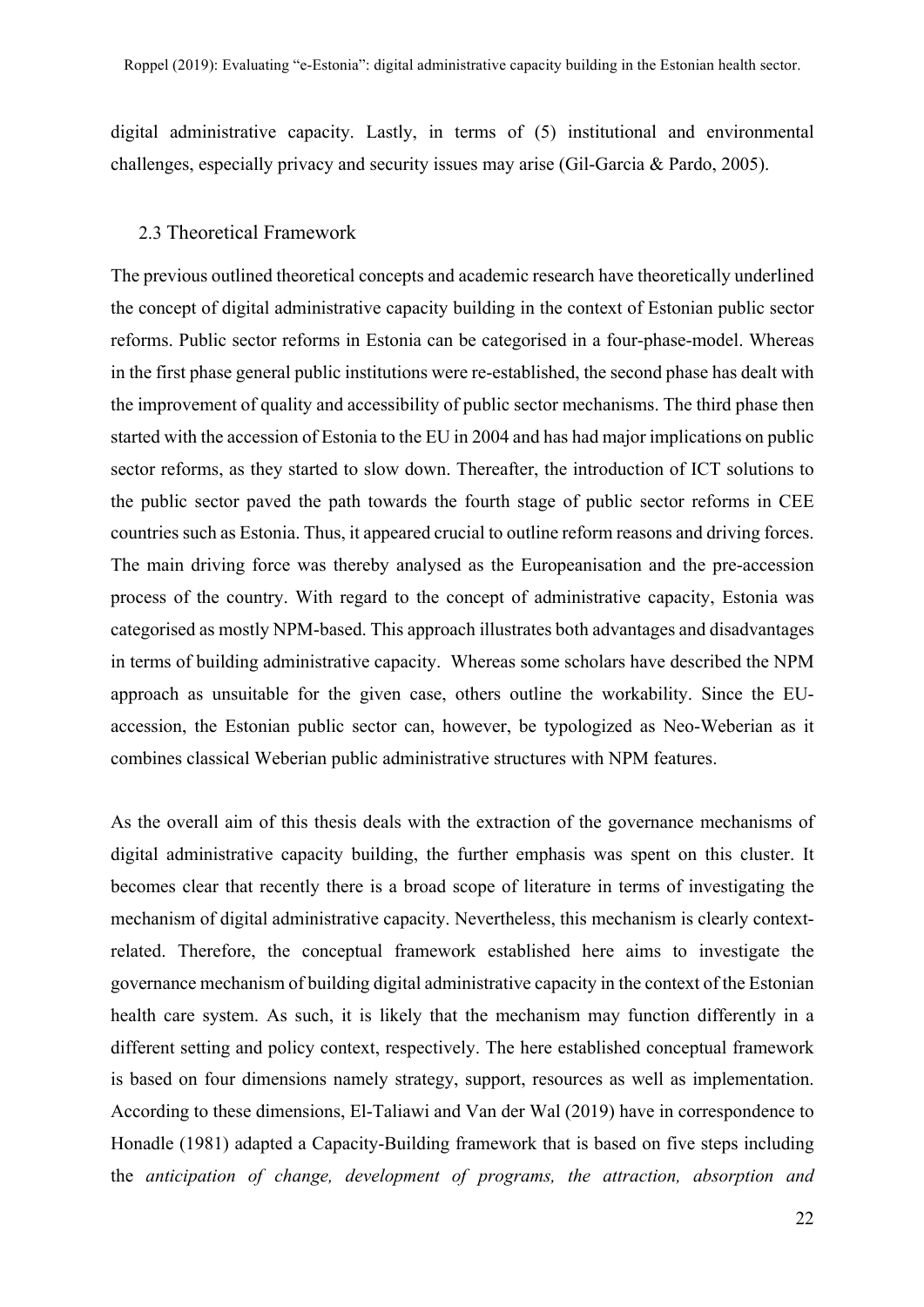*management of resources, the evaluation of activities as well as the application of lessons to future activities* (El-Taliawi & Van der Wal, 2019). The framework is further developed in terms of the level of articulation for digital administrative capacity using the determinants of establishing a health information system as provided by Lippeveld, Sauerborn, and Bodart (2000) as well as other approaches such as seen by Gil-Garcia and Pardo (2005). Additionally, findings concerning single factors such as seen by Kitsing (2011) and Lember et al. (2018) are included.

On the basis of these theoretical findings, theoretical expectations can be formulated. These expectations shall be used in order to create a theoretical framework for the research at hand. With regard to the public-sector reforms and their developments, one can state that the increasing use of digital and technological devices in the Estonian public sector has implications for the country's development. With regard to the typology of the Estonian public sector as outlined before, the first theoretical expectation is

(1) The given typology of NWS in Estonia is in favour of digital administrative capacity building.

The implications referring to size ultimately lead to the second theoretical expectation:

(2) The building of digital administrative capacity is context-related. With regard to this, the size of Estonia is a driving factor in terms of digital administrative capacity in the Estonian health sector.

With regard to barriers that are likely to occur in the context of eGovernment, the third theoretical assumption is:

(3) Digital administrative capacity building is likely to be challenged through issues concerning data quality, the complexity of new technologies, organisational resistance to change, restrictive laws as well as privacy and security issues.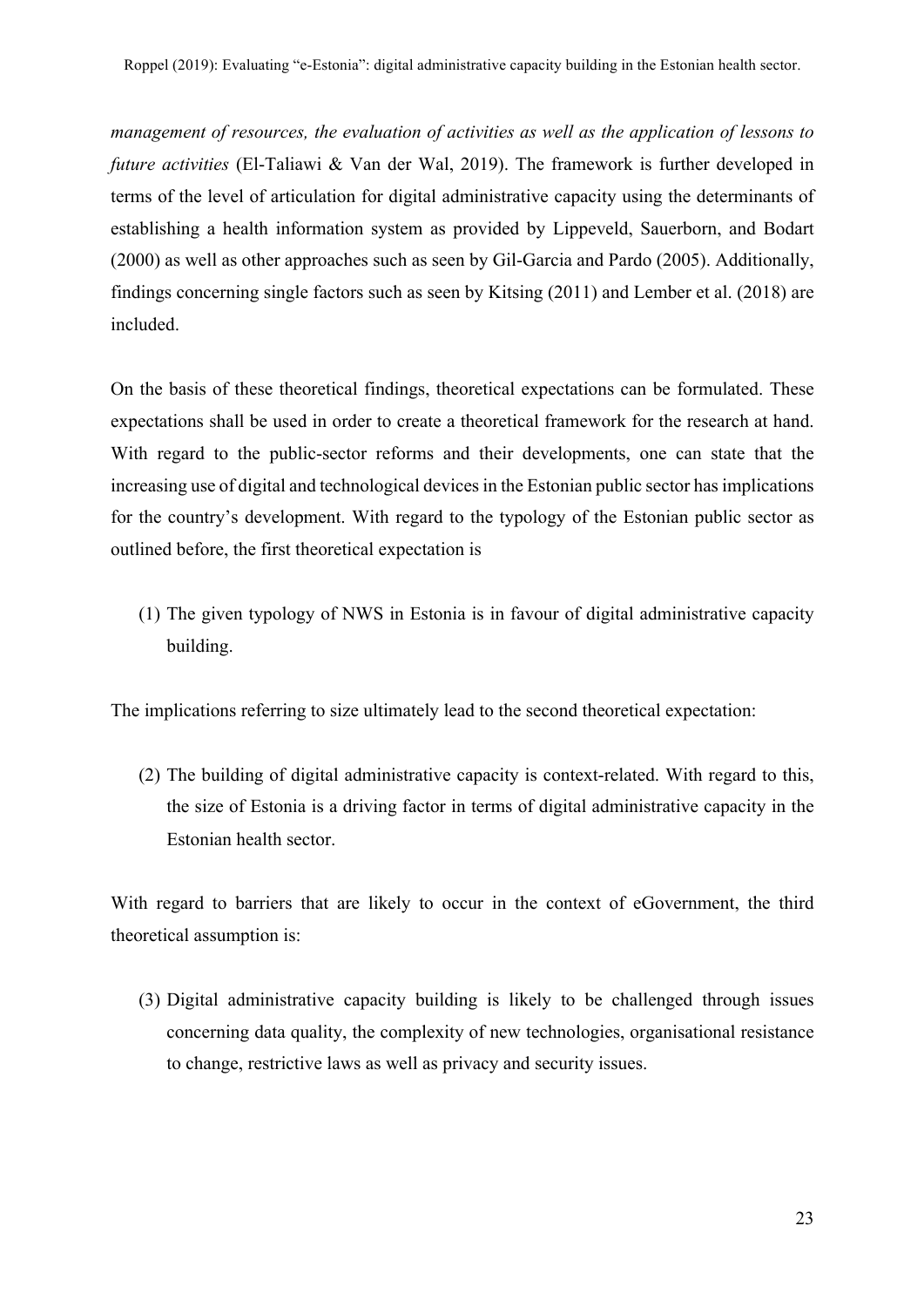# 3. Methodology

The following section introduces the reader to the methods used in order to perform this analysis. This is important in terms of conducting transparent and accountable research as well as it supports the testing and comparability of the research at hand (Yin, 1994). To do so, the research design will firstly be presented (section 3.1). Thereafter, the case selection is illustrated laying special emphasis on selecting an influential case with a small size (section 3.2). Thirdly, data collection methods used are introduced (section 3.3). Thus, the operationalisation and coding correspondingly to the previous established theoretical framework are explained (section 3.4).

#### 3.1 Research Design

This thesis is based on a single case study following a descriptive, explorative approach. The main target is to extract the mechanism of digital administrative capacity building in the Estonian health sector. Thus, the mechanism is investigated using the case study of the implementation of the Estonian National Health Information system between 2008 and 2018. According to Yin (1994), five components of a research design are of special importance. Those are (1) a study question, (2) a study proposition, (3) unit(s) of analysis, (4) linking the data to the study's proposition as well as (5) criteria for interpreting the findings (Yin, 1994). Those components are the foundation for the following section. In addition to that, possible threats and limitations to the selected research design are outlined.

#### 3.1.1 Study question

The overall research question has a descriptive, exploratory character and aims to cover the main target of the thesis at hand. The research question, therefore, relates to the governance mechanism of building digital administrative capacity. It is stated as: "What are the key governance mechanism of implementing digital administrative capacity in the Estonian health care system using the example of the implementation of the Estonian National health information system between 2008 and 2018?" (RQ). The corresponding sub-questions are thus established in order to further investigate the whole scope of the research aim. Thereby, they mirror the descriptive, exploratory character of the research. The first sub-question "To what extent is the Estonian National Health information system implemented?" (SQ1) is of descriptive nature aiming to focus on the process of digital administrative capacity building. The second sub-question then deals with the explorative part of the thesis questioning "What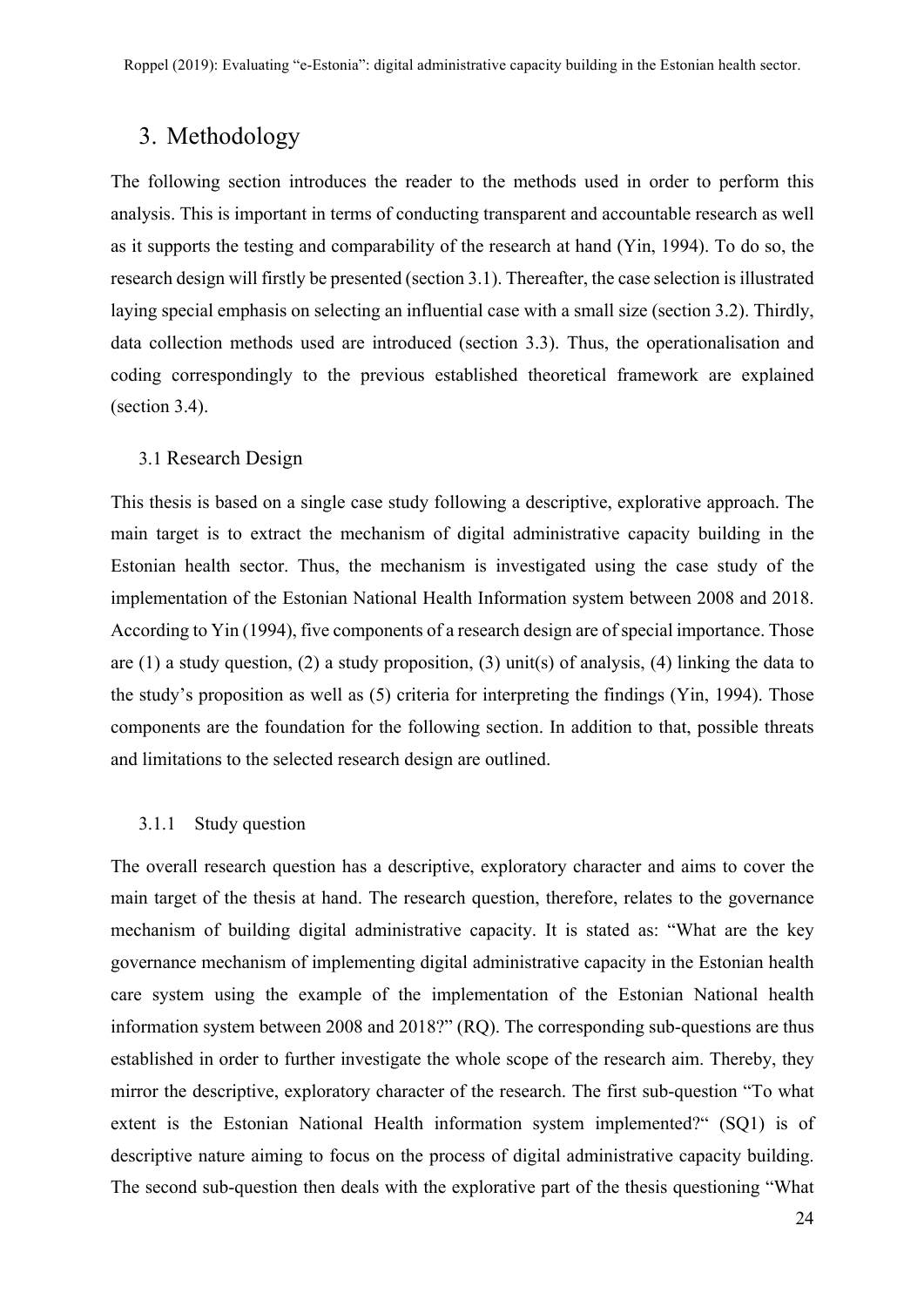are the factors affecting the administrative digital capacity building respectively the implementation of the Estonian National Health Information system in the Estonian health sector?" (SQ 2).

#### 3.1.2 Study proposition

As indicated above, this research deals with the investigation of digital administrative capacity building. This study's proposition is therefore to extract the governance mechanism of digital administrative capacity building. The concepts to be theorized is the building of digital administrative capacity in the context of public sector reforms. The theoretical framework has in correspondence to this stated some theoretical expectations that are based on previous findings. Due to the explorative character of the research at hand, the theoretical framework cannot, however, be seen as a static concept but as a guideline through the explorative analysis (Maxwell, 1998). Therefore, the following analysis respecting its explorative approach will put special emphasis on additional factor determining the building of digital administrative capacity.

#### 3.1.3 Unit of analysis

In accordance to Yin (1994) the unit of analysis describes what is being analysed. In view of the research of this thesis, the unit of analysis is the mechanism of digital administrative capacity in the context of the implementation of the EHIS. This is due to the fact that the EHIS presents the explicit case in a certain context of being implemented in a CEE country. It is suitable to be analysed as it is an influential case in terms of the opportunity to investigate the mechanism of digital administrative capacity building. According to Seawright and Gerring (2008), influential cases are typically not representative and connected to certain contexts which will be further elaborated in section 3.2.

#### 3.1.4 Linking data to a proposition

This thesis follows a descriptive, explorative approach as it aims to outline the mechanism of digital administrative capacity in the Estonian health sector. On a first step, academic literature is used in order to develop a theoretical foundation including theoretical expectations as well as to conceptualise and operationalise variables to be measured. As mentioned above, the theoretical framework is flexible due to the explorative character of this thesis. Thereafter, qualitative secondary literature is analysed in order to analyse and test the mechanism of digital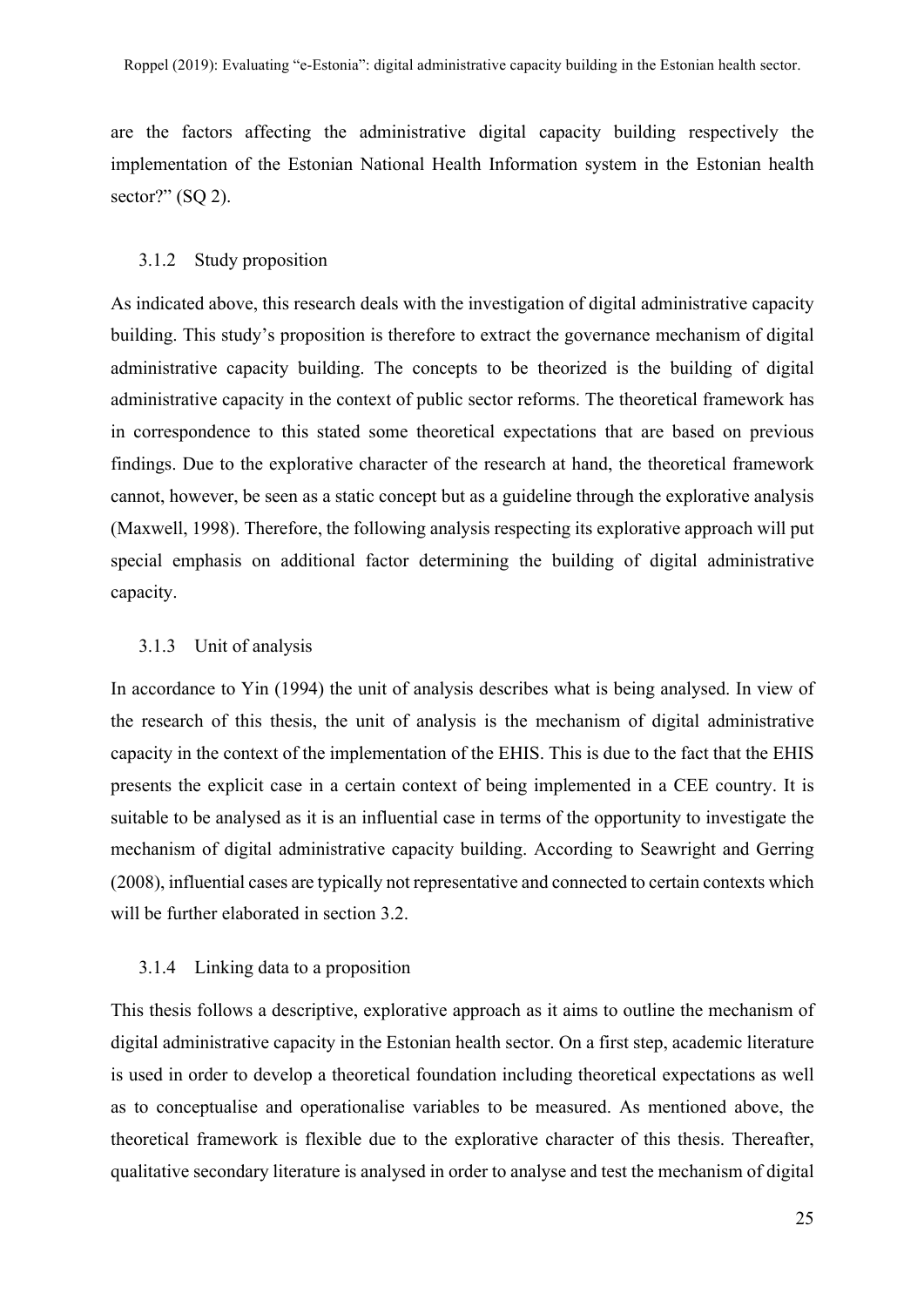administrative capacity in the context of the Estonian health sector. Thus, monitoring and assessment reports such as the European semester country reports, Health system reviews provided by the World Health Organization (2018), but also national strategic development plans are analysed. This method of linking data or information from one case to theoretical propositions are characterised as "pattern-matching" (Yin, 1994: 25). Those findings are further investigated performing a triangulation via key expert interviews. This method is used not only to make the results gained within the document analysis more valid but also to illustrate possible discrepancies between the status quo of implementation on paper and in reality. Thereby, selected experts are directly involved within the policy development and assessment as well as the implementation process. The interviews conducted follow a qualitative and semistructured approach.

#### 3.1.5 Threats to validity

In view of the qualitative approach this thesis is following, it is necessary to outline possible threats and limitations of the research presented here. In addition to that, ethical considerations related to the performance of qualitative key expert interviews are presented. The following section therefore sheds light on these possible limitations.

With regard to the analysis of qualitative secondary data, Ritchie and Lewis (2003) categorise this method as valuable source as it is possible to further develop empirical findings, however, there are possible threats (Ritchie & Lewis, 2003). In accordance to them, those threats have arisen in terms of divergences between objectives of the study elaborated in the secondary literature. Due to this misleading results, a non-comprehensive sampling as well as limitations of data quality (Ritchie & Lewis, 2003) can occur. In addition to that, the quality of data can vary in qualitative document analysis as well as depending on the question posed, data can be created unsystematically (Flick 2014).

With regard to research designs including qualitative interviews, Flick (2014) has outlined possible threats as well as limitations. With respect to the applied research design in this thesis, three limits of qualitative research articulated by Flick (2014) have to be considered. These are the limits of theoretical sampling, the limits of interviewing, and the limits of qualitative document analysis (Flick 2014). Within the framework of theoretical sampling, the selection of available theories must be taken into account in the context of the given gap in the literature. Furthermore, according to Flick (2014), the comparability of interviews can suffer, since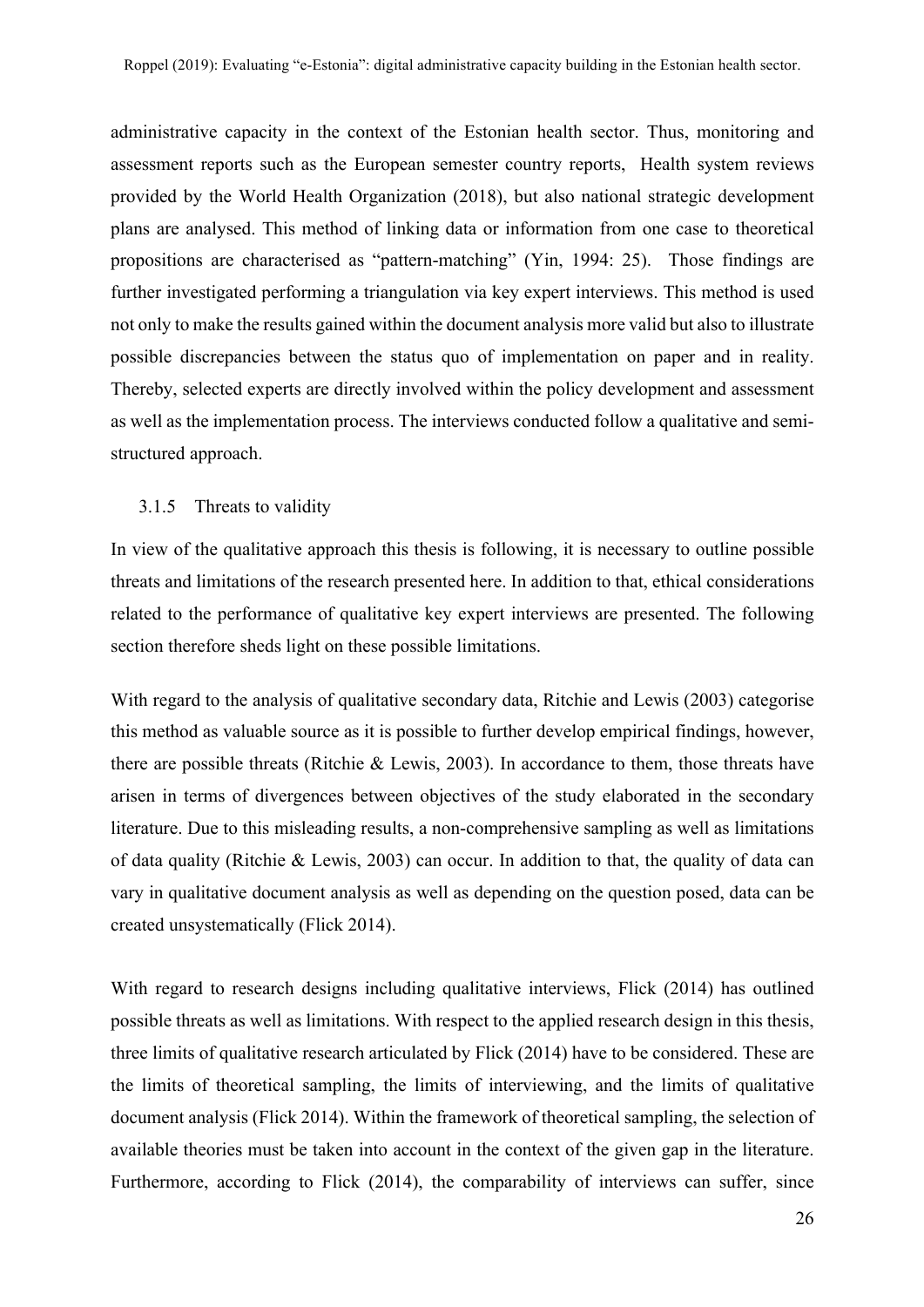qualitative interviews can run "relatively unpredictably" (Flick 2014: 221). This unpredictability further outlines the need for flexibility. Ritchie and Lewis (2003) stress out that "this highlights the need for qualitative researchers to be flexible and adaptable in their approach, to a have a commitment to understanding the perspective of the participant, to make research studies accessible to different groups, to be non-judgemental, and to treat participants with respect" (Ritchie & Lewis, 2003: 64).

In terms of ethical considerations, conducting qualitative interviews requires the aspects of informed consent, anonymity, and confidentiality as well as the protection of the participants and the research (Ritchie & Lewis, 2003). In view of this research, these aspects are respected as the interviewees will be asked for their consent and their personal data will be protected. Additionally, the research procedure applied in this bachelor thesis has been approved by the ethical committee of the University of Twente in Enschede.<sup>3</sup>

Those limitations or threats have to be critically reflected and can be potentially found within the introduced research design. However, the advantage of the thesis at hand is that it will contribute to the understudied area of administrative capacity-building in a particular context and therefore offers an addition to the given literature. Although the National Health Information System was critically assessed such as seen in the eHealth Strategic Development plan 2020 (2015), the particular mechanism of digital administrative capacity building based on the implementation of the EHIS has not yet been investigated.

#### 3.2 Case Selection

The selected case study has four predominant characteristics: Estonia is a transition country, it is small in comparison to other CEE countries, Estonia is a member of the European Union as well as an outlier in terms of digital administrative capacity building in its public sector. Regarding the typology provided by Seawright and Gerring (2008), it can be described as an influential case in terms of case selection. This is due to the fact that in the group of CEE countries or transition countries, Estonia is the country that, in terms of digital capacities, has developed its public sector to the highest extent among the others. Additionally, Estonia is an influential case in terms of its population of approximately only 1.3 million (Kalvet 2012) which is, in comparison to the majority of CEE countries, small. The size is likely to have

 $3$  The ethical committee of BMS faculty approved this thesis proposal on the  $28<sup>th</sup>$  March 2019.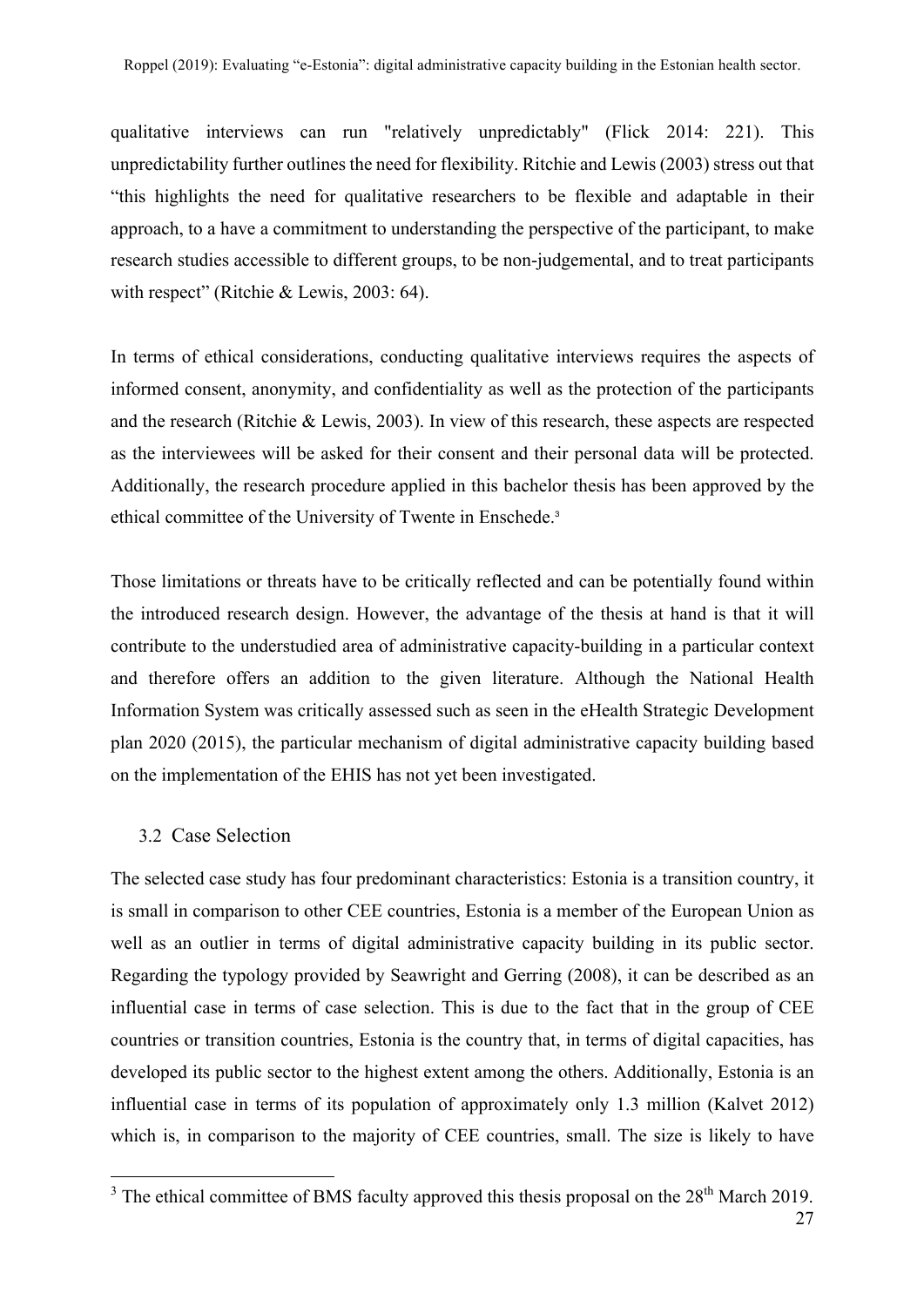implications in terms of the ease and speed of the implementation of the EHIS as outlined in the theoretical section. Moreover, Estonia indicates high trust in terms of technological innovation (Lember et al., 2018). A country with a smaller population than many major cities in Central Europe might establish a digital administrative structure more efficiently due to factors such as prioritisation and informal structures (Randma, 2001).

Using a best practice example or an outlier is related with a high potential of scientific threats, such as the lack of available theoretical foundation (Seawright 2008). However, the aim of this thesis is to outline the mechanism of building digital administrative capacity in the context of the Estonian health care system. The health sector as a policy area of interest and, correspondingly, the focus on digital capacity building in the health sector was chosen as the policy field of digital health is a cluster that is mainly determined on the country level. In the context of this study, this appears important since the scope of this thesis would be overreached dealing with a more comprehensive, multi-level point of view. Nonetheless, the embeddedness of the case study into a multi-level perspective will be shortly outlined. Moreover, and regarding the literature review provided, there is a significant gap in English and German literature dealing with digital administrative capacity building in the Estonian health sector. As mentioned above, the Estonian Strategic Development Plan 2020 is in need of empirical evaluation to which this thesis aims to contribute to.

#### 3.3 Data collection methods

As mentioned above, two methods of data collection are used. Firstly, qualitative document analysis is used in order to outline the factors affecting the implementation of digital administrative capacity-building in the Estonian health sector. Moreover, strategies such as the Estonian Strategic Development Plan 2020, monitoring reports, policy reviews as well as Health System Reviews are selected outlining the mechanism of building digital administrative capacity in the Estonian Health sector using the case of the EHIS. Secondly, as there is a gap of available data, six qualitative key expert interviews were planned and ultimately three executed to generate in-depth views into the actual implementation process of the National Health Information system and influencing factors besides those established within the theoretical expectations. These interviews are crucial as the practical expertise of the selected key experts involved in the implementation and capacity-building process is gathered to add new insights to the theoretical assumptions.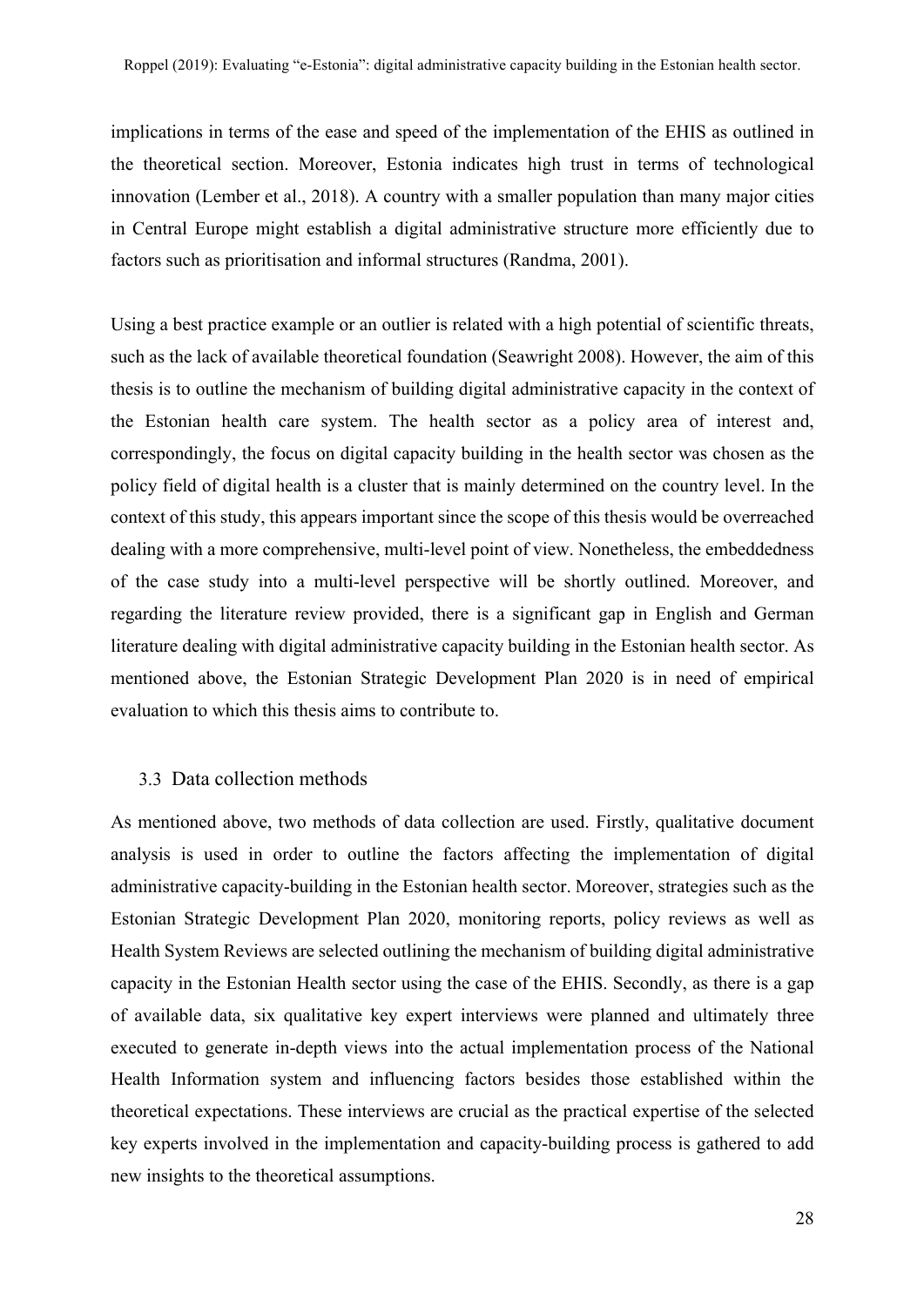With respect to categorisation as stated by Maxwell (1998), the qualitative key expert interviews conducted in terms of the second step will be coded using the program ATLAS/ti. In order to further support the validity of data conducted, these interviews are transcribed and coded on the basis of the following presented conceptualisation and operationalisation. Moreover, a triangulation is performed. Triangulation "involves the use of different methods and sources to check the integrity of, or extend, inferences drawn from the data" (Ritchie & Lewis, 2003: 43). This triangulation is given respecting the twofold research design that performs a document analysis and expert key interviews using the same measurements. The key experts selected are moreover included within the process of developing digital administrative capacity in Estonia. The names are anonymized. However, under special conditions names will be made available upon request.

#### 3.4 Operationalisation and Coding

The overall research question includes one variable that needs to be conceptualised and operationalised. This is the digital administrative capacity building. In the following section, the theoretical concept, as well as corresponding dimensions, measurement, and levels of articulation for digital administrative capacity building are introduced. Thereafter, the coding of the data conducted will be shortly presented.

The building of (digital) administrative capacity can be conceptualised using the determinants introduced by Fernandez and Rainey (2006). This terminology describes "determinants of successful implementation of organisational change in the public sector" (Rainey & Fernandez 2006: 409). Here, the previously mentioned success factors of administrative capacity can be described as dimensions further specified with indicators. Those are as already mentioned (1) ensuring the necessity including the managerial articulation of need for change (2) development of a strategy (3) building of internal support for change and overcome resistance which includes open discussion to reduce resistance to change (4) ensuring top-management support and commitment including the support of political appointees and top-level civil servants to change (5) building of external support which includes the indicator of support and commitment to change among political overseers (6) providing of resources including adequate amount of financial, human and technological resources to implement change (7) institutionalization of change including the monitoring of the implementation of change as well as (8) pursuing of comprehensive change that includes the analysis and understanding of the interconnections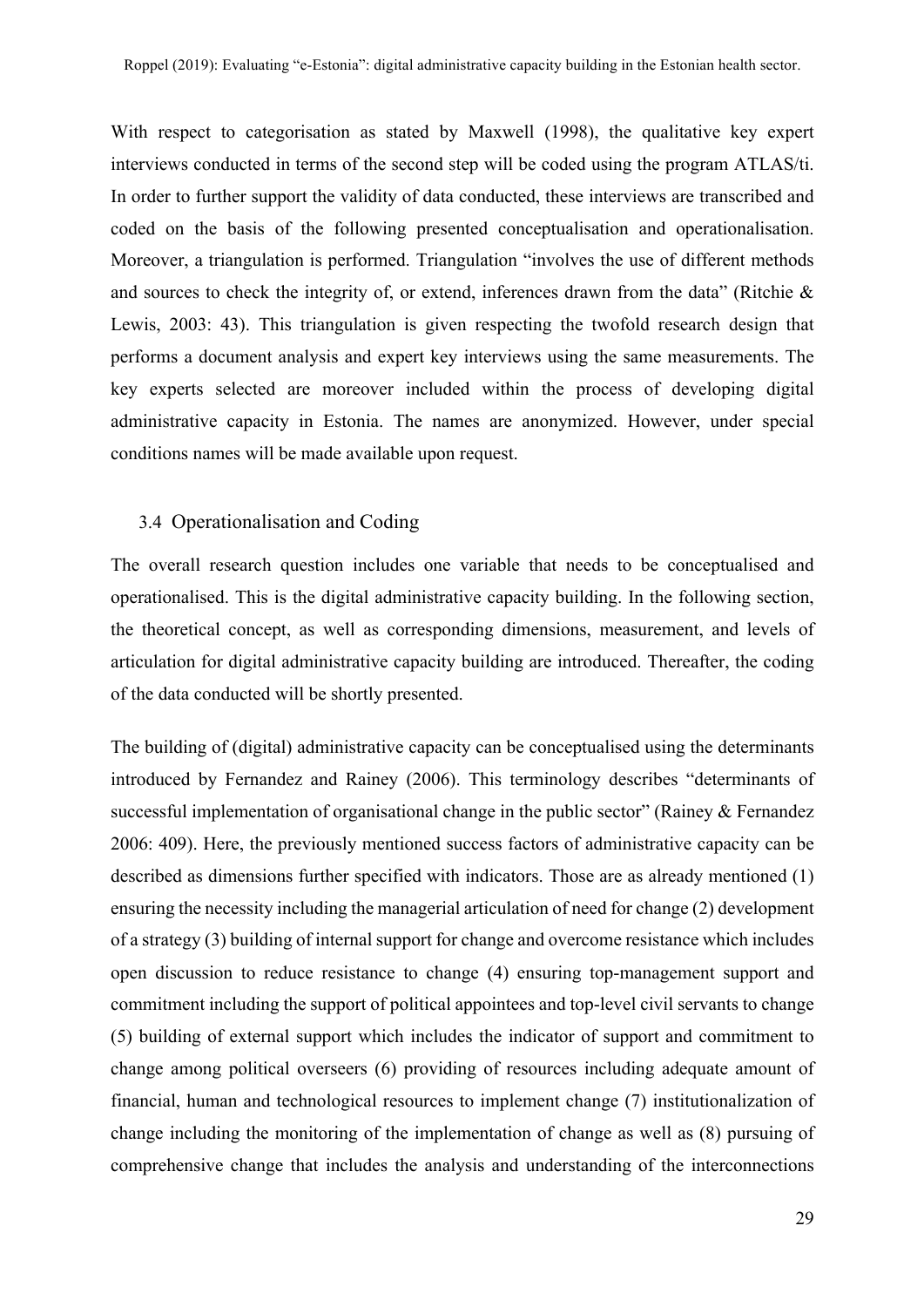between organisational subsystems before pursuing subsystem congruence (Rainey & Fernandez 2006). In the context of this thesis, those dimensions are ultimately merged into *strategy, support, resources,* and *implementation.* In correspondence to this, the theoretical framework is further developed with regard to the Capacity-Building Cycle by (El-Taliawi & Van der Wal, 2019) based on the findings by Honadle (1981).

The dimension of *strategy* is measured by managerial articulation (Rainey, 2008) and anticipation of change (El-Taliawi & Van der Wal, 2019). Hereby, the level of articulation is stated as the promotion of eGovernment initiatives by leading politicians and interest groups. Moreover, strategy development and the development of programs are further measurements. Those are articulated by available strategic planning and programming (Lippeveld et. al. 2000) legislation course-setting that favours eGovernment, organisations of the information system that include referral mechanism (Lippeveld et al. 2000).

*Support* is further measured distinguishing between two measurements. Those are internal and external support. The level of articulation of internal support refers to inter-sectoral coordination as well as cooperation between different government units (Lippeveld et al. 2000; Ziemba 2016). External support, the second measurement, includes the support by external partners that can be characterized as IT firms, consultants, research institutions, international organisations and policy advisors (Bastow et al., 2006; Lippeveld et al., 2000).

Thirdly, the dimension of *resources* is divided into three measurements, namely financial, personnel and technical resources. Financial resources are articulated by the financial spending on technical devices, education, and training of personnel. The level of articulation of personnel resources refers to the level of highly educated and advanced personnel (Lippeveld et. al., 2000) as well as their training and regulation of personnel development (Lippeveld et. al., 2000; Ziemba, 2016). The measurement of technological resources then refers to the ability to construct a digital architecture including a certain degree of data quality.

The fourth dimension, *implementation*, is measured by institutionalization and monitoring. Institutionalization is articulated by the establishment of institutions, units, departments (Lippeveld et. al., 2000) as well as the actual use of the EHIS by relevant target groups. Monitoring, as the second measurement, refers to the available monitoring reports and papers available.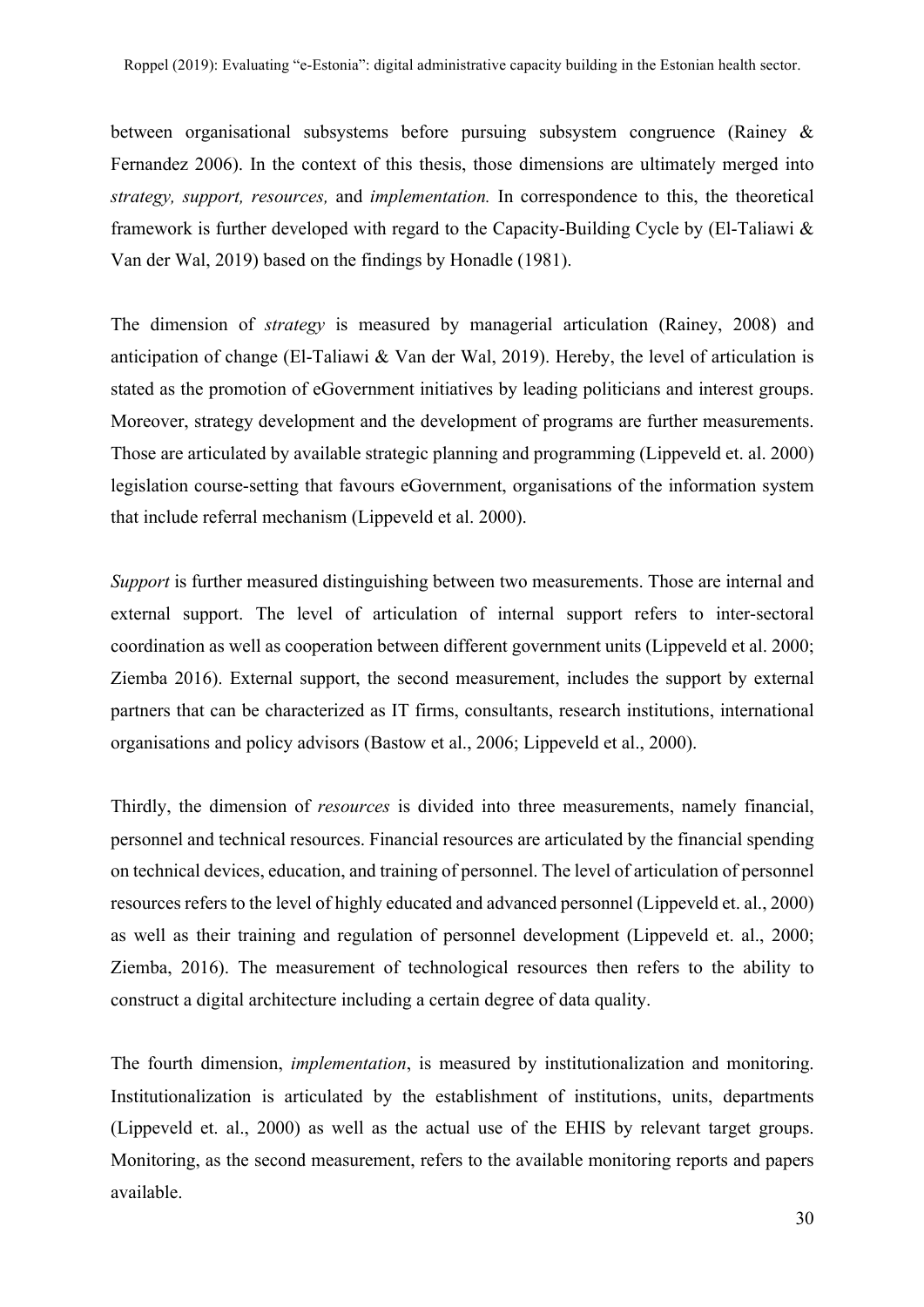This operationalisation is used in terms of directed coding (Hsieh & Shannon, 2005). Here, categories and corresponding codes are developed deductively using the theoretical framework established. Thus, the coding scheme is based on the operationalisation as presented before including the dimensions and levels of articulation. To do so, available secondary data such as the policy documents as well as the transcriptions are coded using the programme ATLAS.ti. Additionally, the interview guides used during the key expert interviews are directed through the predetermined categories (Hsieh & Shannon, 2005). In the context of directed coding, there are two strategies of coding available. On the one hand, it is possible to highlight all passages in the data dealing with the unit of analysis (Hsieh & Shannon, 2005). Thereafter, the resulting analysis is nuanced coding these passages with the predetermined codes. This strategy is favourable for approaches that aim to "identify and categorise all instances of a particular phenomenon" (Hsieh & Shannon, 2005: 1281). On the other hand, the data is coded immediately with the predominant codes. This strategy allows to explore and define additional categories that are not included within the predetermined coding. In terms of the descriptive, explorative character of this thesis as well as in regard to SQ2 identifying additional factors, the second strategy is used. The data will, therefore, be coded immediately using the predetermined codes of the operationalisation. As mentioned before, those are strategy, support, resources, and implementation. Further, the measurements and levels of articulation are included. As such, there are eleven codes in total. The scale selected to measure the data is divided into four levels that indicate that (x) there is no data available, (-) there is no level of articulation, (0) a moderate level of articulation as well as a (+) high level of articulation available as operationalised in the operationalisation table (App. 1 & App. 13).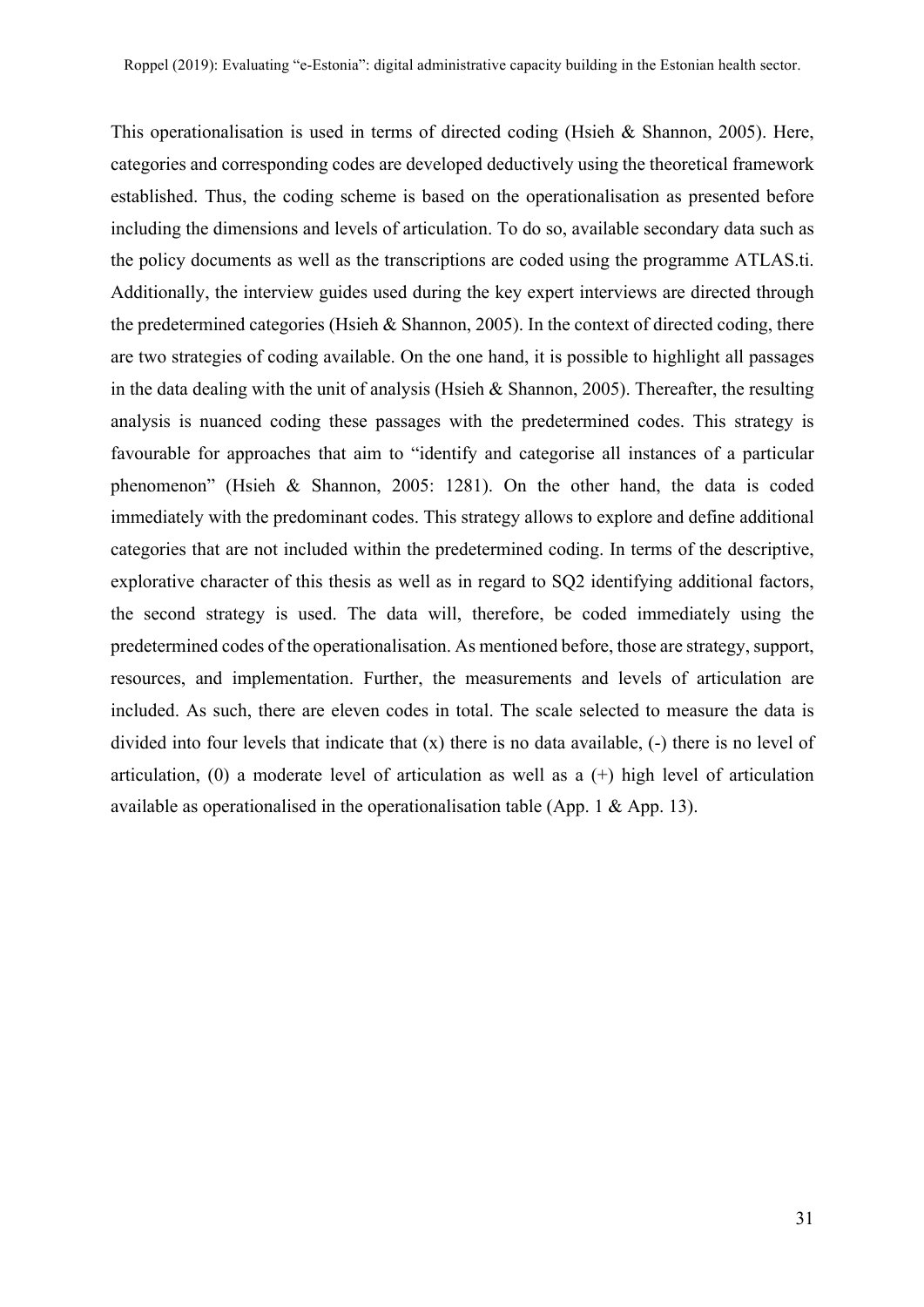# 4. Analysis

In the following section, the governance mechanism of digital administrative capacity in the context of the Estonian health sector will be investigated and analysed. With respect to the overall research question of this thesis and the subsequent sub-questions, the theoretical framework including the theoretical expectations is used in terms of a red thread throughout the analysis. Firstly, in reference to SQ1, it will be investigated to what extent digital administrative capacities are built using the example of the EHIS following the theoretical concept of administrative capacity building. Here, the focus will be laid on strategies (section 4.1) that include the managerial anticipation for change, corresponding legislation, and policy strategies. Support (section 4.2) can be internally and externally articulated. Resources (section 4.3) covers financial, personnel and technical resources as well as actual implementation (section 4.4) that refers to the monitoring of activities that ultimately lead to the application of lessons for future activities. In view of SQ2 and in terms of exploration, light will be shed on additional factors that are likely to occur within the mechanism of digital administrative capacity building. Those are theoretically pre-assumed. As mentioned above, a triangulation is performed. Due to this, each section will firstly illustrate the results gained through the comprehensive document analysis. Thereafter, data conducted in terms of key expert interviews are analysed.

The analysis of digital administrative capacity building is performed using the example of the Estonian National Health Information System. The EHIS is a merger of four subprojects. Those are digital prescription, digital health records, digital imaging and digital registration (Doupi et al., 2010). The components are built as decentralised entities. However, they are connected through the so-called X-Road that is used as a data exchange platform (Doupi et al., 2010). As presented in section 1.1 of this thesis, the organisational structure of the Estonian health system is centralized. Nonetheless, decentralised components such as the actual structure of the EHIS as well as networks using the system can be analysed.

#### 4.1 Strategy

As outlined before, the first dimension of digital administrative capacity building that will be investigated is strategy. In the following section, special emphasis is firstly laid on the managerial articulation as well as the anticipation of change provided by top-management leaders. Secondly, a possible strategy development concerning the eHealth development is presented.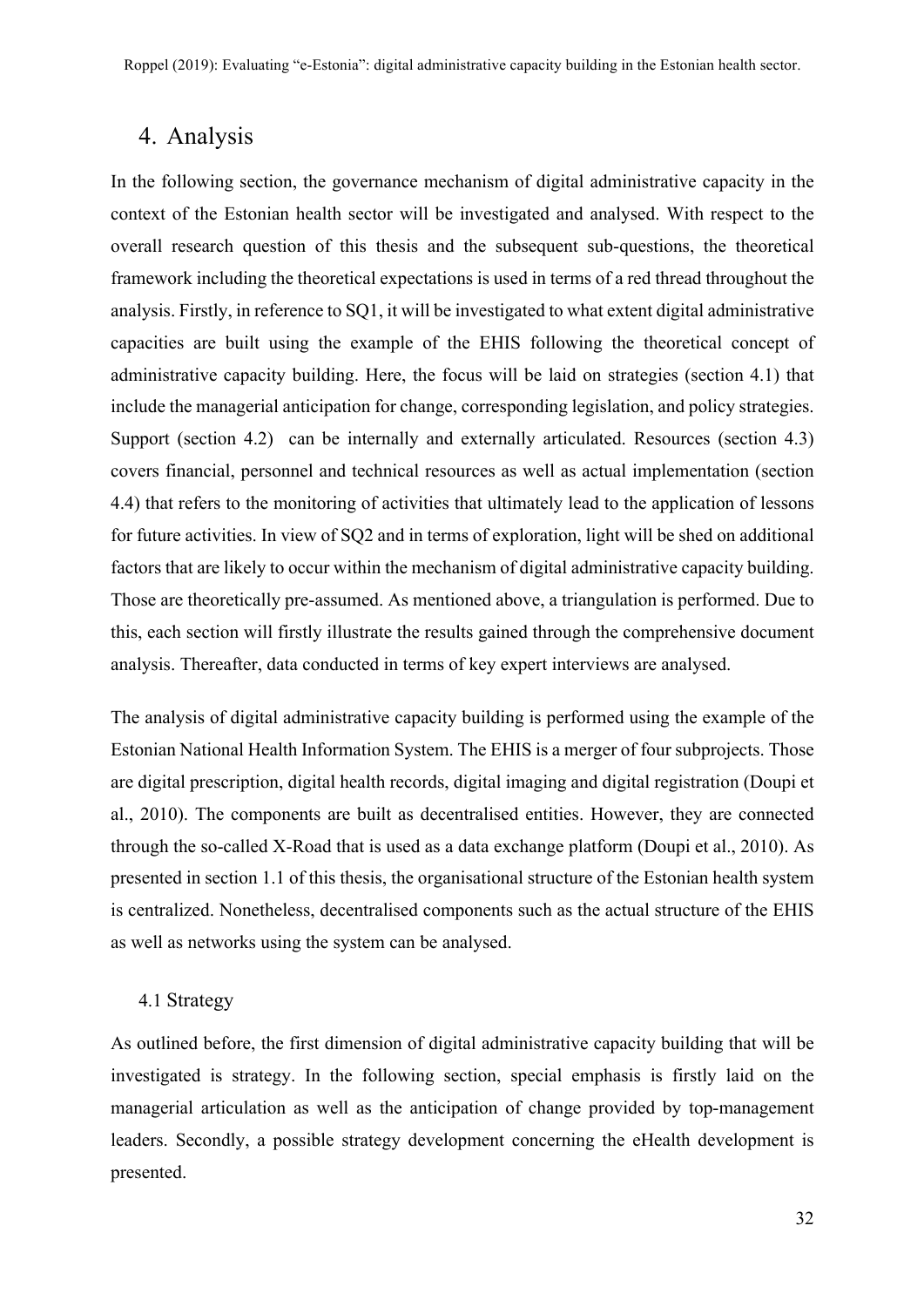#### 4.1.1 Managerial articulation and anticipation of change

The top-down managerial articulation and the anticipation of change can be seen as prerequisite of the development of new administrative capacity and organisational change. Within the policy documents far too little attention has been paid to this aspect. Although policy and strategy developments are generally presented, there is a lack of focus on the anticipation of change by leaders and top politicians, respectively. This lack can be illustrated with respect to App. 2 as there are only two documents dealing with managerial articulation. In the context of e-Participation, however, Pesti and Randma-Liiv (2018) emphasise that "the actual implementation of e-participation tools has not been a priority to politicians or top government officials which has led to dying out relevant initiatives" (Pesti & Randma-Liiv, 2018: 283).

The data gained in concern of the key expert interviews close this gap in data as presented in App. 3. Here, all of the respondents confirm a top-down approach in terms of anticipating the need for change and digital administrative capacity building. Although there was no outstanding political debate in the media (Respondent A, 2019; Respondent C, 2019), the anticipation for change was driven by relevant stakeholders such as specialty groups, associations (Respondent A, 2019), doctors as well as experts (Respondent B, 2019). Top politicians such as the president of Estonia are in favour of "eEstonia" (Respondent B, 2019). However, special emphasis must be put on the small size of Estonia. Due to this and the relatively limited amount of personnel resources which will be further elaborated in section 4.3 "Estonia is a complete top-down phenomenon by the political, technological elite" (Respondent C, 2019: 7:21) that overlaps to a certain extent to double roles.

#### 4.1.2 Strategy development

In terms of strategy developments, light will be shed on two main components namely to what and when strategic planning and programming has taken place as well as what information technology policies and regulatory legislation have been established. Although there was no eHealth strategy until 2015 (Habicht et al., 2018), several policies and, consequently, legislative regulation that support the establishment of the EHIS have been developed since the mid-1990s. This development is mirrored within App. 2 as divergencies in terms of the level of articulation within the policy documents occur. The first cornerstone in developing an Estonian Health Information system can thereby be found in the "Principles of the Estonian Information Policy" that strived to pave the path towards a National Health Information system (Doupi et al., 2010)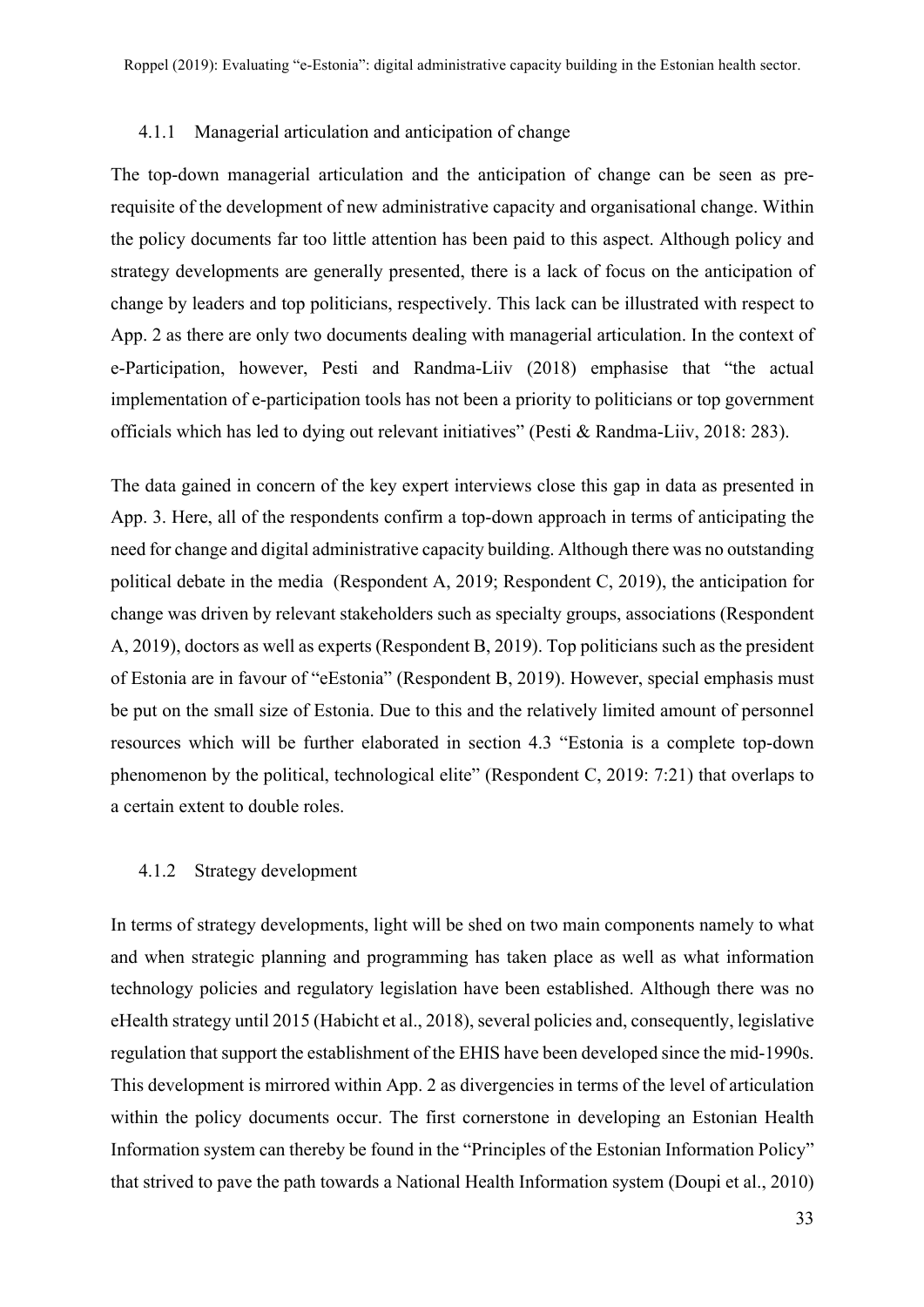including the characteristics of an action plan. This policy introduced main instruments in terms of digital administrative capacity building such as "modernisation of legislation, supporting the development of the private sector, development of interaction between the state and citizens, and awareness raising on problems concerning the information society" (Kalvet, 2007:10). This strategy was further updated in 2004 prioritizing the introduction of ICT solutions within the public and private sector (Kalvet, 2007). An additional strategic step was taken with the beginning of the health system improvement project (1995-2000) that was financed by the World Bank (Doupi et al., 2010). This included first attempts to introduce ICT solutions within the health sector in order to increase health system efficiency. The follow-up to this project can be found in the Estonian Health Project 2015 that was established in 2000 under the responsibility of the Ministry of Social Affairs (Doupi et al., 2010). Another major step was taken in 2005 as the Estonian eHealth Foundation was established under the stewardship of the Ministry of Social Affairs (Kruus et al., 2013). The eHealth Foundation was mainly involved in planning the EHIS, formally introduce it as well as ultimately implement it in 2009/2010.

Generally speaking, Estonia indicates a "favourable legislative environment towards ICT and the most important legislative acts have been approved without external pressure" (Kalvet, 2007: 11). With regard to App. 2, all of the documents analysed indicate a high or moderate degree of level of articulation in terms of legislation. Already in 1998, a first regulation was developed respecting the exclusive use of digital-only patient cards by 2001 (Kruus et al., 2013). Further regulations evolved around the legalization of digital signatures within the Digital Signature Act (2000). In 2001, the Public Information Act entered the stage developing standards on electronic access (Kalvet, 2007). With respect to the digital health records, the Health Services Organisation Act and corresponding Amendment Act have established an obligation to proceed medical data to the EHIS. This was done in 2008 (Doupi et al., 2010). Two years later, in 2010, further regulation was considered defining the obligation to use e-Prescription within the Medicinal Products Act. The most influential regulations concerning the building of digital administrative capacity are however the Digital Signatures Act, the Public Information Act, the Personal Data Protection Act, the Uniform Bases for Document Management Procedures as well as the Archives Act (Pappel & Vanker, 2015). However, the strategy development as presented illustrates a shift within the Estonian health system. Whereas the mid-1990s were characterized by comprehensive reforms, the establishment of eHealth policies and their corresponding follow-ups illustrates the prioritisation of incrementalism and improvement of health system efficiency (Habicht et al., 2018). With the approval of the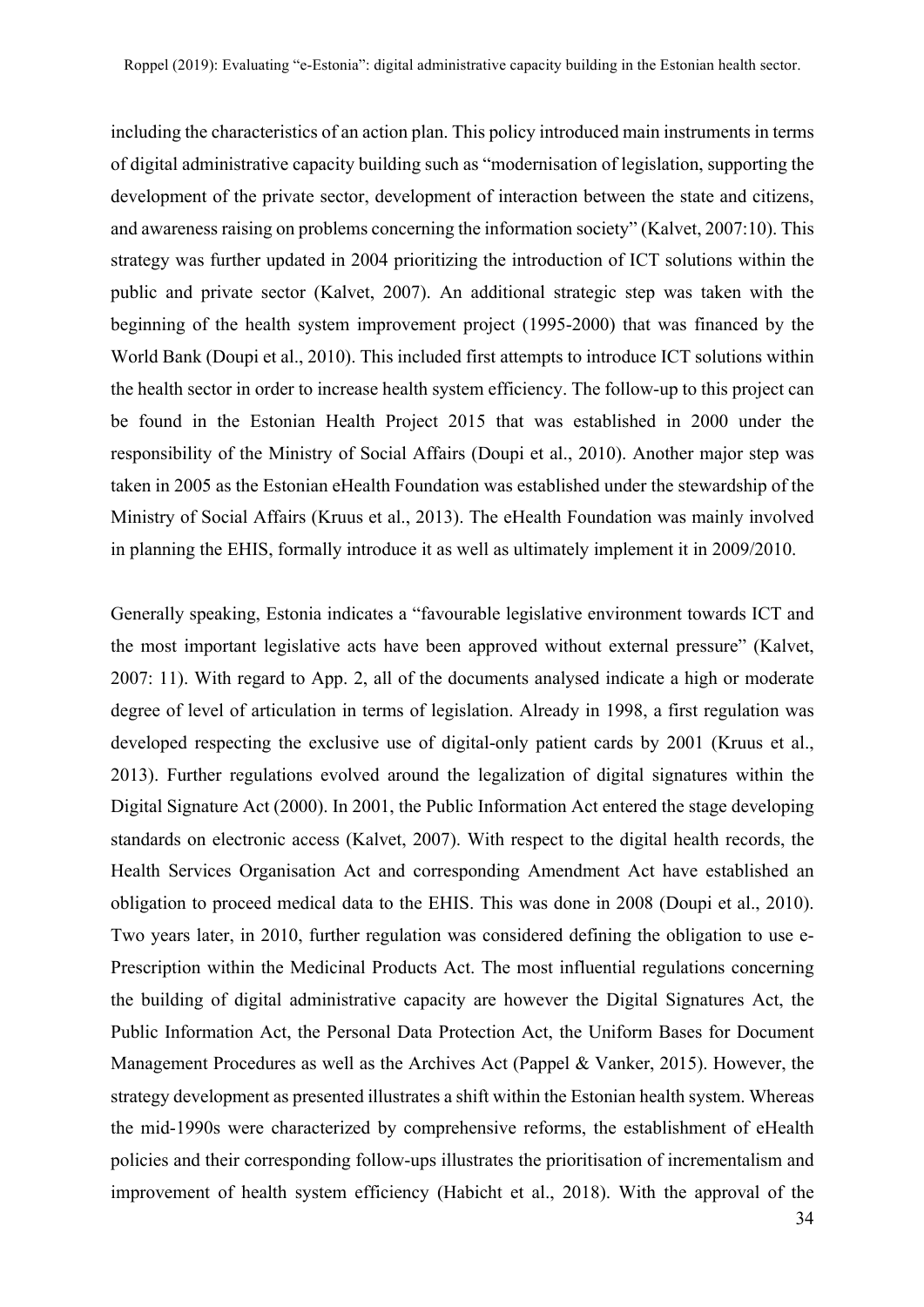Estonian eHealth Strategic Development Plan in 2015, an action plan was established respecting previous policies. Within this roadmap, not only an eHealth vision 2025 is developed but focus was also laid on five focus areas including (1) high-quality health information and data infrastructure, (2) persons and personal medicine, (3) comprehensive case management and cooperation between organisations, (4) development of effectiveness of health services and capacity for analysis as well as (5) development of remote service (Government Office Estonia, 2015). Nevertheless, Pesti and Randma-Liiv (2018) conclude the Estonian strategic planning capacity with a value of 6.00 on a scale of 10 which indicates a moderate level of strategic planning capacity. As such, Estonia ranks 10 regarding the EU28 countries and indicates a relative deficit in strategic planning (Kruus et. al., 2013).

With respect to the key expert interviews conducted this unanticipated finding was confirmed. The respondents indicate the lack of comprehensive and coherent strategy development in terms of building the EHIS. This deficit was also presented respecting App. 3 that indicates a moderate to low level of strategic planning. General awareness about the eHealth strategy 2020 and its components (Respondent A, 2019; Respondent B, 2019) is nonetheless given. Respondent B (2019) points out that this strategy was more or less successful as nearly 80% of the goals established will be achieved within the mid-term period of ten years (Respondent, 2019). In terms of the building of the Estonian health information system, it is confirmed that major developments are based on incremental growth without planning and strategy (Respondent C, 2019). As such, progress is rather driven by the focus on functional developments (Respondent A, 2019) creating sole policies. Correspondingly, legislative regulations are described as a crucial factor respecting the development of the EHIS and digital administrative capacity in general (Respondent A, 2019; Respondent B, 2019). Thus, Respondent B (2019) points out that the ideal would be a parallel development of legislation during the implementation projects to offer relevant target groups a peal time in terms of regulations. This ideal has however not been achieved. Respondent C (2019) interestingly outlines that developments in the Estonian public sector are not legislation led but rather policy led. As such, the government rather follows a "try it then legitimize it"- approach (Respondent C, 2019: 9:41). Firstly, policies are introduced. Thereafter, corresponding legislation is created. In terms of coding, this development cannot be illustrated in App.3 as ex-post legislation has been implemented.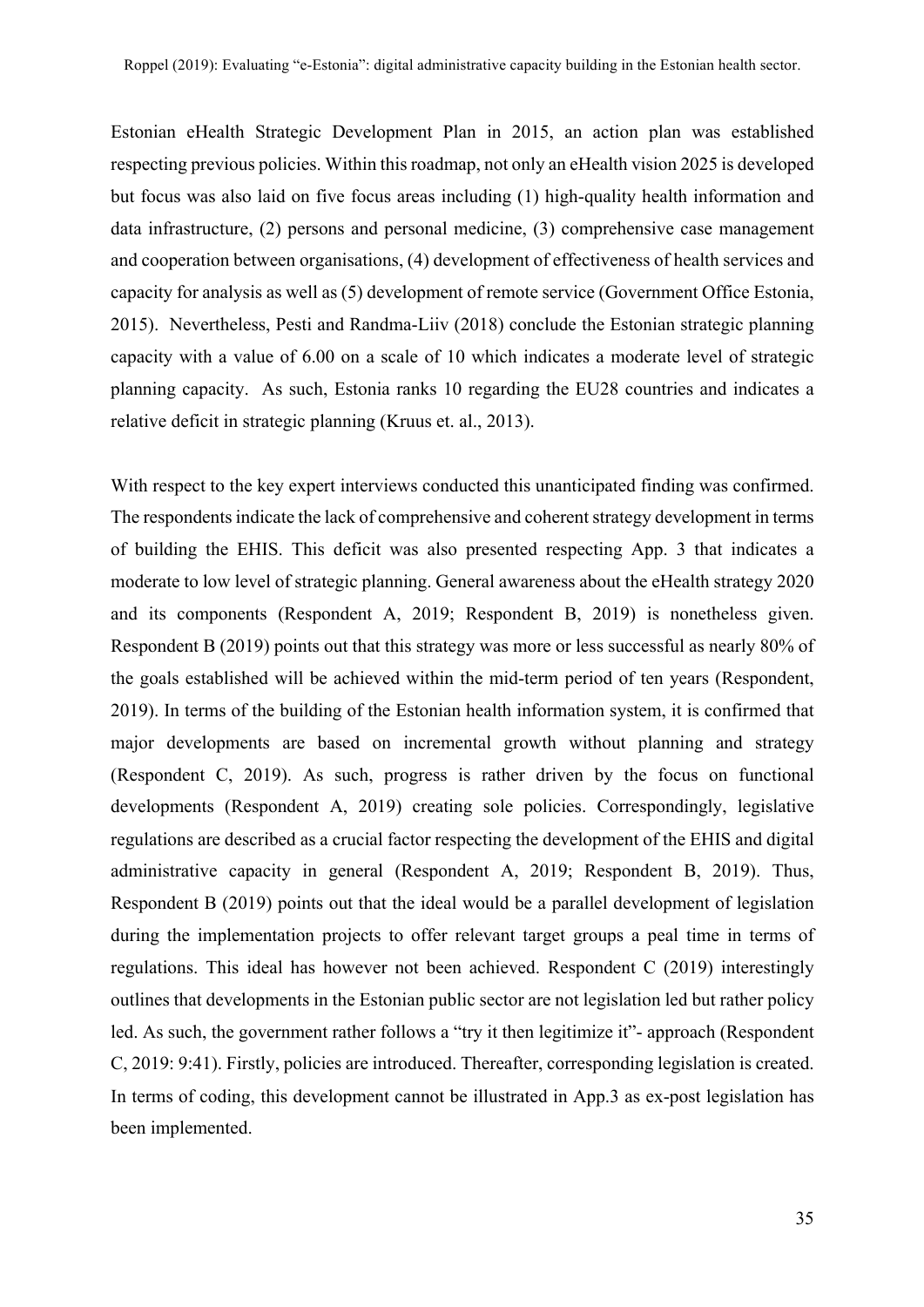#### 4.2 Support

Another crucial dimension towards the building of digital administrative capacity can be expressed as support. In the following, the sections will deal with the internal support such as inter-sectoral cooperation and co-operation between government units as well as external support covering support by external partners such as IT firms, international organisation, and research institutions.

#### 4.2.1 Internal Support

Internal support is measured on two levels of articulation. Firstly, by inter-sectoral coordination and secondly by co-operation between different government units. Regarding App. 4 There is a high level of internal support indicated. In terms of building digital administrative capacity, strategies aim to cover the needs of both the private and public sector. Reasons, therefore, can be mainly found respecting the size of the country as outlined in section 2.1.2 of this thesis. As mentioned, small countries' policymaking is determined by prioritisation and limited resources. Due to the decentralised and relatively fragmented structure of the Estonian public sector, network-based co-operation such as hospital networks as well as the inclusion and the support of local governments play a crucial role (Government Office Republic of Estonia, 2019). Especially the role of the Estonian Health Insurance Fund as one of the main agencies of the Ministry of Social Affairs is of special importance. This is not only due to its task to assess health innovation but also due to its current low support for innovative solutions (Kruus et. al., 2013). In addition to that, inter-sectoral relations with the clusters of agriculture, justice and economy occur as these fields are "actively involved in the health system activities due to the development and implementation of inter-sectoral public health strategies" (Doupi et al.; 2010: 10).

App. 5 confirms the results established in the policy documents. As internal support is a relatively "uncontroversial area" (Respondent C, 2019), internal support is given. Nevertheless, one respondent confirms an available mix of coordination instruments (Respondent A, 2019), whereas another emphasises that this coordination might be unsuccessful (Respondent C, 2019).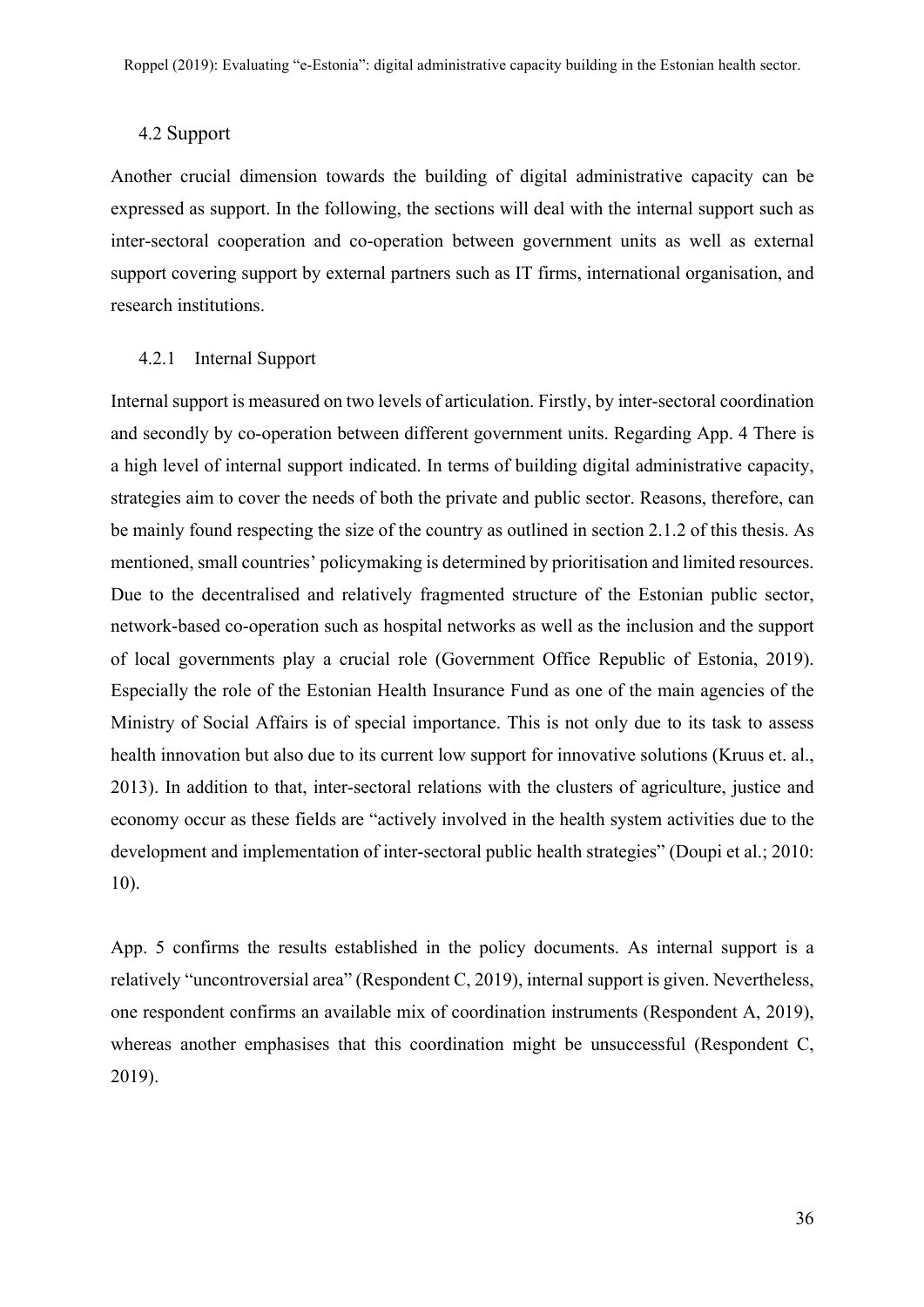#### 4.2.2 External Support

The articulation of external support in the context of digital administrative capacity building in the Estonian health system is coloured by the NWS typology of Estonia. Although the system is organised in a hierarchical and centralized manner, management tools such as contracting out and hiring external experts in order to build digital administrative capacity are available (Kruus et al., 2013). Nonetheless, under the stewardship of the Ministry of Social Affairs, an eHealth strategy council was established coordinating technical working groups that mainly consist of external experts (Government Office Estonia, 2015). Again it becomes obvious, that the size of the country and correspondingly the capacity gap leads network structures between the public and the private sphere. Therefore, the distinction between internal and external partner get blurred. This result is mirrored within App.4 as there is a high level of articulation reflected.

With regard to the working groups, a division of three types of external support groups can be drawn. The first working group accumulates the expertise of health care experts and expert groups. This expertise can be expressed in a threefold manner. Firstly, they give high-quality expert advice evolving around the development of processes and standards. Secondly, they actively participate in the improvement of digital administrative capacity services. Thirdly, they investigate opportunities for further developments (Government Office Estonia, 2015). The second typology of external support is expressed in the reference panel of the population. Hereby, external support is performed using active citizen participation in terms of building digital administrative capacity. This not only illustrates a bottom-up way of supporting the establishment of digital administrative capacity but puts the spotlight on the actual needs of the users of the EHIS (Government Office Estonia, 2015). Another external support group can be found focusing on health service providers. Those are particularly in charge to develop subhealth-information-systems that can be interfaced with the national eHealth services. Here, the decentralised structure is again expressed.

In addition to that, it is to question whether international organisations are involved as external supporters. Since there is no exogenous pressure of implementing digital administrative capacity in Estonia, corresponding policies and strategies are based on domestic developments. In addition to that, it is outlined that with regard to external support on the international level "the limited nature of the eHealth mandate at the level of the EU and the inevitable need for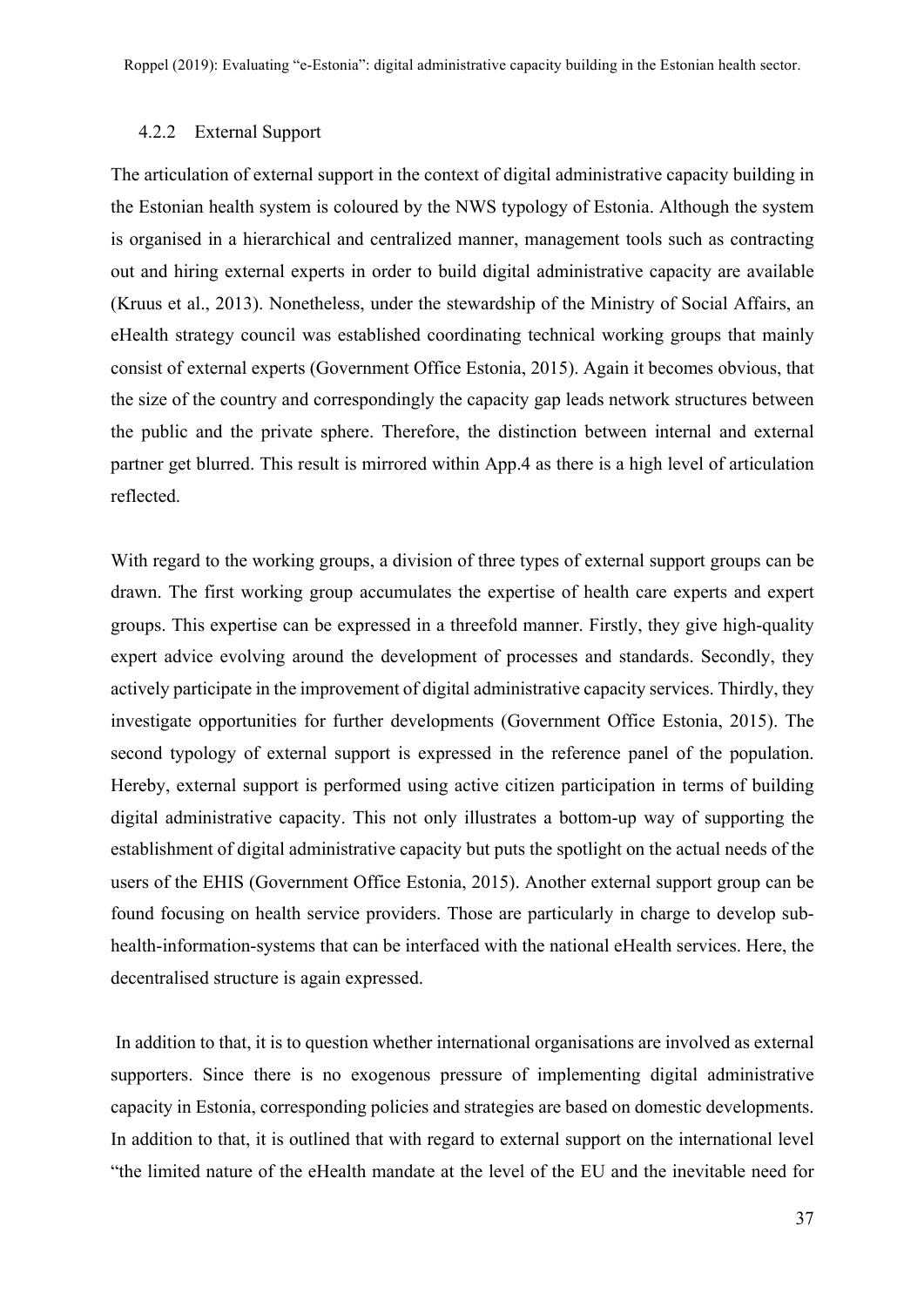prioritisation of resources within Estonia must be considered (…)" (Government Office Estonia, 2015: 55). Nonetheless, cross-border and European co-operation such as the Baltic eHealth co-operation with Finland have to be outlined (Doupi et al., 2010). In contradiction to this, it is to be outlined that in terms of health technology assessment international organisations such as EUnetHTA, NICE, FinOHTA as well as public policy think-tanks such as "Praxis Centre for Policy Research" are involved within the process (Doupi et al., 2010). Support is moreover accumulated regarding the academic sphere. Here, the Department of Public Health of the University of Tartu, as well as the University of Technology Tallinn, provide external, academic support (Doupi et. al., 2010).

Those findings are supported and further elaborated within the key expert interviews as indicated in App.5. Whereas on an initial stage doctors were the main external partners included within the process, lessons have been learned introduce patients and their interest groups to the capacity building process. Different stakeholder groups and associations are included in the institutional setting given within the development such as in the Health Board of the main financier, the EHIF (Respondent B, 2019). Besides the EU and World Bank as crucial external support factor in financial regards, private IT firms, companies and consultancies are the main groups of external support. This is due to the fact that internally, there is a lack of capacity in terms of software development (Respondent A, 2019; Respondent B, 2019). As such, public procurements are performed outsourcing the whole technical development of the EHIS to private partners. A surprising finding occurs in terms of the interview by Respondent C (2019). Here, it is illustrated that the lines between the private and public sector are blurred. Due to the size of the country, it is "a very Western European thing to conceive of the eStructure in which you can do a proper delineation between the public and private sector, that is not Estonian" (Respondent C, 2019: 13:09).

#### 4.3 Resources

An additional and one of the most influential factors of digital administrative capacity building are resources. Without the accumulation of financial, personnel and technical resources, digital administrative capacity building can theoretically be developed but will, however, not be fruitful in reality. The following section, therefore, emphasises on three types of resources that mainly support or hinder the digital developments in the Estonian Health sector.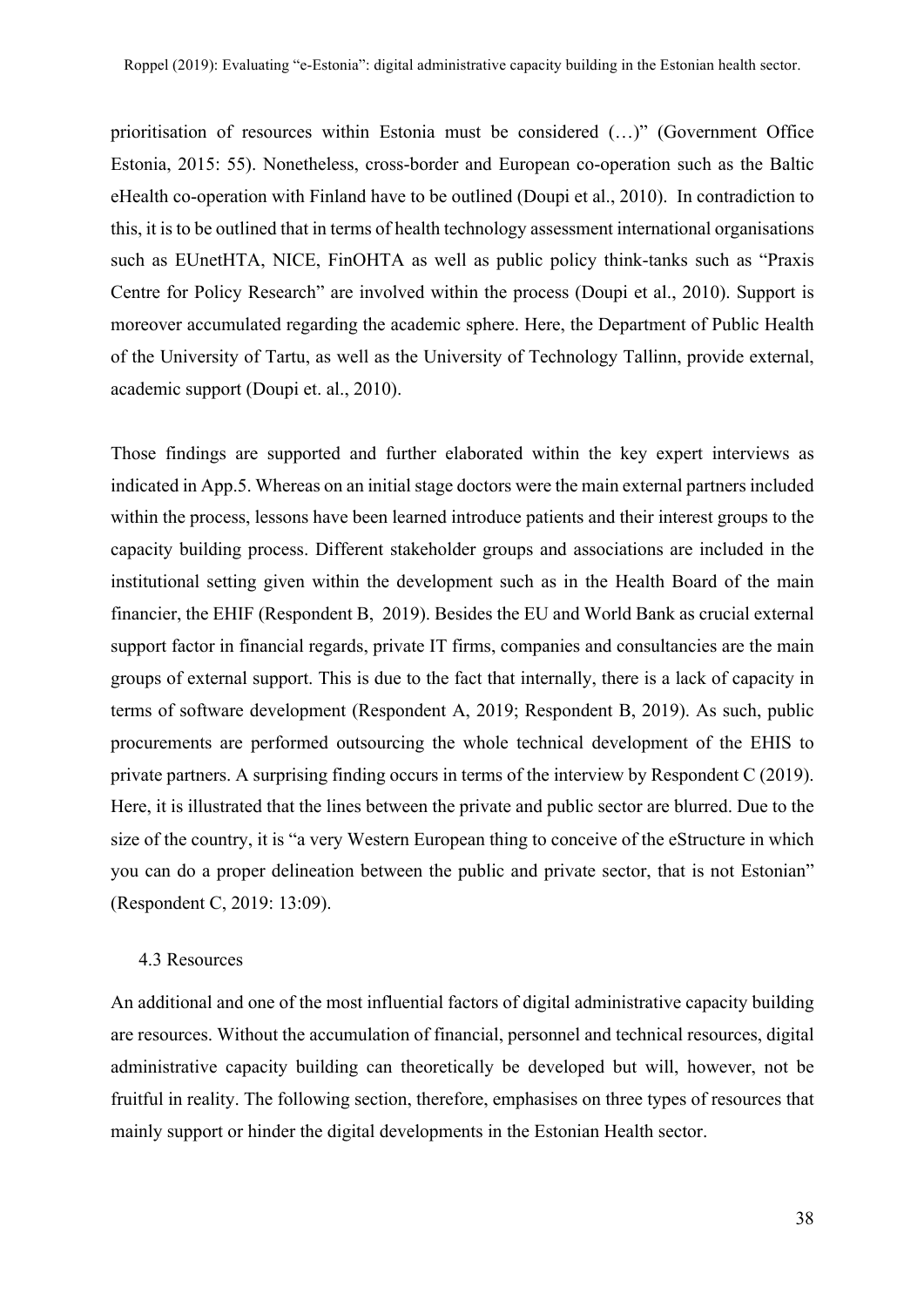#### 4.3.1 Financial resources

With respect to financial resources, the question not only evolves around *what* needs to be funded but rather emphasises *who* will coordinate and efficiently manage financial capacities available. In view of the building of the EHIS, the Estonian Health Insurance Fund is the key player coordinating funding sources in the Estonian health sector (Government Office Estonia, 2015). In addition to that, external partners such as the EU and the World Bank play a role regarding the financing of ICT solutions within the Estonian health sector. This illustrates the broad range of funding sources in the context of the Estonian health system (Government Office Estonia, 2015). Through the Estonian Development Act financially support of knowledgebased and high technology industries could be regulated (Doupi et al., 2010). As such, 240 000 Euro per year are invested in ICT technology development. Whereas the Ministry of Social Affairs has invested 2.0 Million Euro into the launch of the EHIS, international organisation play a crucial role in terms of building a financial fundament. Accordingly, 85% of the Estonia ICT budget is funded by the EU in cooperation with the World Bank. In detail, 2.8 million Euro are based on the EU structural fund following comprehensive cohesion strategies. 1.5 Million Euro have been spent on the state budget for eHealth. Further, 1.5 Million have been released by healthcare providers (Doupi et al., 2010). Importantly, "for successful application of the eHealth strategy, it is important to ensure flexible finance components at a sufficient level" (Government Office Estonia, 2015: 59) which can be correspondingly seen with the decentralised, multi-stakeholder setting of the EHIS. Such components are especially named as hardware investments and administration, acquisition and integration of licensed final products, financial engagement in service development and "investment in creation of stimuli through reasonable standardisation, support of the implementation" (Government Office Estonia, 2015:59). Those findings are underlined respecting App. 6.

#### 4.3.2 Personnel resources

In the following section, personnel resources shall be captured focusing on the capacity of highly educated and advanced personnel as well as the availability to train and regulate personnel development. According to the National Health Plan Estonia (Sotsiaalministeerium Estonia, 2008) indicates a general lack of highly qualified personnel that is measured by quality Ph.D. graduations. Although the Estonian Public Service Act has introduced and regulated the recruitment based on merit, competitive examinations, regular appraisal and common grading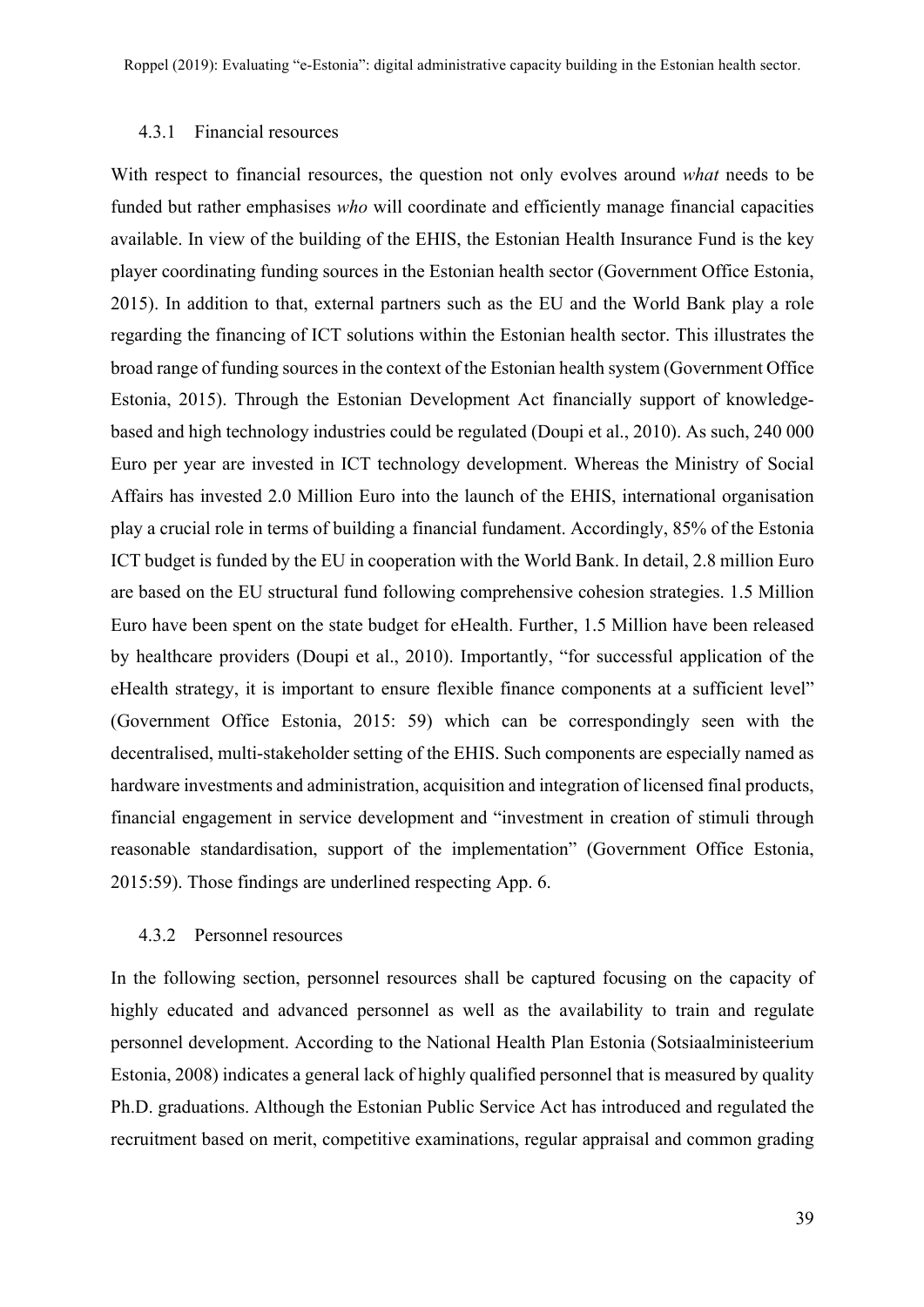salary scales (Pesti & Randma-Liiv, 2018) personnel resources in the Estonian health sector are limited and present an issue concerning the establishment of the EHIS.

Within the key expert interviews, the lack of highly qualified personnel is again outlined as indicated in App.7 Although this lack does not lay within the technical expertise building the architecture of the information systems included in the EHIS as they are provided by external experts (Respondent A, 2019), the availability to assess and support the building of digital administrative capacity in the health sector is limited. This is explained by the need for an "incredibly highly qualification in two to three mutual exclusive fields" (Respondent C, 2019: 14:44) that can be named as information technologies as well as health policies. A general lack of highly qualified personnel is moreover given through the size of the country. Here, it must be outlined that especially the blurred distinction between the public and private sector leads to inter-sectoral transitions of personnel as well as public-private double roles (Respondent B, 2019).

#### 4.3.3 Technical resources

Technical resources shall be measured focusing on technical architecture and components of the information system as well as focusing on the quality of data available. Although there is limited data available dealing with technical resources such as illustrated in App.6, a limited amount of data available is analysed. As the regulations established oblige the uploading and sharing of data, this lack might be explained by a deficit in the correct use of the EHIS. Moreover, uploading data voluntarily and establishing open data approaches have been complicated. In terms of having available data, this resource is hard to use as they have not been cleaned yet as well as there is no coherent uploading of data by the organisations. This can also be referred to as the lack of available regulations establishing standards for these technical processes. In addition to that, a lack of trust in eHealth applications and missing technical equipment and training of personnel makes it more difficult (Pesti & Randma-Liiv, 2018).

#### 4.4 Implementation

The actual implementation of the EHIS will be investigated covering two measurements. Those are institutionalization and monitoring. Institutionalization thereby not only refers to the institutions that have been established in order to build the EHIS, but also the actual use of the four components included in the EHIS. In addition to that, monitoring covers not only the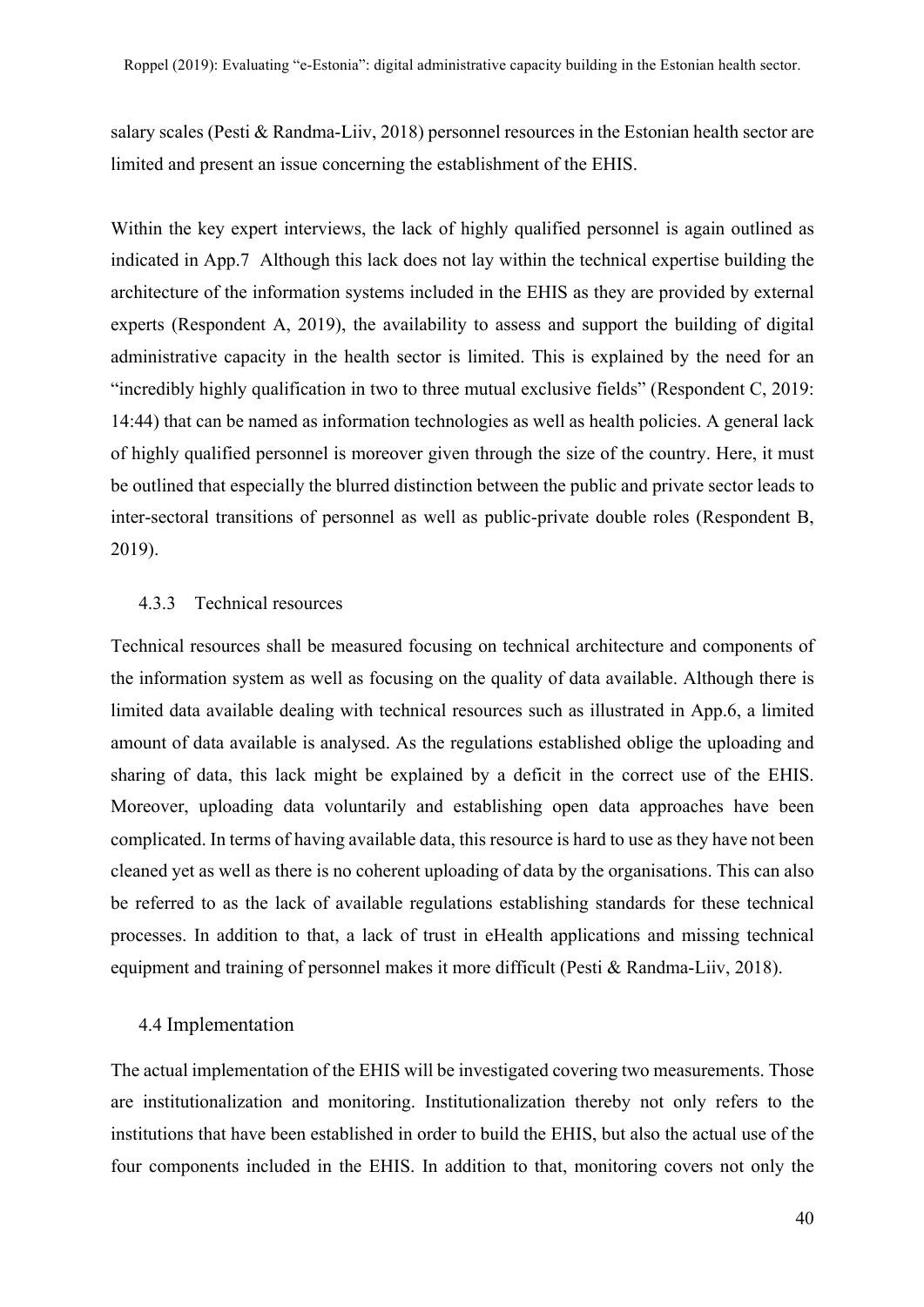monitoring of the EHIS itself but its corresponding policies and regulations that have been established since the early 2000.

#### 4.4.1 Institutionalization

With regard to App.8, the policy documents analysed indicate a moderate to high degree of institutionalization. As already indicated in previous sections, the implementation of the EHIS was based on several steps beginning with the establishment of the eHealth foundation in 2005, that planned, formally promised and thus implemented the EHIS in 2009. The main impetus for the development of a roadmap for implementation was given by the eHealth Task Force Lead Market initiative that also stimulated the implementation of inter-sectoral health strategies (Doupi et al., 2010). There are divergent information regarding the full implementation of the EHIS and its components. Whereas, Kruus et al. (2013) stresses that already 2011 all four components of the EHIS have been developed and integrated together so that they are "fully operational to the extent that service providers make use of the system" (Kruus et al., 2013: 21) expected the fully implementation for 2013 based on occurring technical problems. Interestingly, Pesti and Randma-Liiv (2018) emphasise that in Estonia "the implementation of innovative ideas depends on a lot on single visionary persons who have the enthusiasm and motivation to implement their vision, not so much on government's strategy addressing the government as a whole. This derives from the segmented nature of the Estonian central government" (Pesti & Randma-Liiv, 2018: 281). This finding corresponds to the results as presented in section 4.1 strategy. Due to the lack of actual strategic planning, the focus is laid on incremental steps and policies. The implementation is therefore based on functional developments rather than implementing a pre-determined strategic plan.

Nonetheless and with regard to the building of institutions in order to further stimulate the implementation of the EHIS, not only the eHealth Foundation plays an important role. The stewardship of the building of digital administrative capacity lays with the Ministry of Social Affairs. Here, besides the departments for public health, medicines and analysis and statistics one can especially outline the establishment of the departments for health system development and digital development (Habicht et al., 2018). In terms of digital administrative capacity building, those appear as departments with the aim to further promote the development of the EHIS. Further agencies of the Ministry of Social Affairs are also included within the implementation of the EHIS. Those can be named as State Agency of Medicines, the Health Board and National Institute for Health Development (Doupi et al., 2010). In addition to that,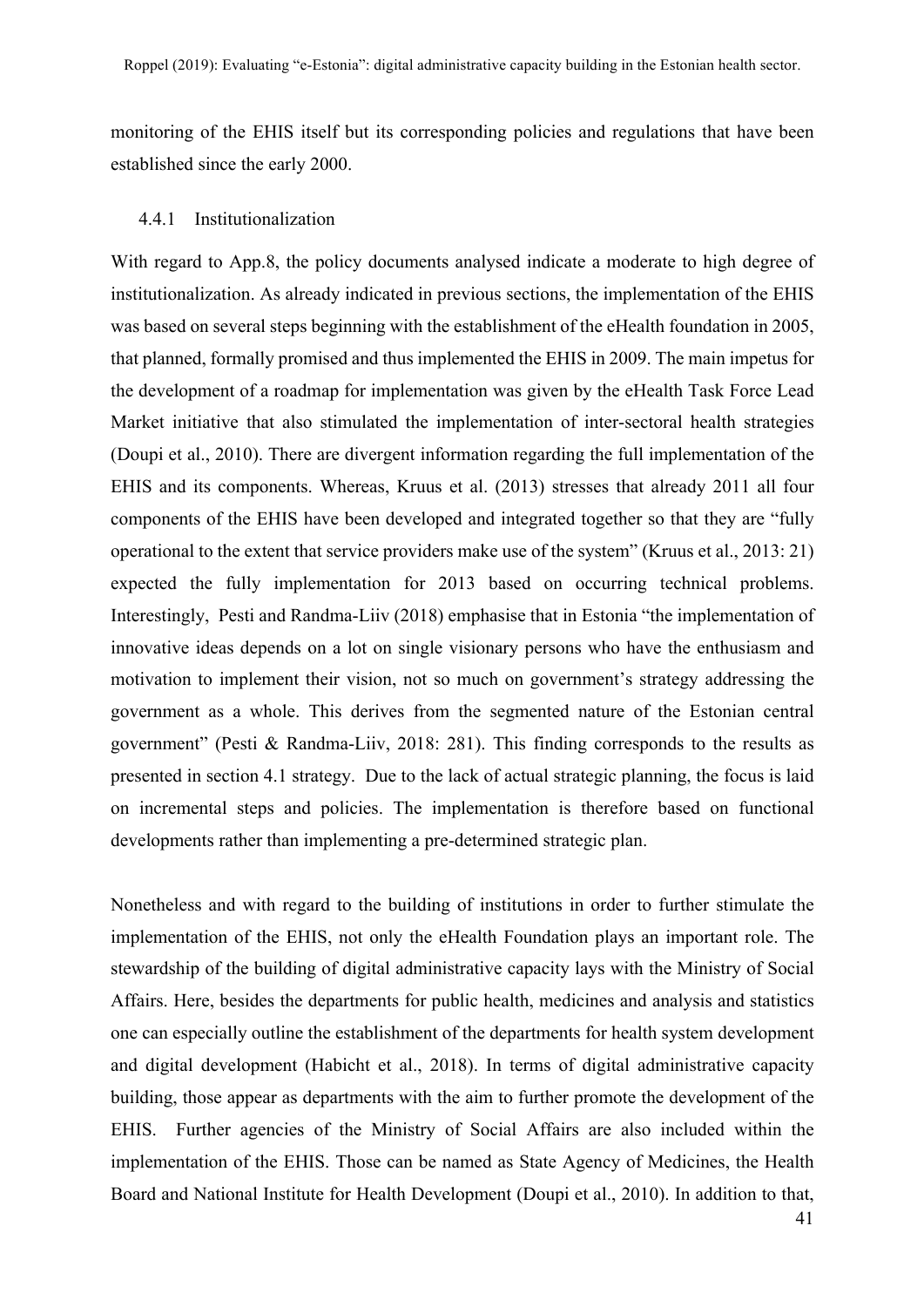public independent bodies such as the EHIF as the main financial source, the hospital network under private regulations, private primary care units, Non-Governmental or professional associations (Doupi et al., 2010) are involved.

External institutions are moreover accumulated within the Council of the Estonian eHealth Foundation that consists of eleven members appointed by those independent organisations. Additionally, state and local municipalities are included within the overall process of implementation having impact "on the regulation and planning process of hospital through participation in Supervisory Boards and patients are represented in the working groups and commissions of the Ministry of Social Affairs as well as holding positions on the EHIF Supervisory Board" (Kruus et al., 2013: 11). Kruus et al. (2013) further concluded that the fundament of governance in the Estonian health sector is laid in regulations and contractual relations "rather than in subordinated relationships" (Kruus et al. 2013: 11).

In view of the actual use of the EHIS, it is crucial to take a step back and focus on the four components that build the information system. Those are, again, digital health records, ePrescriptions, digital images, and digital consultation. In terms of ePrescriptions difficulties and challenges of actual use have been analysed. Those issues cover several reasons why this component indicates not the level of institutionalization what was previously aimed to achieve. Those reasons mainly refer to technical difficulties installing the system, financial issues due to healthcare budget cuts and nonetheless to the lack of acceptance (Doupi et al., 2010).

The implementation and included the institutionalization of the EHIS has been described as a success by all key experts (Respondent A, 2019; Respondent B, 2019; Respondent C, 2019). This is indicated in App. 9. Whereas in the beginning, the target group of doctors was the main focus of implementation, lessons have been learned and patient's views have been included within the implementation process. The implementation and institutionalization respectively have been developed in a modular way. Due to this, a decentralised structure, developing several small projects and information systems simultaneously that are connected through the centralized "X-Road" is established. This structure illustrates strong points such as a higher level of security through decentralization as well as weak points as divergencies in terms of the actual use of components by relevant target groups (Respondent A, 2019; Respondent B, 2019). These divergencies are however based on the range of functionalities the different components of the EHIS have (Respondent A, 2019). What is surprising is that the institutionalization has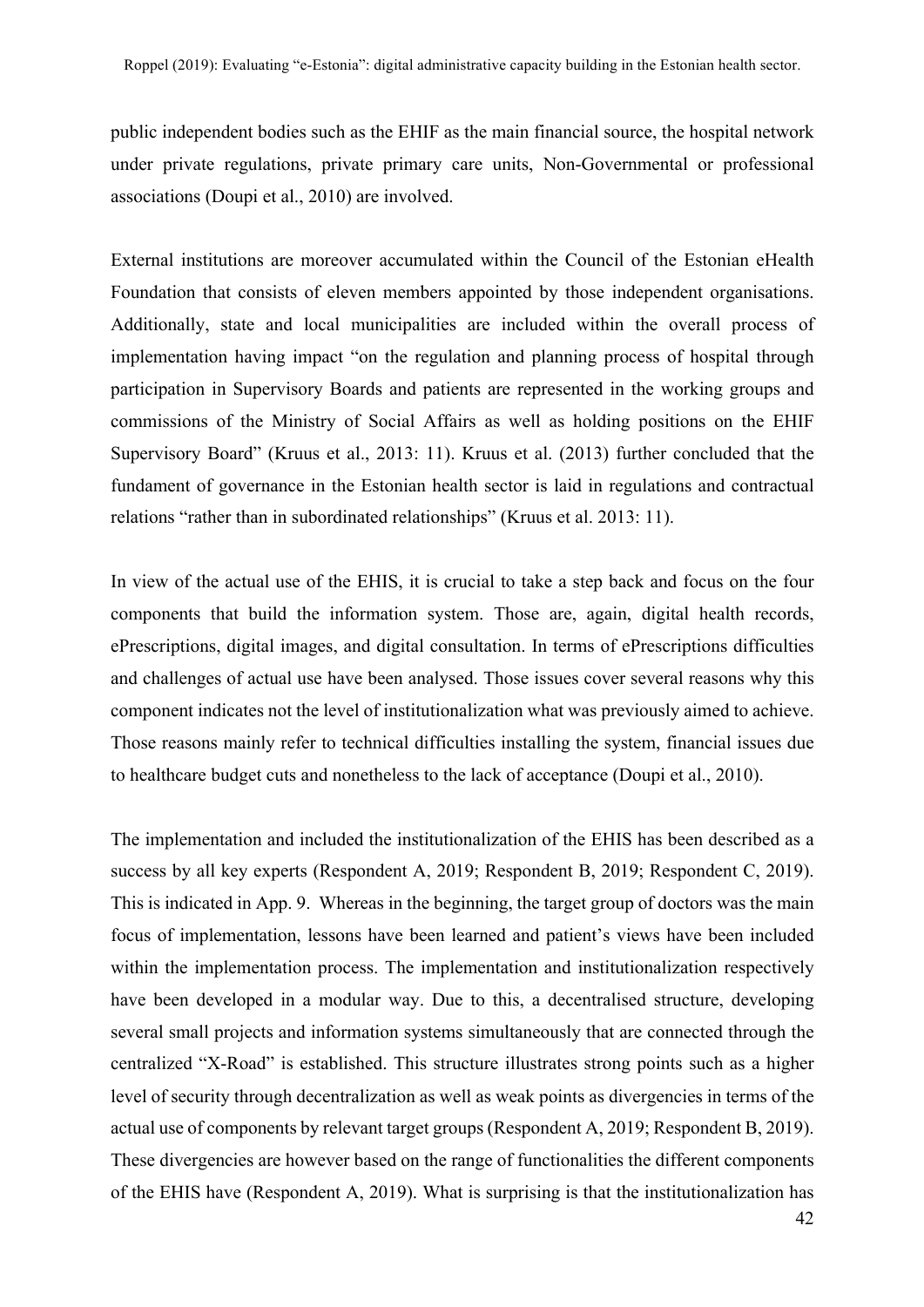not led to a digital transformation as such. Respondent C (2019) rather described the implementation of the EHIS as a "digital upgrade" (Respondent C, 2019: 2:16) that has not fundamentally changed the organisational structure of public organisations within the Estonian health sector.

#### 4.4.2 Monitoring

There is a lack of comprehensive data presenting the monitoring process of the implementation of the EHIS respecting App. 8. Nevertheless, it can be illustrated that even before the EHIS was established in 2008, on-going policies and regulations that aimed to support the building of digital administrative capacity have been frequently monitored. This monitoring was not only performed on the domestic level, due to the lack of highly qualified policy analysts, but evaluations of policies were also provided by external partners or by the European Union in terms of European Semester Reports or in European projects such as the European Large Scale Pilot (Doupi et al., 2010). As such, the eHealth Action Plan that has been established in 2004 required regular monitoring reports of the state of art in the deployment of eHealth provided by the European Commission. Correspondingly, national eHealth roadmaps were updated (Doupi et. al, 2010). Moreover, each policy and regulation implemented such as illustrated (see section 4.1.2) of this thesis can be seen in the context of regular monitoring and taking into account lessons for the future. Subsequently, "the need for evaluation of eHealth policies and projects has been stressed time and again by the ECT, not least in order to further promote the spread of eHealth in the process of healthcare delivery" (Doupi et al., 2010: 32). A domestic institution that further promotes the monitoring of eHealth policies and regulations is already established as the Estonian State Audit Office. However, although there are several evaluations concerning eGovernance available, a general plan for monitoring eHealth implementation is lacking (G.O Estonia, 2015).

Regarding the data conducted through the key expert interviews, contradictory results occur in terms of the degree of monitoring. Respondent A(2019) and Respondent B (2019) confirm the general and coherent monitoring of projects and policies implemented as mirrored within App. 9. Further, monitoring is institutionalized by departments such as the IT house that provides data evaluations (Respondent B, 2019). Nevertheless, Respondent C (2019) emphasises that there is a general lack of pressure to monitor on the domestic level. Monitoring is rather performed internationally.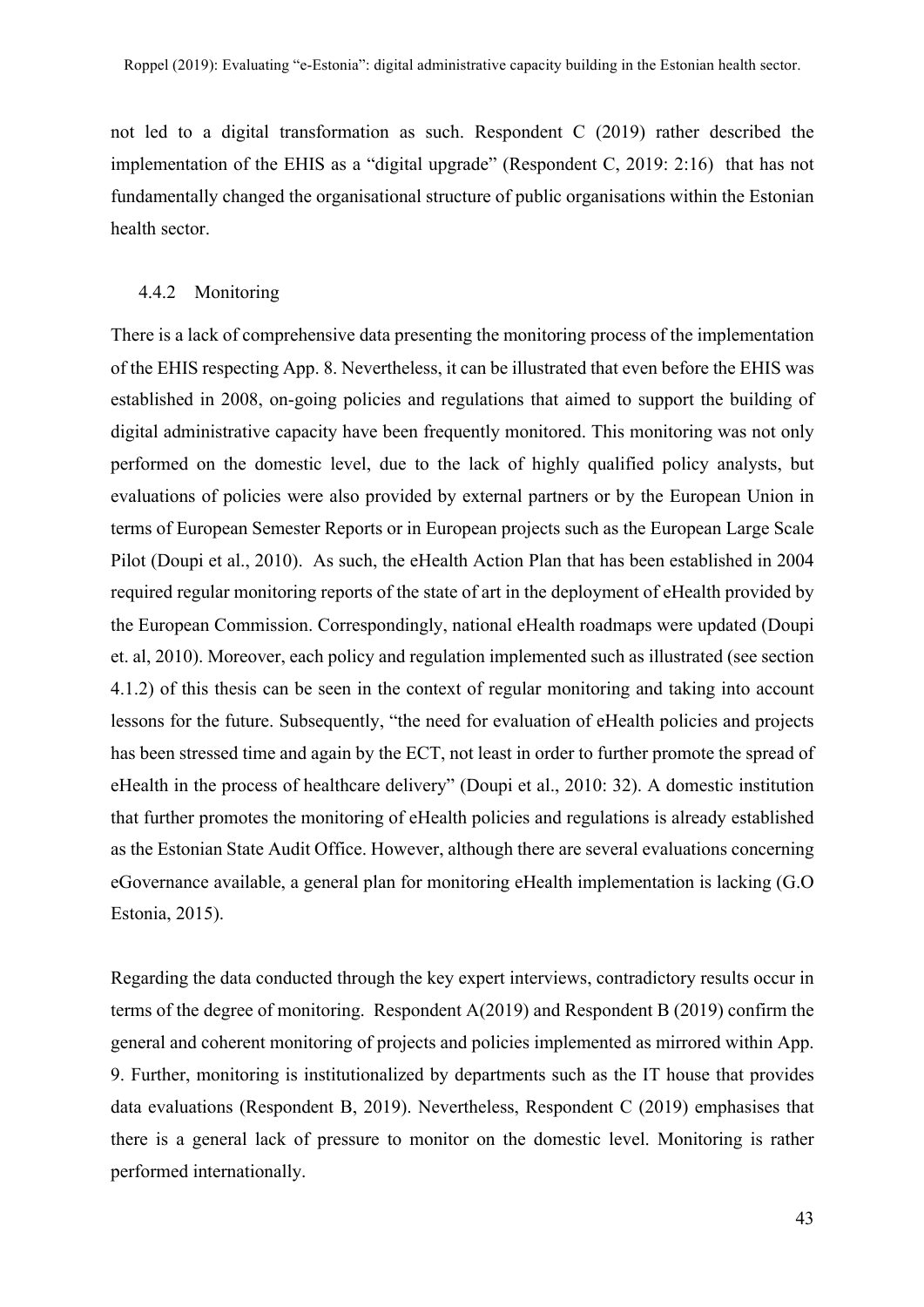#### 4.5 Additional factors

Besides the dimensions previously presented, additional factors included within the mechanism of digital administrative capacity in the Estonian health sector have been explored in the context of the document analysis and key expert interviews (App. 10 & App. 11). Hereby, factors mentioned can be related to two categories. Those are institutional factors as well as societal factors.

Considering additional institutional factors, special emphasis must be laid on the *modular architecture* and decentralised way of building the EHIS. Here, the architecture of the whole system as such as well as interrelated information systems has to be frequently renewed and evaluated. Respecting the vital and changing environment, this appears as an eternal task. Secondly, the *functionality* of the system is a determining factor. A major weakness in terms of the actual use of the system by target groups is its complex application respectively its relative difficulty for users. Another special factor is the presentation of benefits as well as opportunities. Here, *public relations* are needed in order to stimulate further development as well as the use of the system. Thus, *transparency* and *security* of the system are two components that are crucial to be publicly expressed. In terms of the regulatory environment, a *flexible legal system* is an additional factor favourable for the implementation of digital administrative capacity in the context of the EHIS. In terms of the context of Estonia, *size* can lastly be described as one of the most influential factors. As outlined in the theory of this thesis, the small size of a country has certain implications for its ability to introduce innovation to its public sector. It becomes clear that especially the size of Estonia is a reason for network structures, double public-private roles of civil servants respectively personnel as well as the incremental approach to implement digital administrative capacity.

In terms of societal factors, all of the key experts expressed *trust* in the government and its units as well as in the system as such (Respondent A, 2019; Respondent B, 2019; Respondent C, 2019) as an important prerequisite. This factor is particularly connected to the dimension of implementation as it mainly impacts the actual use of the system. The building of digital administrative capacity is as successful as its actual use. In addition to trust, *acceptance* of digital administrative capacity introduced was outlined as a prerequisite of digital administrative capacity building (Respondent A, 2019; Resondent B, 2019; Respondent C, 2019).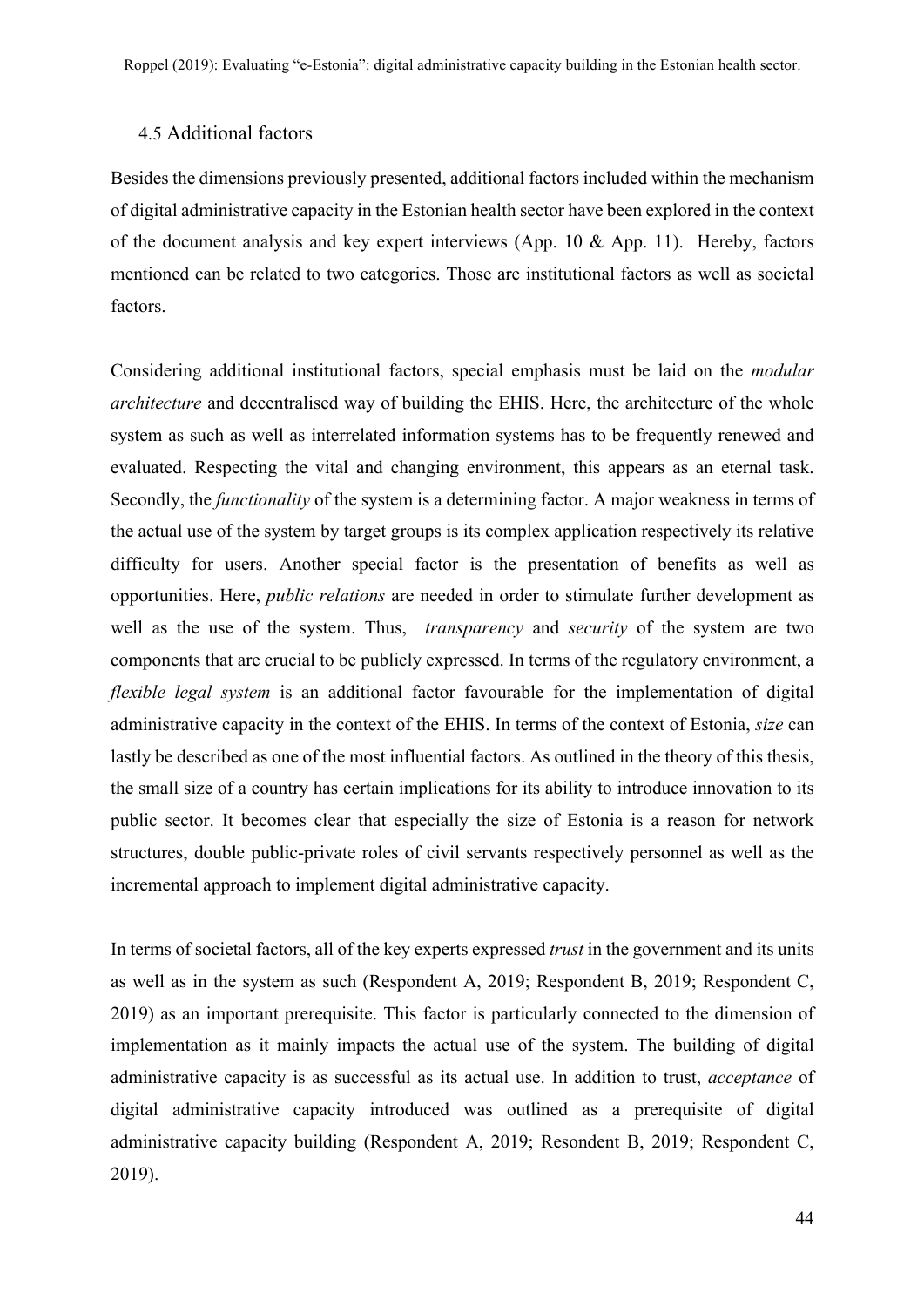# 5. Conclusion

The following section will discuss the empirical findings presented in this bachelor thesis. To do so, the results are firstly evaluated. Accordingly, the overall research question and the corresponding sub-questions shall be answered. Thereafter, the theoretical expectations established in the theoretical framework will be analysed. Lastly, a short outlook will be given focusing on possible limitations of this thesis as well as further research in this cluster.

#### 5.1 Evaluation

The overall aim of this thesis was the extraction of the governance mechanism of digital administrative in the context of the Estonian health sector respectively the implementation of the EHIS. In order to analyse this governance mechanism a descriptive, explorative approach was chosen. A theoretical framework including theoretical expectations was therefore predetermined. The dimensions outlined are however not rigid. Rather, the extraction of additional factors of the mechanism was of special interest.

With respect to strategies, it is analysed that several strategies and policy development papers concerning building digital administrative capacity building have been implemented since the mid-1990s. However, a coherent strategy dealing with the development of such capacity in the Estonian health sector has only been established in 2015. The strategy is nonetheless described as not comprehensive. Moreover, there is no strategy explicitly developing a strategy of building the EHIS. These findings, as well as the data conducted during the key expert interviews, have illustrated that digital administrative capacity building in Estonia is not strategy driven. Rather is the development based on functionalities, technological demands, and policies. Therefore, incremental steps are taken following a "try it"-approach.

With respect to managerial articulation, it has been stressed that the policy-led approach was supported by a clear top-down demand including elites out of the political, academic and technical sphere. Due to the size of the country, personnel within these spheres overlap creating a network. Correspondingly to the policy-led approach, there is no parallel development of legislation. However, regulations have been implemented in reaction to the mentioned incremental steps and policy testing. This progress leads to the conclusion that Estonia illustrates a flexible and favourable legislative environment that is based on policy-testing. This is a factor that has to be critically evaluated as it presents a vagile process.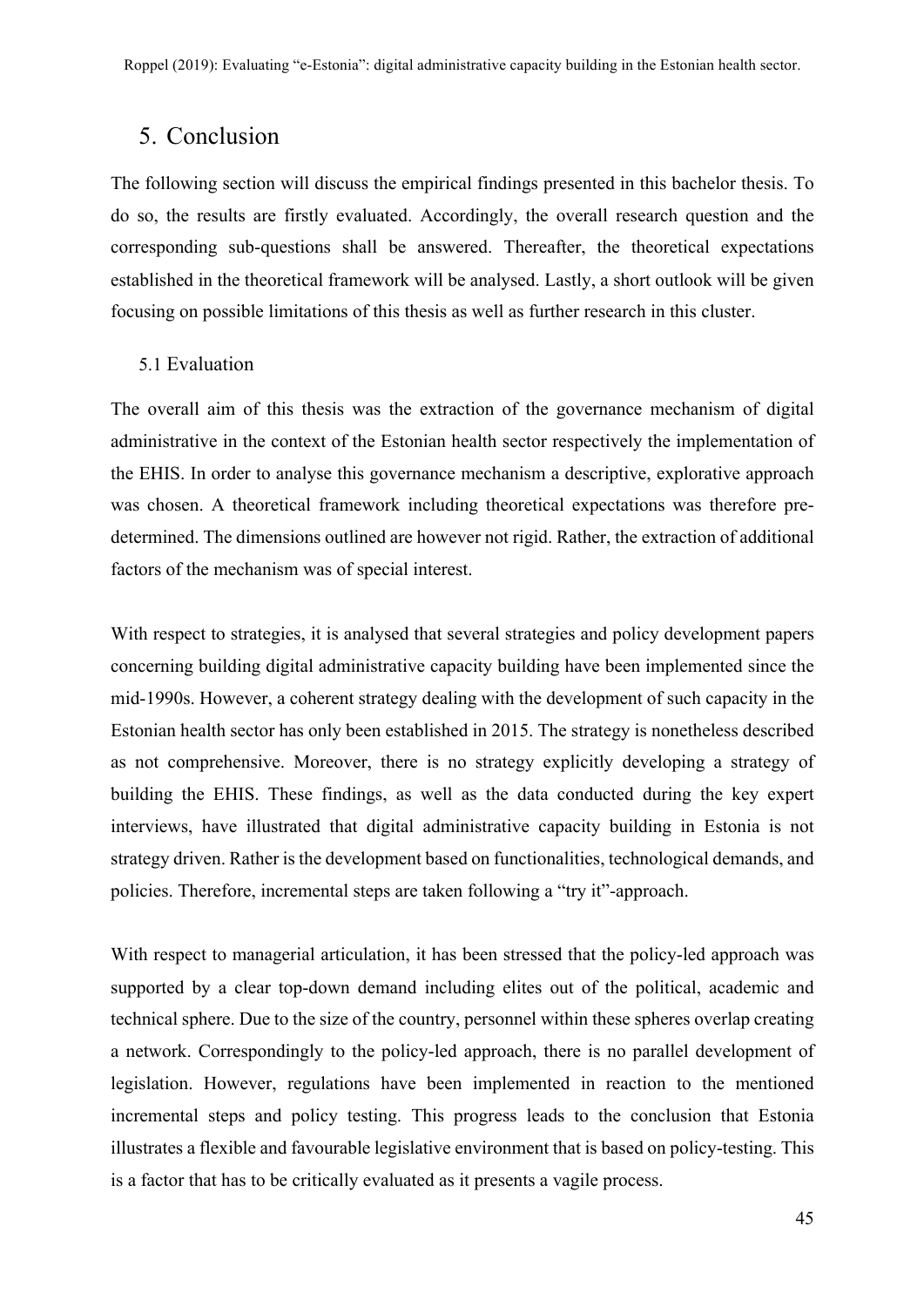Although the Estonian health system is of centralized character including decentralised components, the distinction between internal and external partners has been analysed as blurry. The main factor for this is the small size of the country and the occurring network structures. Nonetheless, the support process is top-down driven and mainly in the responsibility of the government respectively the government units such as the Ministry of Social Affairs and the EHIF. Therefore, and in terms of the lack of personnel capacity, intensive public procurement and contracting out involving external partners such as IT firms are done in terms of developing needed software and technical devices. With respect to financing the building of digital administrative capacity, funding is provided by external partners such as the EU and the World Bank. Furthermore, academic support is provided by the universities of Tartu and Tallinn. In addition to that support between government units and inter-sectoral cooperation is given. Only in terms of coordination, there is no clear coordination instance established.

With regard to resources, especially the lack of highly qualified personnel that is able to assess and support the process of digital administrative capacity is missing. A likely explanation for this is the multi-facet requirements to be qualified in the two different fields covering health system management as well as information systems. This lack is nonetheless not only given in the context of Estonia but a general barrier of implementing digital administrative capacity in different settings. Technical resources, on the other hand, are challenged through the quality of data within the EHIS. As the EHIS is a decentralised system consisting of several components connected through the so-called X-Road, there are divergencies in terms of quality of data that is introduced to the information system. Additionally, the architecture of the information system is modular and has to be frequently renewed. This process is moreover set into a vital and fastchanging environment. It is, therefore, a long-term task to be achieved.

Focusing on the actual implementation of digital administrative capacity respectively the EHIS, all of the four components, namely digital prescription, digital electronic health record, digital images, and digital appointments have been established during the period of interest, 2008 to 2018. In the data conducted in terms of the performed key expert interviews, the implementation is therefore described as more or less successful. In terms of institutionalization not only responsible government institutions and units such as the digital development department have been established. After first resentments in the first years of implementation, the actual use of the EHIS is described as satisfactorily by key experts.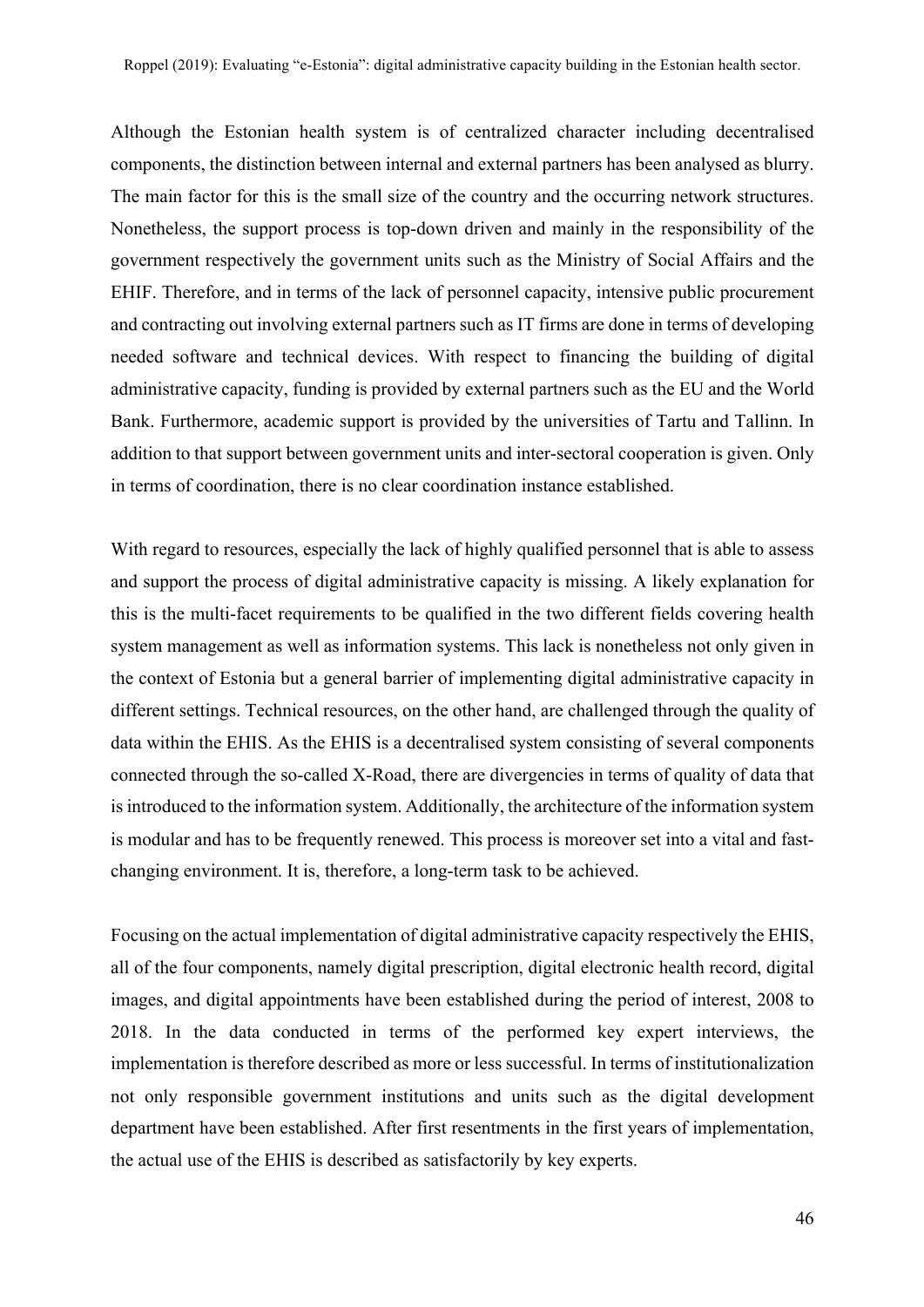In addition to these pre-determined dimensions, additional factors have been explored (App.10 & App. 11). Those can be categorised into two dimensions: institutional as well as societal factors. In terms of institutional factors, it has been analysed that especially the *architecture*  and the *functionality of the system*, *the legal environment*, as well as *size* play an impacting role. Societal factors are thus related to *public relations* as *trust, transparency* and *acceptance* of the system have to be promoted. Moreover, initiatives in terms of making the system transparent and safe have been positively framed.

With regard to these overall conclusions, the research questions, as well as the theoretical expectations, can be answered. In terms of the overall research question "What is the key governance mechanism of digital administrative capacity in the Estonian health sector regarding the implementation of the Estonian Health Information System between 2008 to 2018?" this bachelor thesis has outlined the mechanism as multi-layered progress. The governance mechanism was developed in terms of an incremental, policy-driven approach anticipated by a top-down approach of a leadership network within a flexible legal environment. Within this environment, relevant target groups have moreover indicated a certain level of trust and acceptance in the digital administrative capacity respectively the EHIS. The system thereby characterizes capacity as a supplement of the Estonian health sector which was built modularly. The modular architecture, as well as project components of the system, are however still in progress.

In terms of the SQ1, the results as mentioned before show that the EHIS has been more or less successfully implemented. Although there are divergences regarding the actual institutionalization of each component, the EHIS was fully implemented in the selected time period of 2008 to 2018. With respect to SQ2 focusing on the exploration of additional factors, it becomes clear that in addition to the predefined dimensions strategy, support, resources, and implementation there are two categories of additional factors to be outlined. Those can be named as institutional factors as well as societal factors. The most influential institutional factor is size. Estonia's size is not only a major reason in terms of the development of the top-down, elitist network structure but also in prioritizing eGovernment initiatives. Moreover, the network structure is a possible explanation for the policy-led approach and the ex-post legislative course setting.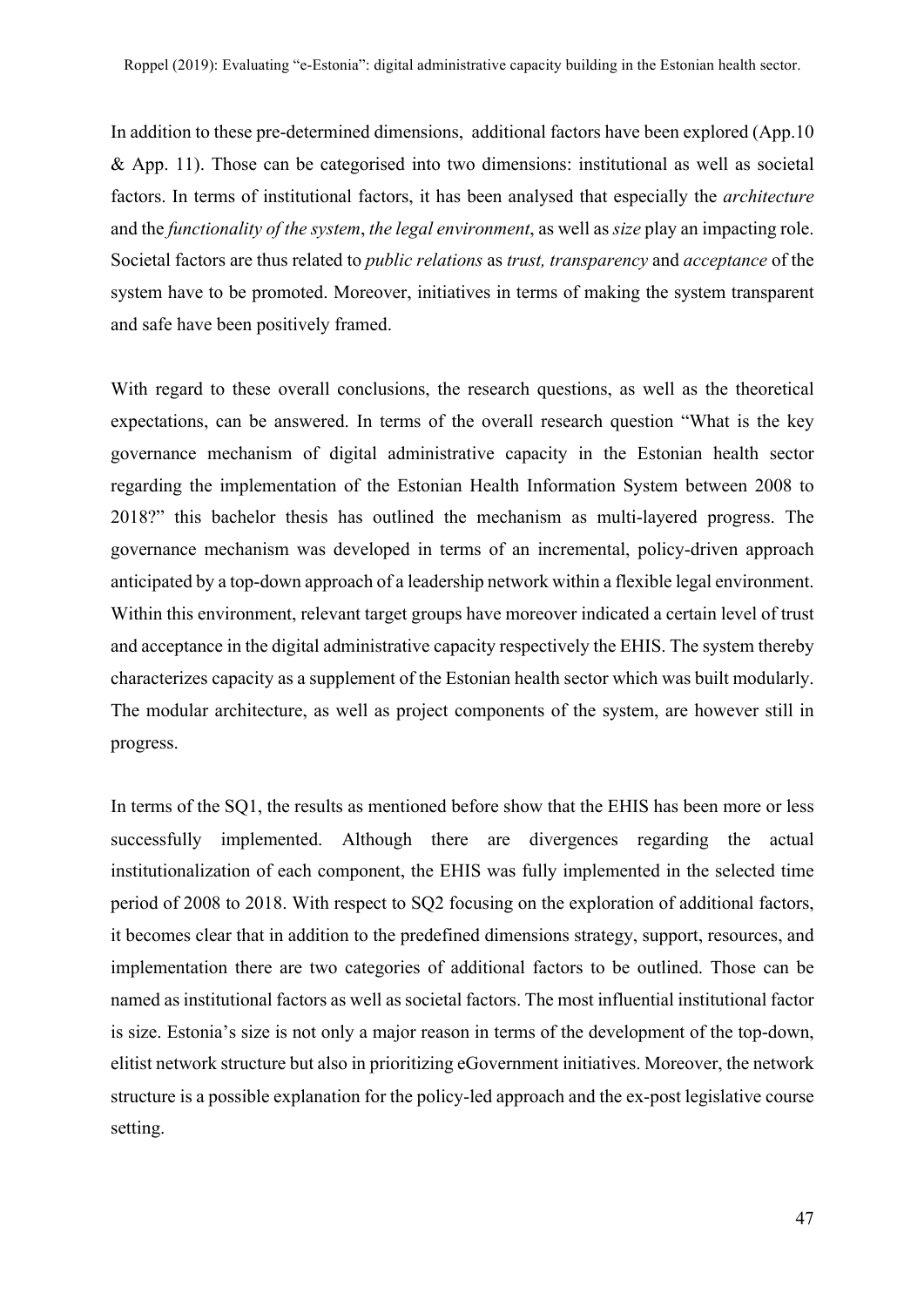The first theoretical expectation was that Estonias typology as Neo Weberian State supports digital administrative capacity building. As stated in section the Estonian health system indicates a centralized organisational structure. The Ministry of Social Affairs, as well as the EHIF, can be seen as the main public institutions leading the implementation of the EHIS. Nevertheless, components related to an NPM approach such as contracting out as well as decentralization within sub-systems are analysed. These characteristics are determinants of the typology of NWS. As these structures mainly influence the building and implementation of the EHIS, which has been analysed as successful, a tendency that NWS is in favour of digital administrative capacity building can be outlined. However, further investigations relating to the favourability of NWS on digital administrative building must be taken into consideration. Due to the limited scope of this thesis, this could be a starting point for further research.

The second theoretical expectation expected Estonia's size to be a crucial factor in terms of digital administrative capacity building. This expectation can be clearly confirmed. As mentioned several times, the governance mechanism of building digital administrative capacity is context-related. The small size of Estonia is thereby a pre-requisite for several developments such as the flexible legal structure, the favourable network structures as well as the prioritisation of policies that have ultimately led to the incremental approach of building the EHIS.

Lastly, it was theoretically expected that the barriers for digital administrative capacity are "data quality, the complexity of new technologies, organisational resistance to change, restrictive laws as well as privacy and security issues". As outlined in section 4.3.3 the quality of data is an important factor in terms of technical resources as well as the implementation of the system. This is due to occurring divergencies in the decentralised components of the system that are connected through the X-Road platform. Secondly, the complexity of new technologies is a barrier as outlined in section 4.5. This factor especially refers to the actual use as well as trust in the system. Organisational resistance to change has been firstly analysed in terms of the actual use of the EHIS as outlined in section 4.4.1. Nevertheless, these resentments have been erased in the selected period of time including the target groups of patients within the implementation process. Restrictive laws might be a barrier as in section 4.5 the success factor of a flexible, legal framework is confirmed. Lastly, privacy and security issues are not analysed and have to be further investigated. However, it has been outlined that the factors of privacy and security impact the actual use as well as the trust within the system.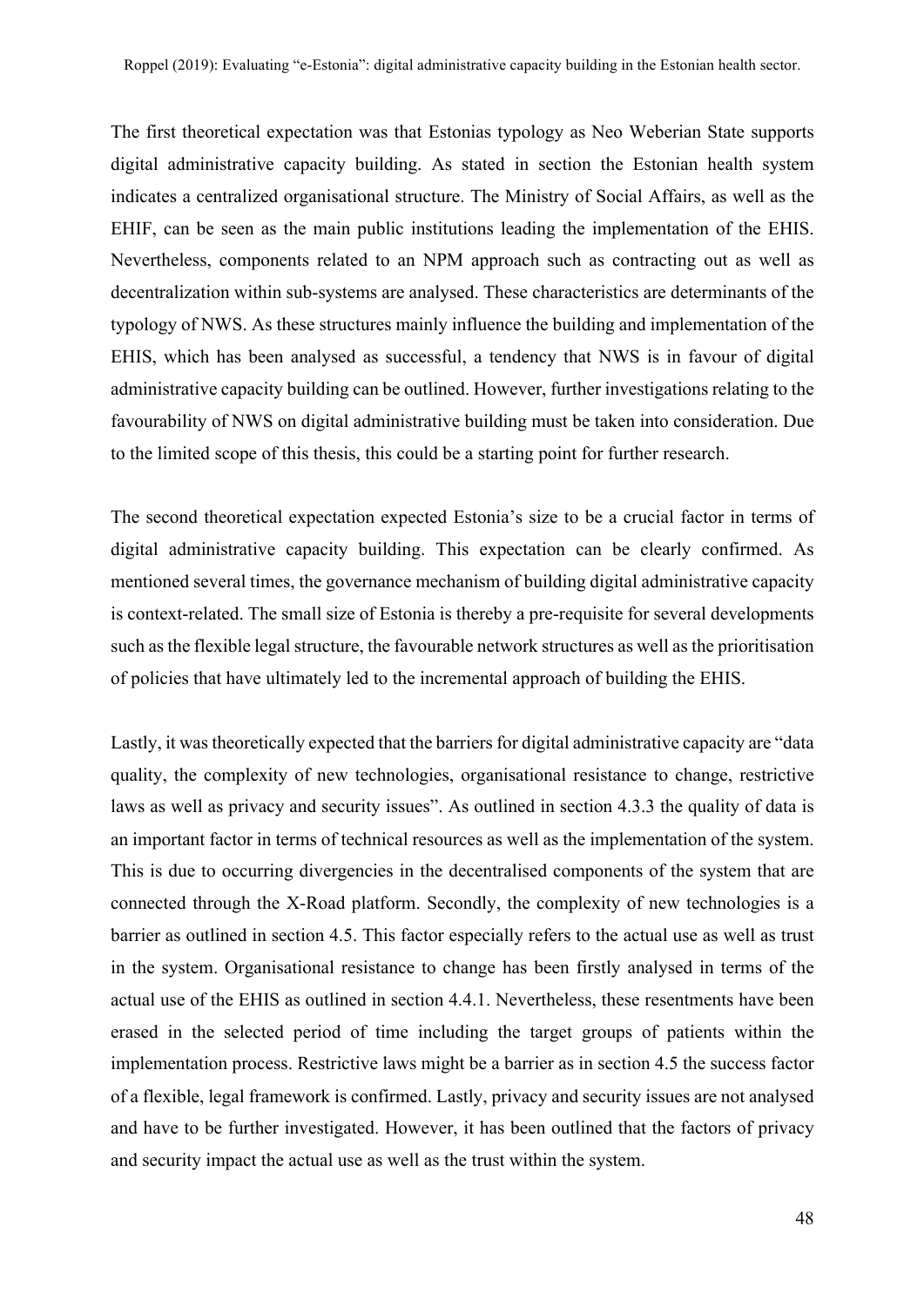#### 5.2 Outlook

Selecting an influential case implies a limited degree of case representativeness. As outlined before, the governance mechanism of digital administrative capacity building is clearly contextrelated. The case of the EHIS and the Estonian health sector, therefore, presents a particular setting. This is especially underlined regarding the additional factors outlined such as the small country size. Nonetheless, in terms of validating the results, cross-case references and comparisons with cases indicating a similar context such as other CEE countries would be a sufficient starting point for further research.

Moreover, one could say that the conceptual framework of this thesis was a sufficient starting point investigating the mechanism of digitial administrative capacity in the Estonian health sector context. Nevertheless, in regard to the results that have been stressed, the chosen conceptual framework illustrates some divergencies with the Estonian reality. This is again due to the small size of the country and correspondingly to the factors such as the strong network including public and private elites as well as to the prioritisation and gap of capacity as outlined in the theory section (El-Taliawi & Van der Wal, 2019). It is therefore suggested to include other theoretical approaches such as seen by Dwidvedi et al. (2011) that further cover a broader cluster of the digital transformation of public administrative structures.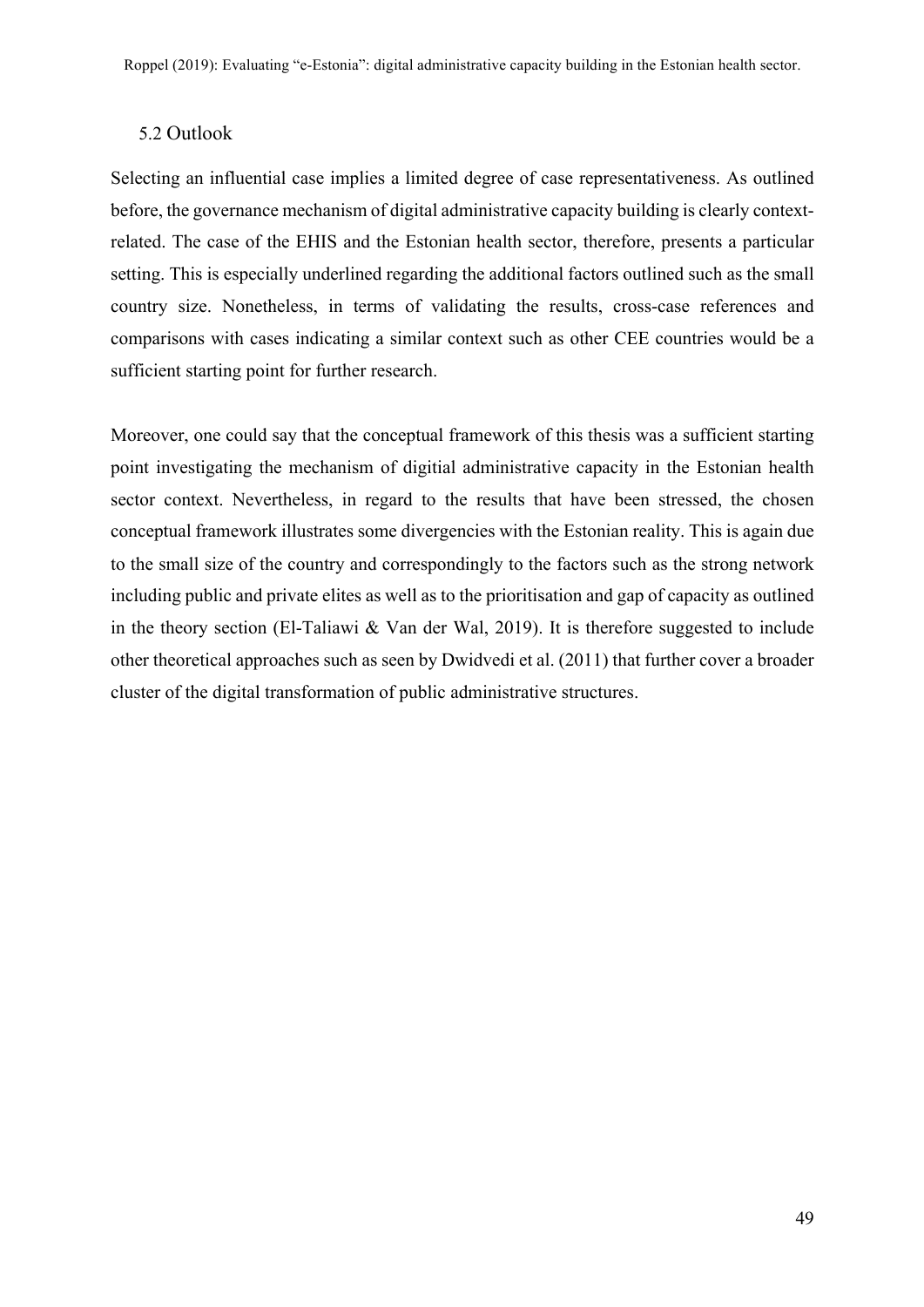# 6. List of references

- Bastow, S., Dunleavy, P., Margetts, H., & Tinkler, J. (2006). *Digital Era Governance: IT Corporations, the State and E-Government*. New York: Oxford University Press.
- Bouckaert, G., Nakrošis, V., & Nemec, J. (2011). Public Administration and Management Reforms in CEE: Main Trajectories and Results. *NISPAcee Journal of Public Administration and Policy, 4*(1), 9-29.
- Dan, S., & Pollitt, C. (2015). NPM Can Work: An optimistic review of the impact of New Public Management reforms in central and eastern Europe. *Public Management Review, 17*, 1305-1132. doi:10.1080/14719037.2014.908662
- Doupi, P., Renko, E., Giest, S., Heywood, J., & Dumortier, J. (2010). *Country Brief: Estonia*. Retrieved from Bonn/Brussels: http://ehealthstrategies.eu/database/documents/Estonia\_CountryBrief\_eHStrategies.pdf
- Drechsler, W. (2005). The Re-Emergence of "Weberian" Public Administration after the Fall of New Public Management: The Central and Eastern European Perspective. *Halduskultuur, 6*, 94-108.
- Dwidvedi, Y. K., Weerakkody, V., & Janssen, M. (2011). Moving Towards Maturity: Challenges to Successful E-Government Implementation and Diffusion. *The DATA BASE for Advances in Information Systems, 42*(4).
- El-Taliawi, O., & Van der Wal, Z. (2019). Developing administrative capacity: an agenda for research and practice. *Policy Design and Practice*. doi:10.1080/25741292.2019.1595916
- European Commission. (2018). *National Reform Programme ESTONIA 2020*. Retrieved from
- European Commission. (2019). Phare. Retrieved from https://ec.europa.eu/neighbourhoodenlargement/policy/glossary/terms/phare\_en
- Fernandez, S., & Rainey, H. G. (2006). Managing Successful Organizational Change in the Public Sector. *Public Administration Review, 66*(2). doi:10.1111/j.1540- 6210.2006.00570
- Flick, U. (2014). *Sozialforschung. Methoden und Anwendungen. Ein Überblick für die BA-Studiengänge*. Reinbek bei Hamburg: Rowohlt Taschenbuch Verlag.
- Gil-Garcia, J. R., & Pardo, T. A. (2005). E-government success factors: Mapping practical tools to theoretical foundations. *Government Information Quartery*(22), 187-216. doi:10.1016/j.giq.2005.02.001
- Government Office Estonia. (2015). *Estonian eHealth Strategic Development Plan 2020*. Tallinn
- Government Office Estonia. (2016). *Estonia 2020 Action Plan 2015-2020*. Retrieved from Tallinn: https://www.riigikantselei.ee/sites/default/files/contenteditors/Failid/eesti2020/eesti2020\_action\_plan\_en\_05.05.16.pdf
- Government Office Estonia. (2017). *Estonia 2020 Action Plan 2018-2020*. Retrieved from https://www.riigikantselei.ee/sites/default/files/contenteditors/Failid/nrp\_estonia2020\_action\_plan.pdf
- Government Office Republic of Estonia. (2019). National Reform Programme "Estonia 2020". Retrieved from https://www.riigikantselei.ee/en/supportinggovernment/national-reform-programme-estonia-2020
- Habicht, T., Reinap, M., Kasekamp, K., Sikkut, R., Aaben, L., & Van Ginneken, E. (2018). Estonia Health system review. *Health Systems in Transition, 20*(1), 1-193.
- Honadle, B. (1981). A Capacity-Building Framework: A Search for Concept and Purpose. *Public Administration Review, 41*(5), 575-580.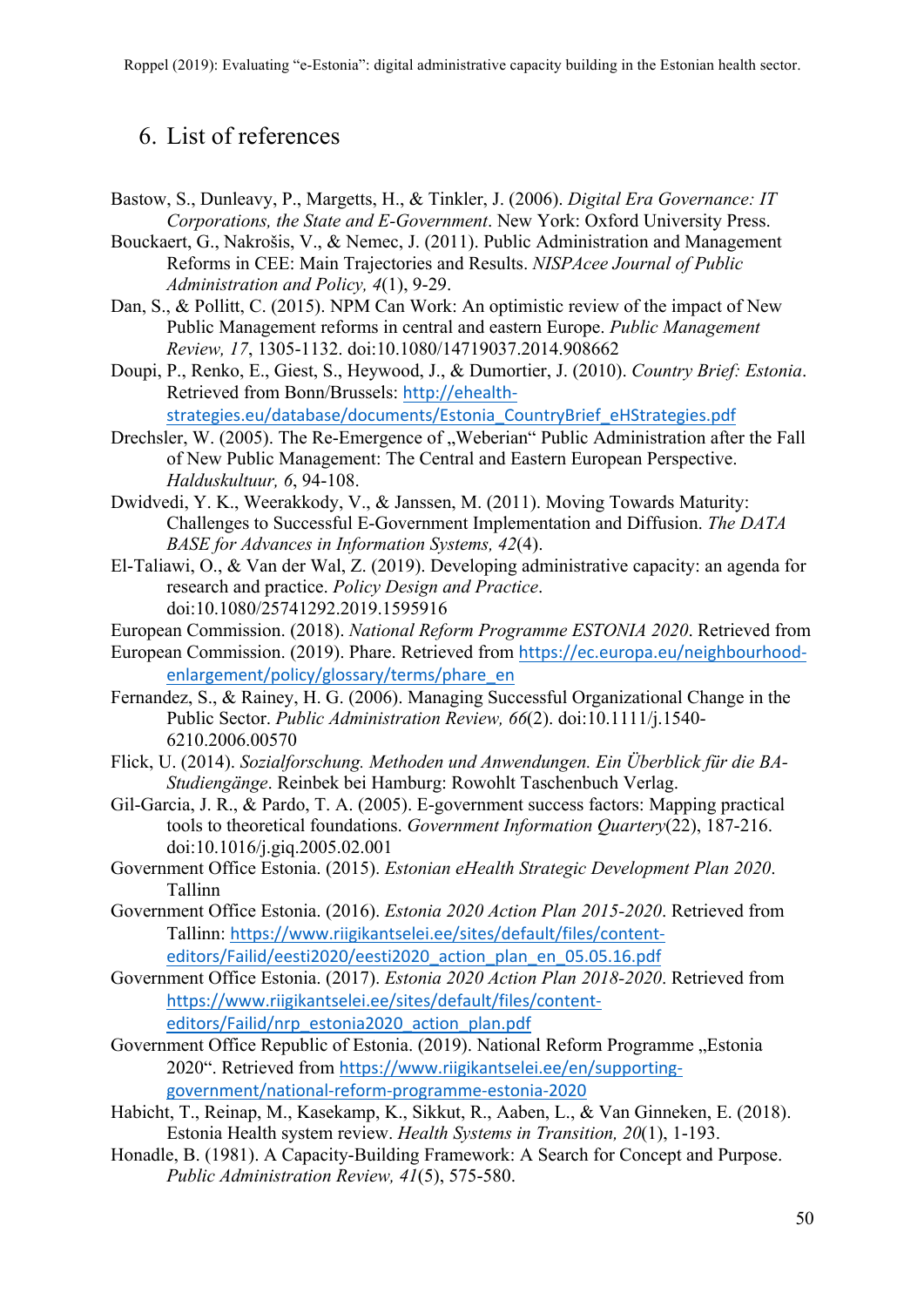- Hsieh, H.-F., & Shannon, S. (2005). Three Approaches to Qualitative Content Analysis. *Qualitative Health Research, 15*(9), 1277-1288. doi:10.1177/1049732305276687
- Kalvet. (2007). *The Estonian Information Society Developments Since the 1990s*. Retrieved from Tallinn: http://praxis.ee/wp-content/uploads/2014/03/2007-Estonianinformation-society-developments.pdf
- Kalvet. (2012). Innovation: a factor explaining e-government success in Estonia. *Electronic Government, An International Journal, 9*.
- Kalvet, & Aaviksoo, A. (2008). *The Development of eServices in an Enlarged EU: eGovernment and eHealth in Estonia* Retrieved from Luxembourg: http://www.praxis.ee/wp-content/uploads/2014/03/2007-Development-of-eservices-in-an-enlarged-eu.pdf
- Kattel, R., Randma-Liiv, T., & Kalvet, T. (2011). Small States, Innovation and Administrative Capacity. In V. Bekkers, J. Edelenbos, & B. Steijn (Eds.), *Innovaion in the Public Sector.* . London: Palgrave Macmillan.
- Kitsing, M. (2011). Success Without Strategy: E-Government Development in Estonia. *Policy & Internet, 3*(1). doi:10.2202/1944-2866.1095
- Kruus, P., Aaviksoo, A., Hallik, R., & Uus, M. (2013). *JRC Scientific and policy reports. Strategic Intelligence Monitor on Personal Health Systems. Country Study Estonia*. Retrieved from Luxembourg: http://www.praxis.ee/wpcontent/uploads/2014/09/Country-Study-Estonia.pdf
- Lember, V., Kattel, R., & Tõnurist, P. (2018). Technological capacity in the public sector: the case of Estonia. *International Review of Administrative Science, 84* (2), 214-230. doi:10.1177/0020852317735164
- Lippeveld, T., Sauerborn, R., & Bodart, C. (2000). *Design and implementation of health information systems*: World Health Organization.
- Maxwell, J. A. (1998). Designing a qualitative study. . In L. R. Bickman, D.J. (Ed.), *Handbook of applied social research methods* (pp. 69-100). Thousand Oaks, CA: US: Sage Publications, Inc.
- Nemec, J., & de Vries, M. (2012). Introduction to Public Sector Dynamics in CEE countries. In J. Nemec & M. de Vries (Eds.), *Public Sector Dynamics in Central and Eastern Europe*. Slovakia: NISPAcee Press.
- Organization for Economic Co-operation and Development. (2019, 02.05.2019). Gross domestic product (GDP).
- Pappel, I., & Vanker, E. (2015). An Overview of Estonian E-Government and Projects. Retrieved from http://egov2.eu/knowledge-base/an-overview-of-estoniane%E2%80%91government-development-and-projects/ - sdfootnote18sym
- Pesti, C., & Randma-Liiv, T. (2018). *Public administration characteristics and performance in EU 28: Estonia*. Retrieved from https://publications.europa.eu/en/publicationdetail/-/publication/c017bdc1-960e-11e8-8bc1-01aa75ed71a1/language-en
- Pollitt, C., & Bouckaert, G. (2017). *Public Management Reform. A Comparative Analysis - Into the Age of Austerity*. Oxford: Oxford University Press.
- Rainey, H. G. (2009). *Understanding and Managing Public Organizations*. San Francisco: Wiley Imprint.
- Randma, T. (2001). A small civil service in transition: the case of Estonia. *Public Administration and Development, 21*, 41-51. doi:10.1002/pad153
- Randma-Liiv, T., & Drechsler, w. (2017). Three decades, four phases: public administration development in Central and Eastern Europe, 1989-2017. *International Journal of Public Sector Management*. doi:10.1108/IJPSM-06-2017-0175
- Ritchie, J., & Lewis, J. (2003). *Qualitative Research Practice. A Guide for Social Science Students and Researchers.* London. Thousand Oaks. New Delhi: SAGE Publications.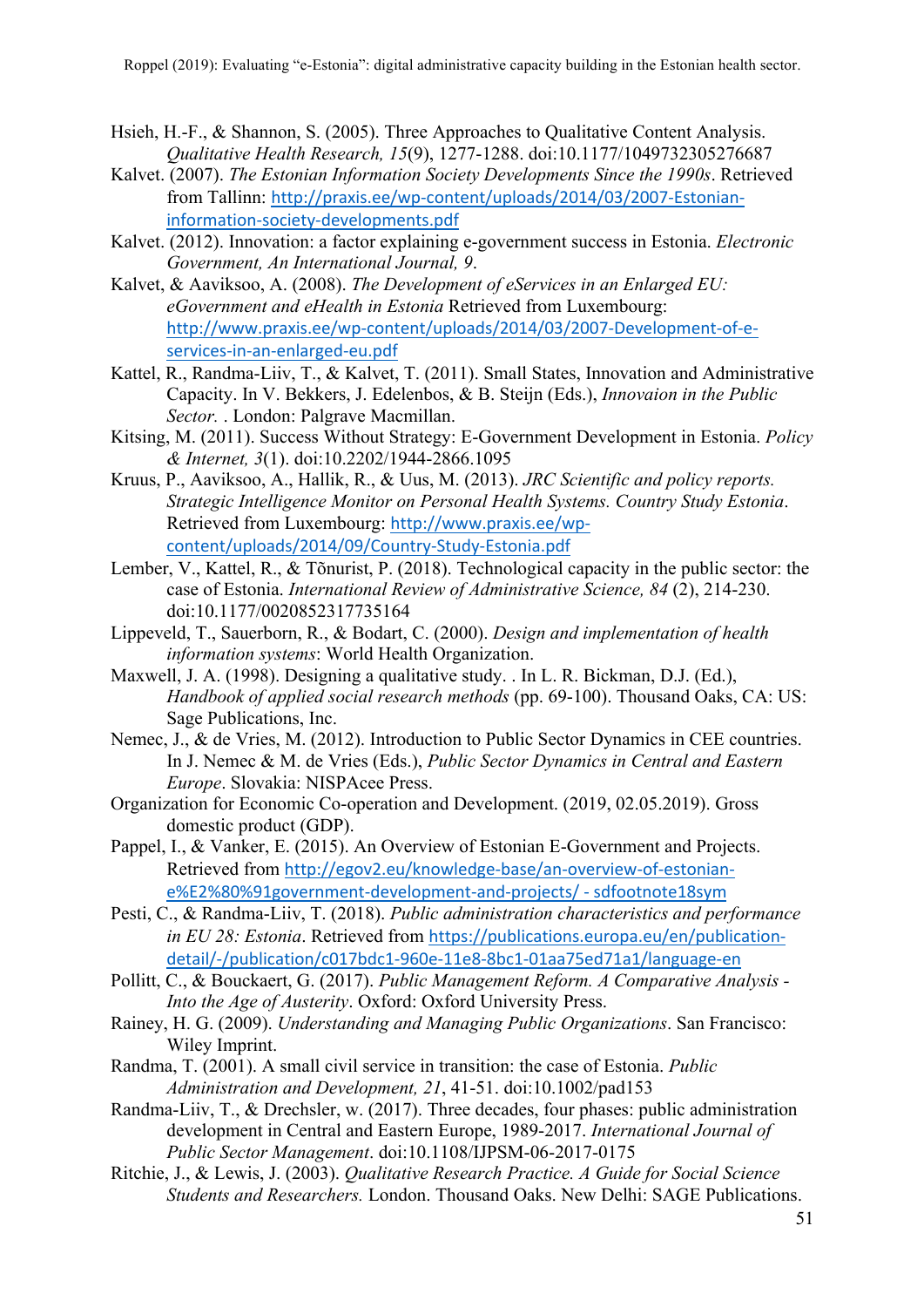Saluse, J., Aaviksoo, A., Ross, P., Tiik, M., Parv, L., Sepper, R., . . . Enni, K. (2010). *Assessing the Economic Impact/Net Benefits of the Estonian Electronic Health Record System*. Retrieved from Tallinn:

http://www.praxis.ee/fileadmin/tarmo/Projektid/Tervishoid/Digimoju/Digimpact.pdf

- Sarapuu, K. (2012). Administrative Structure in Times of Changes: The Development of Estonian Ministries and Government Agencies 1990-2010. *International Journal of Public Administration, 35*, 808-819. doi:10.1080/01900692.2012.715561
- Schimmelfennig, F., & Sedelmeier, U. (2002). Theorizing EU enlargement: research focus, hyptheses, and the state of Research. *Journal of European Public Policy, 9*, 500-528. doi:10.1080/13501760210152411
- Seawright, J., & Gerring, J. (2008). Case Selection Techniques in Case Study Research. A Menu of Qualitative and Quantitative Options. . *Political Research Quarterly, 61*(2), 294-308. doi:10.1177/1065912907313077
- Sotsiaalministeerium Estonia. (2008). *National Health Plan 2009-2020*. Retrieved from https://www.sm.ee/sites/default/files/content-

editors/eesmargid\_ja\_tegevused/Tervis/Aruanded/rta\_2009-2020\_2012\_eng.pdf

- Staronova, K. (2006). The Characteristics of Public Administration Reform in Transition Countries vis a vis Implementation Capacity. In W. Dunn, K. Staronova, & S. Pushkarev (Eds.), *Implementation - the missing link in Public Administration Reform in Central and Eastern Country*. Bratislava: NISPAcee The Network of Instiututes and Schools of Public Administration in Central and Eastern Europe.
- The World Bank. (2015). *Estonia. A successfully integrated population-registration and identity management system. Delivering public services effectively.* Retrieved from
- Tiik, M. (2012). *Access Rights and Organizational Management in Implementation of Estonian Electronic Health Record System.* (PhD), Tallinn University of Technology Tallinn.
- Tõnnisson, K. R.-L., T. (2008). Public Management Reforms: Estonia. In G. N. Bouckaert, J.; Nakrošis, V.; Hajnal, G.; Tõnnisson, K. (Ed.), *Public Management Reforms In Central And Eastern Europe*. Slovak Republic: The Network of Instituties and Schools of Public Administration in Central and Eastern Europe.
- Waren, W. (2012). Theories of the Singing Revolution: An Historical Analysis of the Role of Music in the Estonian Independence Movement. *International Review of the Aesthetics and Sociology of Music, 42*(2), 439-451.
- Yin, R. K. (1994). *Case Study Research. Design and Methods.* (Vol. 5). London: SAGE Publications.
- Ziemba, E. P., T.; Zelazny, R.; Jadamus-Hacura, M. (2016). Factors Influencing The Success Of E-Government. *Journal of Computer Information Systems, 56*, 156-167. doi:10.1080/08874417.2016.1117378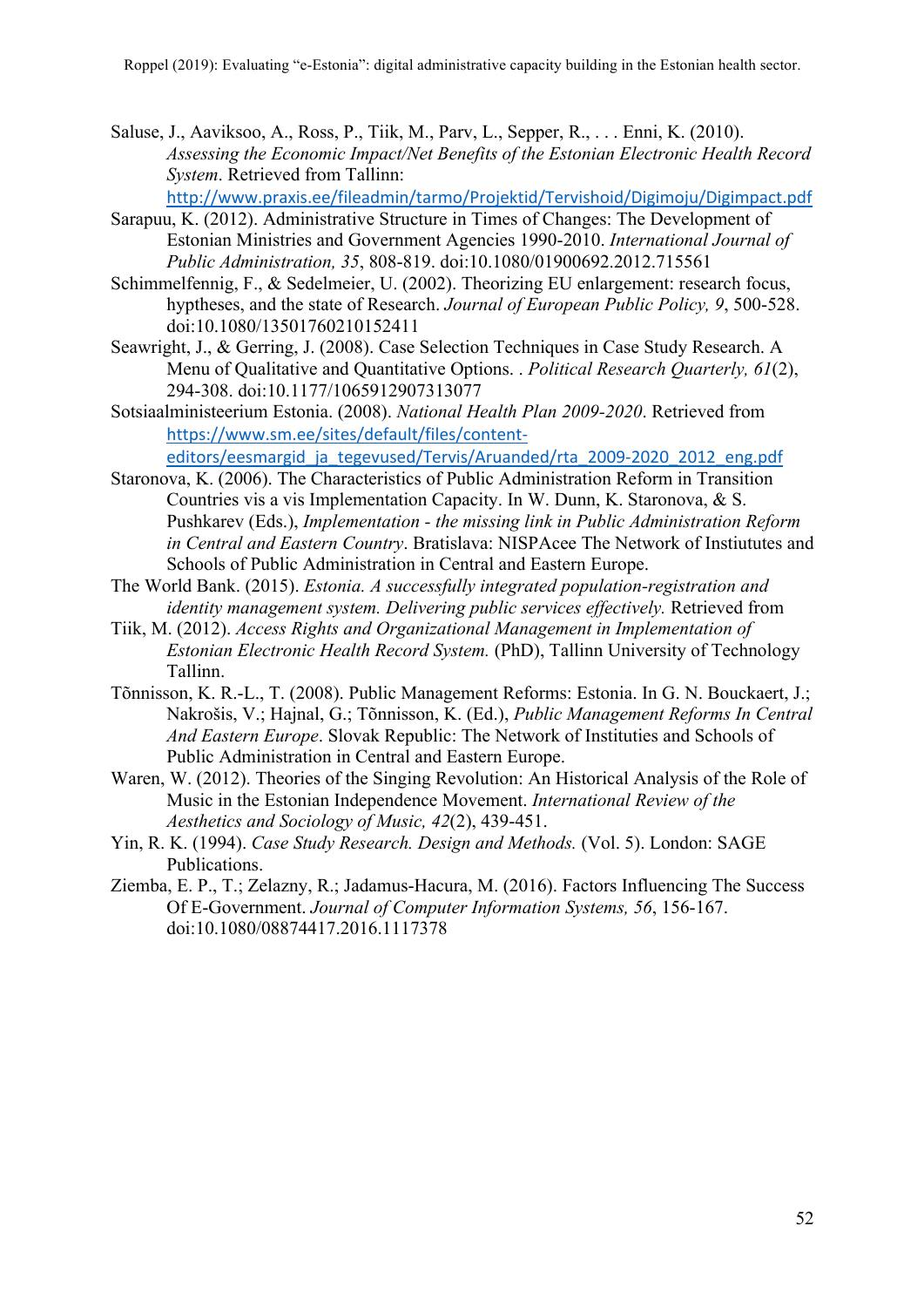# 7. Data Appendix

# *App. 1 Operationalisation*

| Dimensions | Measurement                                        | Levels of articulation                                                                                                                                                                                                                                                       |                                                                                                                                                                                                                                                                                | Data collection                            |
|------------|----------------------------------------------------|------------------------------------------------------------------------------------------------------------------------------------------------------------------------------------------------------------------------------------------------------------------------------|--------------------------------------------------------------------------------------------------------------------------------------------------------------------------------------------------------------------------------------------------------------------------------|--------------------------------------------|
| Strategy   | Managerial articulation<br>Anticipation of change  | Promotion of<br>eGovernment initiatives<br>by leading politicians<br>and interest groups<br>(Lippeveld et al., 2000;<br>Ziemba, 2016)                                                                                                                                        | To what extent do<br>leading<br>politicians or<br>interest groups<br>promote<br>eGovernment<br><i>initiatives?</i>                                                                                                                                                             | Document analysis<br>Key expert interviews |
|            | Strategy development<br>Development of<br>programs | Strategic planning and<br>programming<br>(Lippeveld et al., 2000)<br>E-government<br>legislation available<br>Organisation<br>of<br>the<br>information<br>system,<br>referral<br>including<br>mechanism<br>(Lember et al., 2018;<br>Lippeveld et al., 2000;<br>Ziemba, 2016) | What strategic<br>plans and or<br>development<br>documents<br>available?<br>To what extents<br>has e-government<br>legislation been<br>implemented?<br>To what extent<br>are policy<br>documents that<br>organize the<br>information<br>system<br>systematically<br>available? | Document analysis                          |
| Support    | Internal support                                   | Inter-sectoral<br>coordination (Lippeveld<br>et al., 2000)<br>Co-operation<br>between<br>different<br>government<br>units (Lippeveld et. al.,<br>2000; Ziemba 2016)                                                                                                          | To what extent<br>has inter-sectoral<br>coordination<br>taken place?<br>To what exten is<br>there co-<br>operation between<br>different<br>government units?                                                                                                                   | Key expert interviews                      |
|            | External support                                   | High level technical<br>advice by external<br>partners such as IT<br>firms, consultants,<br>research institutions,<br>international<br>organisation, policy<br>advisors (Bastow et al.,<br>2006; Lippeveld et al.,<br>2000)                                                  | To what extent<br>are external<br>partners such as<br>private consulting<br>firms, IT firms,<br>international<br>organisations<br><i>involved?</i>                                                                                                                             | Document analysis<br>Key expert interviews |
| Resources  | Financial resources                                | Financial spending on<br>technical devices,<br>education, personnel<br>etc. (Lippeveld et.al.,<br>2000)                                                                                                                                                                      | To what extents is<br>there an exclusive<br>budget for the<br>implementation of<br>digital<br>administrative<br>capacity?                                                                                                                                                      | Document analysis                          |
|            | Personnel resources                                | Capacity of highly<br>educated and advanced<br>personnel (Lippeveld et.<br>al., $2000$ )<br>Training and regulation<br>of personnel<br>development                                                                                                                           | Is there<br>qualified/educated<br>personnel<br>available?<br>To what extent is<br>there training and<br>regulation of                                                                                                                                                          | Document analysis<br>Key expert interviews |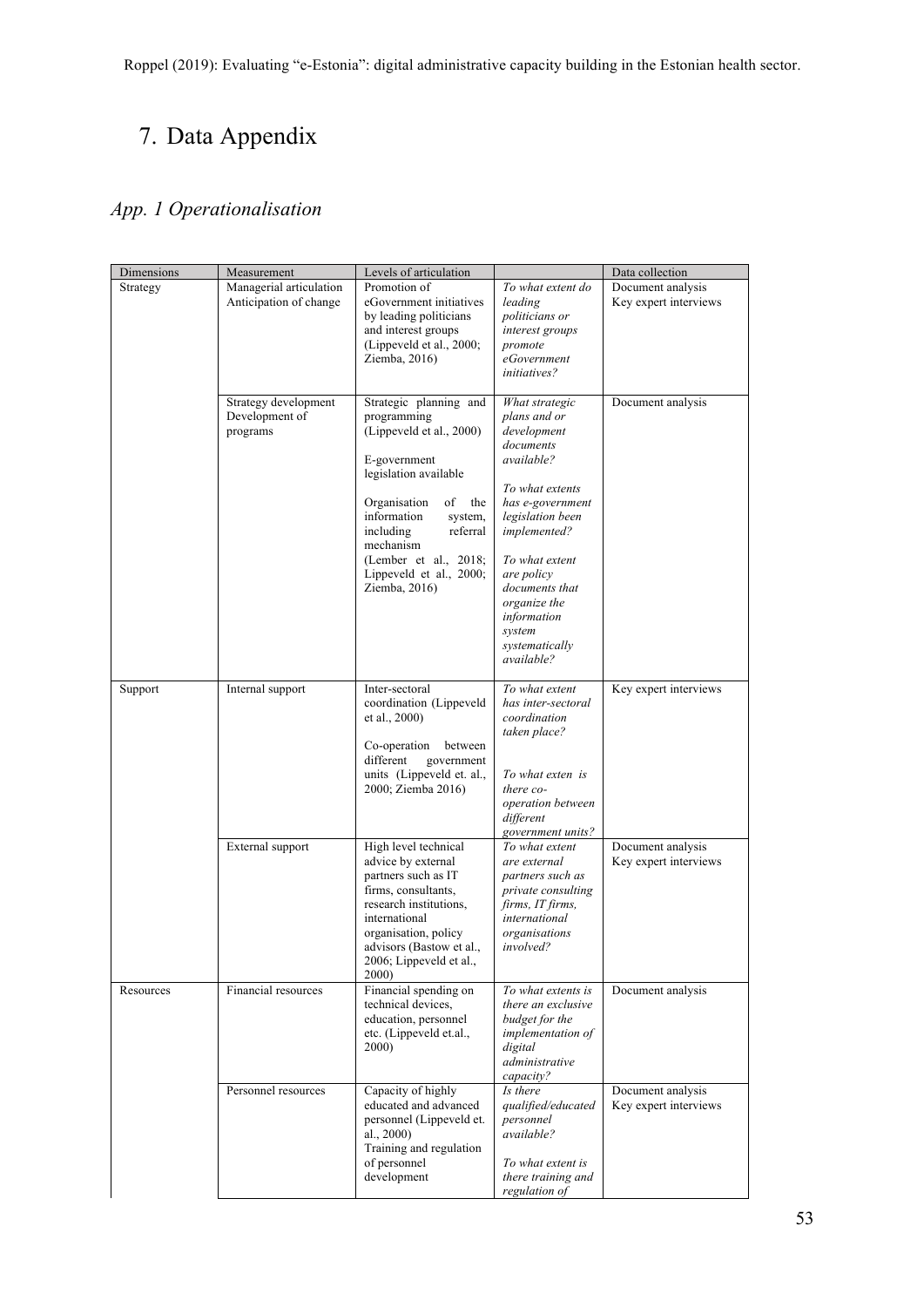#### Roppel (2019): Evaluating "e-Estonia": digital administrative capacity building in the Estonian health sector.

|                |                         | (Lippeveld et. al., 2000;<br>Ziemba, 2016)                                                                                                           | personnel<br>development<br><i>available?</i>                                                                                                    |                                            |
|----------------|-------------------------|------------------------------------------------------------------------------------------------------------------------------------------------------|--------------------------------------------------------------------------------------------------------------------------------------------------|--------------------------------------------|
|                | Technological resources |                                                                                                                                                      | To what extent<br>are there<br>technical<br>resources<br><i>available?</i>                                                                       | Document analysis                          |
| Implementation | Institutionalization    | Institutions/units/<br>departments established<br>focusing on<br>technological<br>development<br>(Lippeveld et. al., 2000)<br>Actual use of the EHIS | To what extent<br>are there<br><i>institutions/units</i><br>established or<br>organised that<br>mainly focus on<br>technological<br>development? | Document analysis<br>Key expert interviews |
|                | Monitoring              | Monitoring papers and<br>reports available                                                                                                           | To what extent re<br>there monitoring<br>reports available?                                                                                      | Document analysis<br>Key expert interviews |

# *App.2. Coding Strategy Documents*

| Dimensio<br>n | Measure                 | D1          | D <sub>2</sub> | D3          | D4          | D <sub>5</sub>           | D6     | D7               | D8     | D9          | D10                      | <i>D11</i>               | D12          |
|---------------|-------------------------|-------------|----------------|-------------|-------------|--------------------------|--------|------------------|--------|-------------|--------------------------|--------------------------|--------------|
| Year          |                         | 2007        | 2008           | 2010        | 2010        | 2013                     | 2015   | 2015             | 2016   | 2017        | 2018                     | 2018                     | 2018         |
| Strategy      | Managerial articulation | $\mathbf X$ | $\mathbf X$    | $\mathbf X$ | $\mathbf x$ | $\overline{\phantom{a}}$ | X      | $\boldsymbol{0}$ | X      | X           | $\overline{\phantom{a}}$ | X                        | X            |
|               | Strategy<br>development | $^{+}$      | $^{+}$         | $^{+}$      | $^{+}$      | $\overline{\phantom{a}}$ | $^{+}$ | $\overline{0}$   | $^{+}$ | X           | $\sim$                   | $\overline{\phantom{a}}$ | $^{+}$       |
|               | Legislation             | $^{+}$      | X              | $^{+}$      | $^{+}$      | $^{+}$                   | X      | X                | X      | $\mathbf X$ | $\bf{0}$                 | $\mathbf X$              | $\mathbf{0}$ |

### *App 3. Coding Strategy Interviews*

| Dimension | Measure                     |      | ΙB   |                          |
|-----------|-----------------------------|------|------|--------------------------|
| Year      |                             | 2019 | 2019 | 2019                     |
| Strategy  | Managerial Articulation     |      |      |                          |
|           | <b>Strategy Development</b> |      |      | $\overline{\phantom{0}}$ |
|           | Legislation                 |      |      |                          |

# *App 4. Coding Support Documents*

| Dimensio<br>$\boldsymbol{n}$ | Measure          | Dl   | D2   | D <sub>3</sub> | D4   | D5    | D6     | D7   | D8   | D9   | D10   | D11  | D12  |
|------------------------------|------------------|------|------|----------------|------|-------|--------|------|------|------|-------|------|------|
| Year                         |                  | 2007 | 2008 | 2010           | 2010 | 2013  | 2015   | 2015 | 2016 | 2017 | 2018  | 2018 | 2018 |
| Support                      | Internal support | X    | X    | $\bf{0}$       | $+$  | $^+$  | $+$    | X    | X    | X    | X     | X    |      |
|                              | External support | X    | X    | $+$            | ÷    | $\pm$ | $^{+}$ | X    | X    | X    | $\pm$ | X    | X    |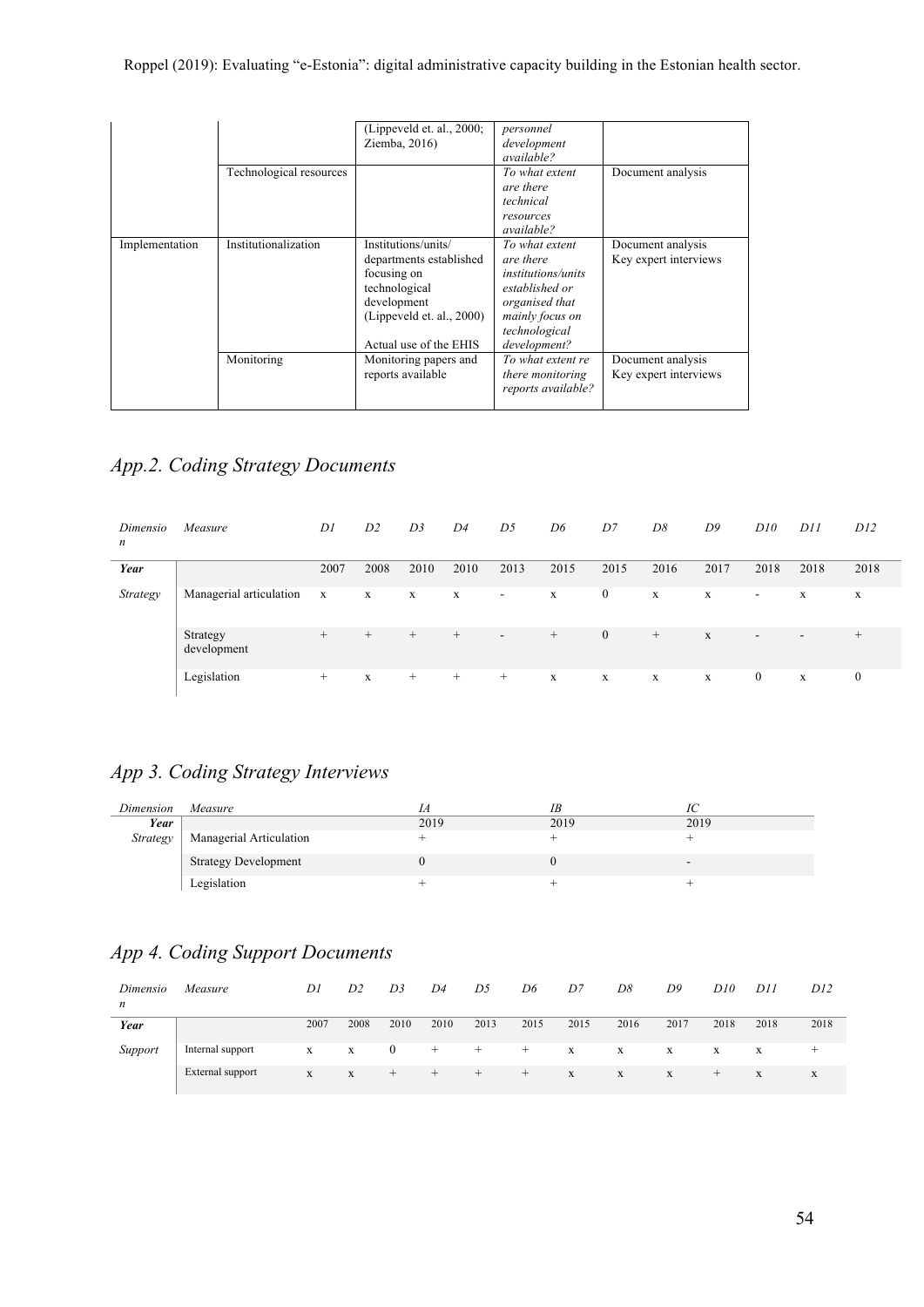# *App 5. Coding Support Interviews*

| Dimension | Measure          |      |      |      |
|-----------|------------------|------|------|------|
| Year      |                  | 2019 | 2019 | 2019 |
| Support   | Internal support |      |      |      |
|           | External support |      |      |      |

# *App 6. Coding Resources Documents*

| Dimens<br>ion | Measure             | D1   | D <sub>2</sub> | D <sub>3</sub> | D4     | D5                       | D6                       | D7    | D8   | D9   | D10                      | D11  | D12                      |
|---------------|---------------------|------|----------------|----------------|--------|--------------------------|--------------------------|-------|------|------|--------------------------|------|--------------------------|
| Year          |                     | 2007 | 2008           | 2010           | 2010   | 2013                     | 2015                     | 2015  | 2016 | 2017 | 2018                     | 2018 | 2018                     |
| Resour<br>ces | Financial resources | X    | X              | $\mathbf{0}$   | $^+$   | ÷                        | $\pm$                    | $\pm$ | X    | X    | $^+$                     | X    | X                        |
|               | Personnel resources | X    | $\Omega$       | X              | $\sim$ | $\overline{\phantom{a}}$ | $\overline{\phantom{0}}$ | X     | X    | X    | $\overline{\phantom{a}}$ | X    | $\overline{\phantom{a}}$ |
|               | Technical resources | X    | X              | $^{+}$         | X      | X                        | $^+$                     | $\pm$ | X    | X    | $\overline{\phantom{0}}$ | X    | X                        |

### *App 7. Coding Resources Interviews*

| Dimension | Measure             |        |      |      |
|-----------|---------------------|--------|------|------|
| Year      |                     | 2019   | 2019 | 2019 |
| Resources | Financial resources |        |      |      |
|           | Personnel resources | $\sim$ | -    | -    |
|           | Technical resources |        |      |      |

### *App 8. Coding Implementation Documents*

| Dimensio<br>$\boldsymbol{n}$ | Measure              | Dl   | D <sub>2</sub> | D <sub>3</sub> | D4     | D5   | D6                       | D7   | D8   | D9       | D10  | D11  | D12  |
|------------------------------|----------------------|------|----------------|----------------|--------|------|--------------------------|------|------|----------|------|------|------|
| Year                         |                      | 2007 | 2008           | 2010           | 2010   | 2013 | 2015                     | 2015 | 2016 | 2017     | 2018 | 2018 | 2018 |
| Impleme<br>ntation           | Institutionalization | X    | X              | $\pm$          | $\div$ | +    | +                        |      | X    | $\theta$ |      | X    |      |
|                              | Monitoring           | X    | X              |                | $^{+}$ | X    | $\overline{\phantom{a}}$ | X    | X    | X        | X    | X    | X    |

# *App 9. Coding Implementation Interviews*

| Dimension      | Measure              |      | ΙБ   |      |
|----------------|----------------------|------|------|------|
| Year           |                      | 2019 | 2019 | 2019 |
| Implementation | Institutionalization |      |      |      |
|                | Monitoring           |      |      |      |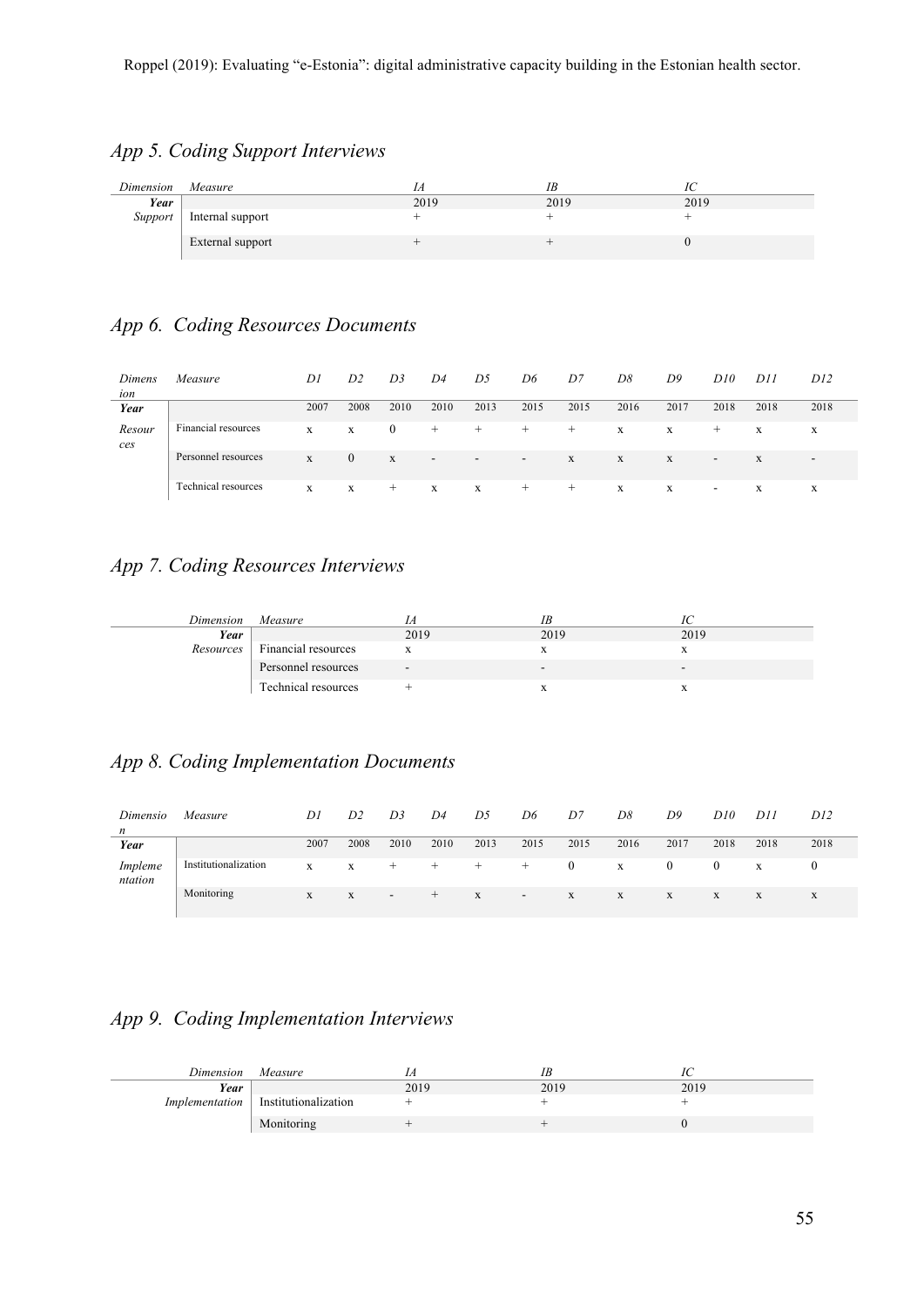| Dimensio<br>$\boldsymbol{n}$  | Measure          | D1          | D2           | D3          | D <sub>4</sub> | D5          | D6              | D7          | D8          | D9          | D10         | D11         | D12         |
|-------------------------------|------------------|-------------|--------------|-------------|----------------|-------------|-----------------|-------------|-------------|-------------|-------------|-------------|-------------|
| Year                          |                  | 2007        | 2008         | 2010        | 2010           | 2013        | 2015            | 2015        | 2016        | 2017        | 2018        | 2018        | 2018        |
| <b>Addition</b><br>al factors | Privacy          | X           | $\mathbf{x}$ | $^{+}$      | $^{+}$         | X           | $^{+}$          | $\mathbf X$ | X           | X           | $\mathbf X$ | $\mathbf X$ | X           |
|                               | Trust            | $\mathbf X$ | X            | $\mathbf X$ | $+$            | $\mathbf X$ | $\mathbf X$     | $\mathbf x$ | $\mathbf x$ | $\mathbf x$ | $\mathbf X$ | $\mathbf x$ | $\mathbf x$ |
|                               | Security         | X           | $\mathbf X$  | $^{+}$      | $^{+}$         | $\mathbf X$ | $^{+}$          | $\mathbf X$ | X           | $\mathbf X$ | $\mathbf X$ | $\mathbf X$ | $\mathbf X$ |
|                               | Functionality    | $\mathbf X$ | $\mathbf x$  | $\mathbf X$ | $\mathbf X$    | $\mathbf X$ | $^{+}$          | $\mathbf X$ | $\mathbf X$ | $\mathbf X$ | $\mathbf X$ | $\mathbf X$ | $\mathbf x$ |
|                               | Transparency     | X           | X            | X           | $\mathbf X$    | X           | $\! + \!\!\!\!$ | $\mathbf X$ | X           | $\mathbf X$ | $\mathbf X$ | $\mathbf X$ | $\mathbf X$ |
|                               | Public relations | $\mathbf X$ | $\mathbf X$  | $^{+}$      | $\mathbf X$    | $\mathbf X$ | $\mathbf X$     | $\mathbf x$ | $\mathbf X$ | $\mathbf x$ | $\mathbf X$ | $\mathbf X$ | $\mathbf X$ |

# *App 10. Extraction of Additional Factors Documents*

*App 11. Extraction of Additional Factors Interviews*

| Dimension          | Measure                               | IA           | IB           | IC     |
|--------------------|---------------------------------------|--------------|--------------|--------|
| Year               |                                       | 2019         | 2019         | 2019   |
| Additional factors | Privacy                               | $+$          | $^{+}$       | $+$    |
|                    | Trust                                 | $\mathbf{x}$ | $^{+}$       | $^{+}$ |
|                    | Security                              | $+$          | $^{+}$       | $^{+}$ |
|                    | Functionality                         | $+$          | $^{+}$       | $^{+}$ |
|                    | Transparency                          | $\mathbf{x}$ | $^{+}$       | $+$    |
|                    | Public relations                      | X            | $\mathbf X$  | $^{+}$ |
|                    | Size                                  | $+$          | $\mathbf{X}$ | $^{+}$ |
|                    | Modular architecture of<br>the system | $^{+}$       | $\mathbf X$  | X      |
|                    | Flexible legal<br>environment         | X            | $^{+}$       | $^{+}$ |

# *App.12 Decoding Documents*

| D#             | Year | Source                                |
|----------------|------|---------------------------------------|
|                | 2007 | Kalvet (2007)                         |
| $\overline{c}$ | 2008 | Sotsiaalministeerium Estonia (2008)   |
| 3              | 2010 | Saluse et al. (2010)                  |
| 4              | 2010 | Doupi et al. (2010)                   |
|                | 2013 | Kruus et al. $(2013)$                 |
| 6              |      | 2015 Government Office Estonia (2015) |
| 7              |      | 2015 The World Bank (2015)            |
| 8              |      | 2016 Government Office Estonia (2016) |
| 9              | 2017 | Government Office Estonia (2017)      |
| 10             | 2018 | Pesti and Randma-Liiv (2018)          |
| II             | 2018 | Habicht et al. (2018)                 |
| 12             | 2018 | European Commission (2018)            |